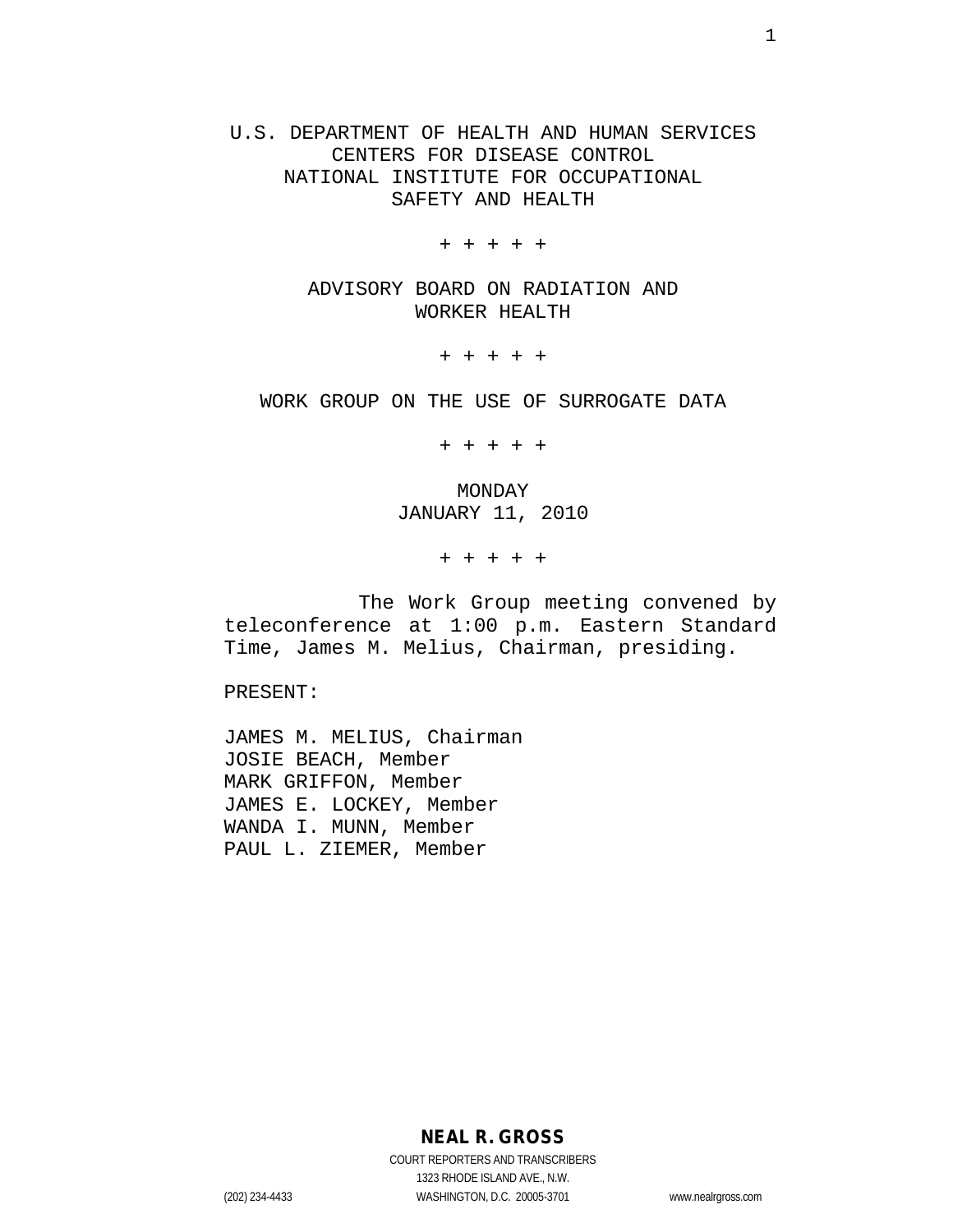ALSO PRESENT:

TED KATZ, Designated Federal Official NANCY ADAMS, NIOSH Contractor TERRIE BARRIE, ANWAG HANS BEHLING, SC&A TOM BOLIN ANTOINETTE BONSIGNORE, Petitioner, Linde NICOLE BRIGGS, SC&A DENISE BROCK, NIOSH JASON BROEHM, CDC WILLIAM FRANKLIN EMILY HOWELL, HHS JENNY LIN, HHS ARJUN MAKHIJANI, SC&A JOHN MAURO, SC&A ROBERT McGOLERICK, HHS DAN McKEEL, Petitioner, Texas City FREDDY MORGAN, JR. JAMES NETON, NIOSH OCAS ANITA PORTER, for Nelson Porter JOHN STIVER, SC&A BILL THURBER, SC&A

### **NEAL R. GROSS**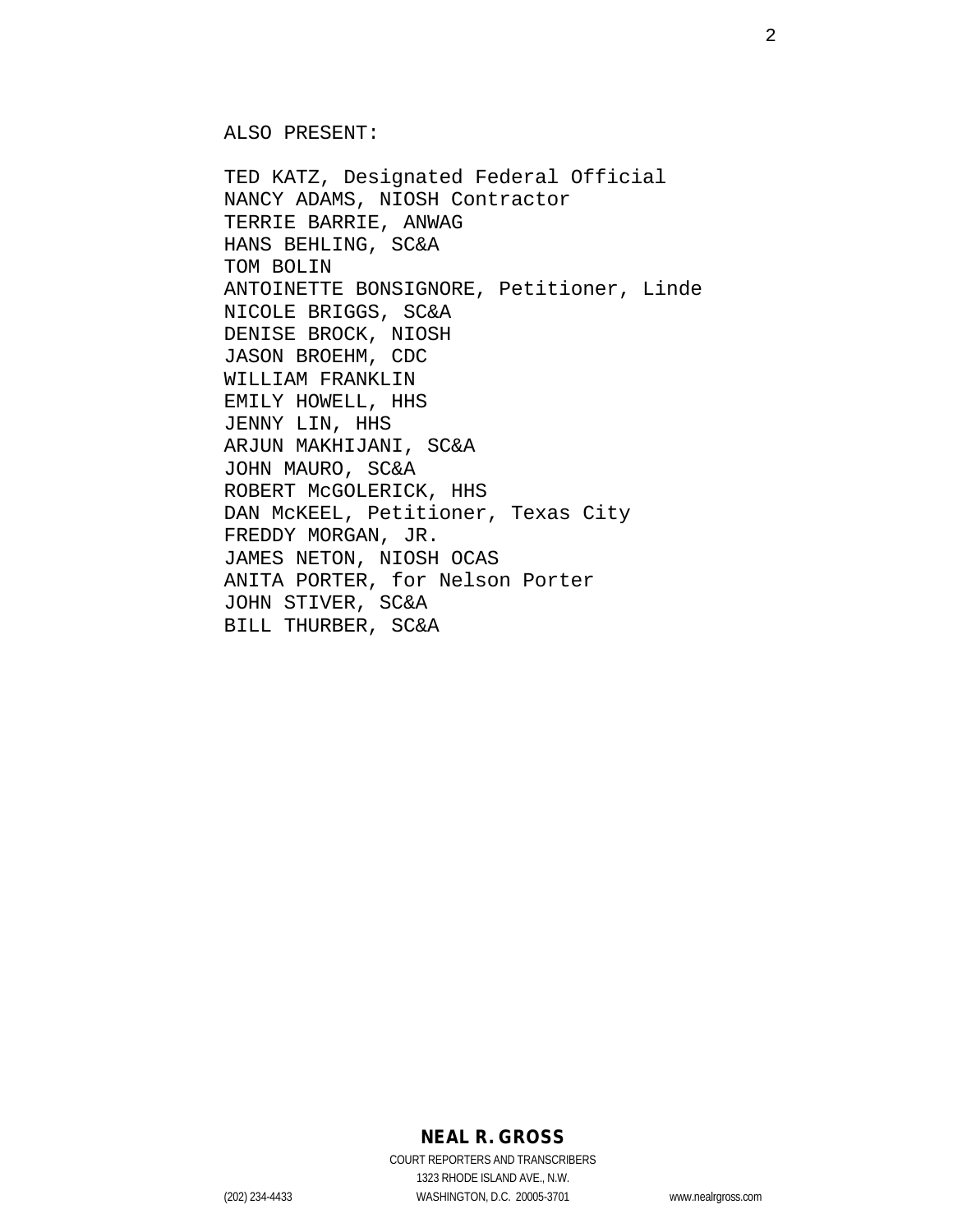|                           |  |  | $T - A - B - L - E$ $Q - F$ $C - Q - N - T - E - N - T - S$ |    |
|---------------------------|--|--|-------------------------------------------------------------|----|
| Roll Call                 |  |  |                                                             | 5  |
| Surrogate Data Discussion |  |  |                                                             | 11 |
| Adjourn                   |  |  |                                                             | 92 |

### **NEAL R. GROSS**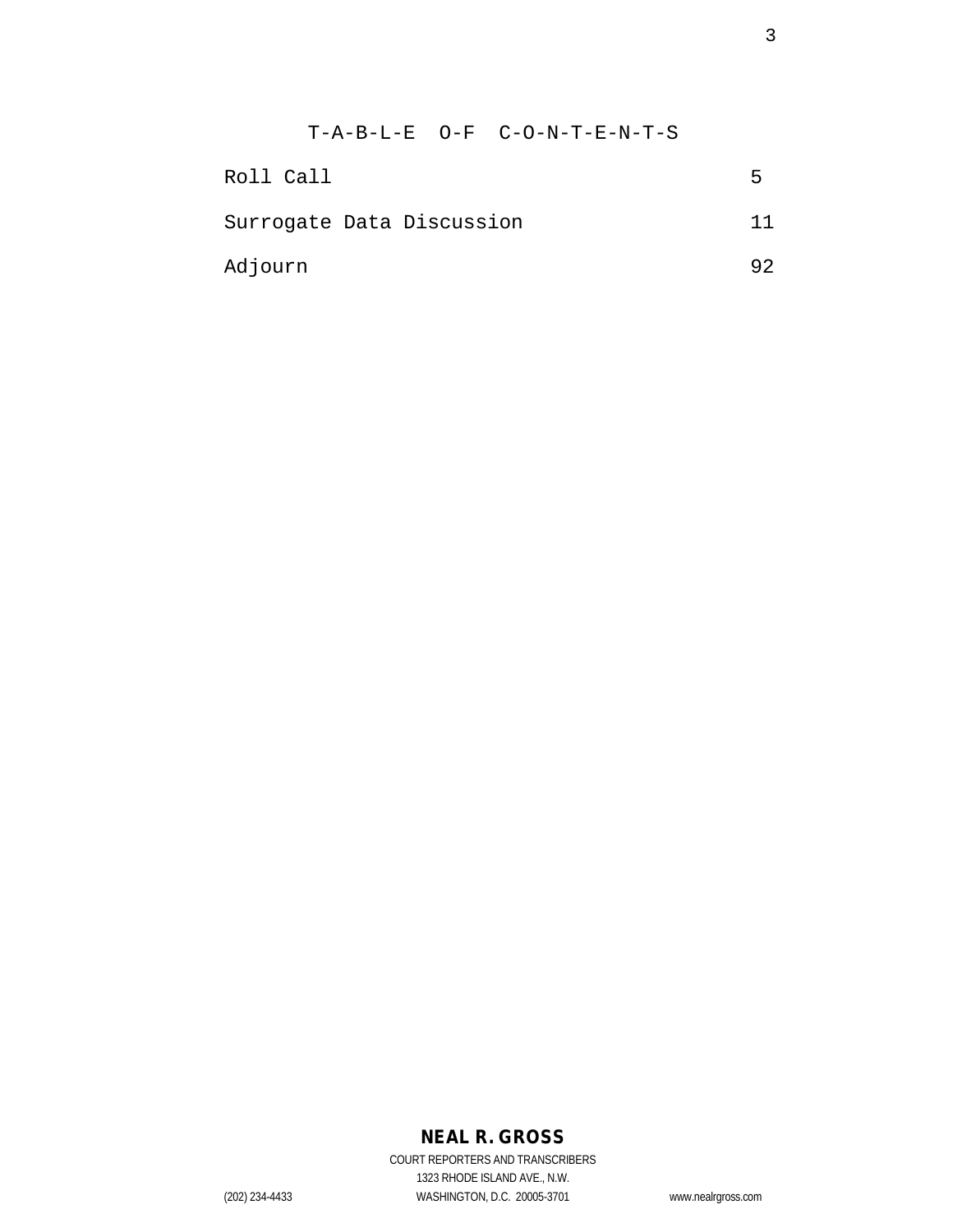| 1  | $P-R-O-C-E-E-D-I-N-G-S$                       |
|----|-----------------------------------------------|
| 2  | (1:03 p.m.)                                   |
| 3  | MR. KATZ: This is the Advisory                |
| 4  | on Radiation Worker Health, the<br>Board      |
| 5  | Surrogate Data Working Group. My name is Ted  |
| 6  | Katz and I am the Designated Federal Official |
| 7  | of the Advisory Board.                        |
| 8  | And as always, we begin these                 |
| 9  | meetings with a roll call. Jim, I'm correct,  |
| 10 | right, we're not really treating any          |
| 11 | individual site. Is that correct? We don't    |
| 12 | need a conflict of interest -- okay. Well,    |
| 13 | roll call beginning with Board members.       |
| 14 | Right. And before we do that --               |
| 15 | MEMBER ZIEMER:<br>Are these Board             |
| 16 | members signing in?                           |
| 17 | MR. KATZ: Yes. Everybody who is               |
| 18 | not speaking as a group at this time, would   |
| 19 | you please mute your phones. If you don't     |
| 20 | have a mute button, I know there is a member  |
| 21 | or two from the public on the phone, you use  |
| 22 | the *6 on your phone. That will mute your     |

**NEAL R. GROSS**

COURT REPORTERS AND TRANSCRIBERS 1323 RHODE ISLAND AVE., N.W. (202) 234-4433 WASHINGTON, D.C. 20005-3701 www.nealrgross.com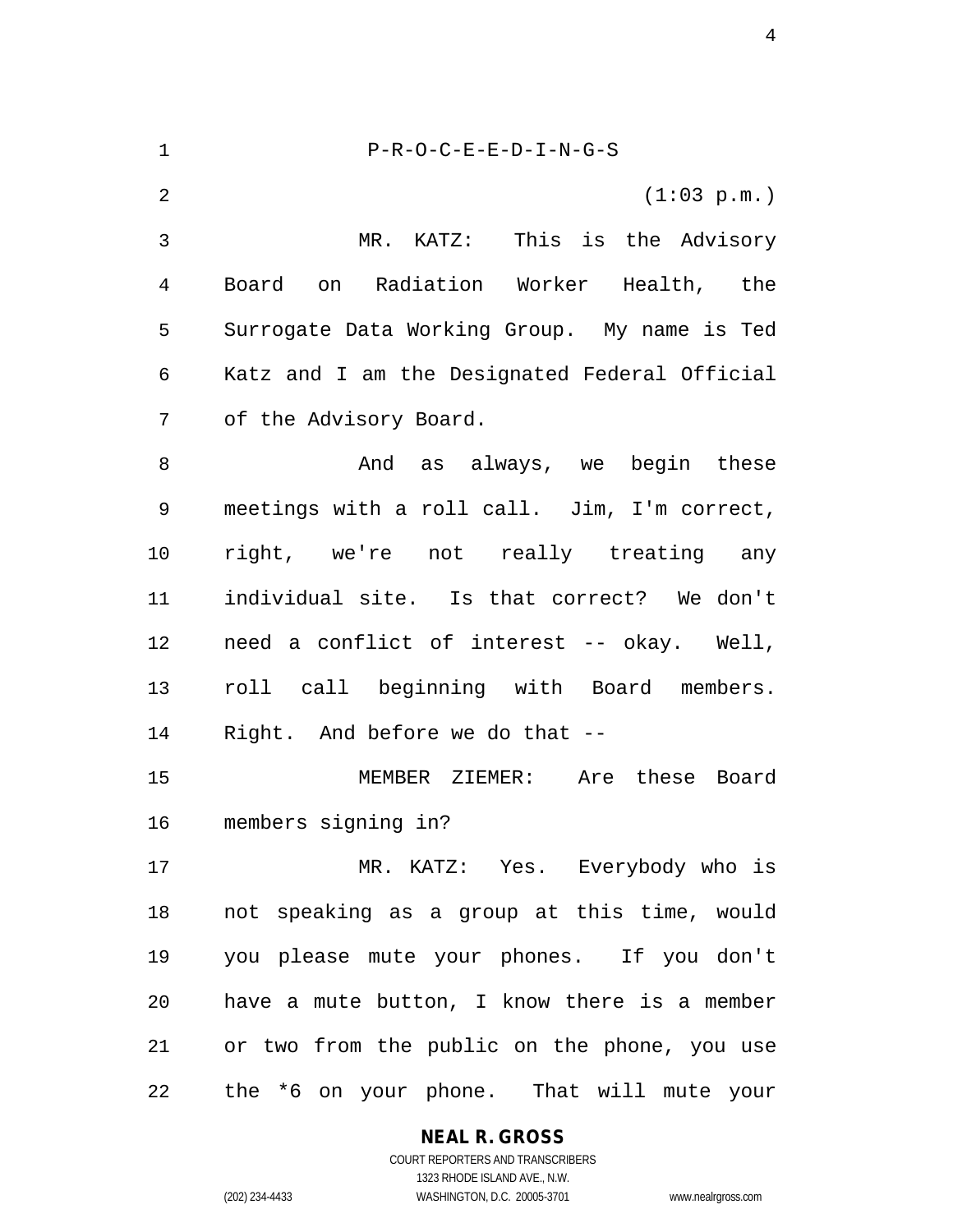phone if you don't have a mute button. And then when you want to speak to the group, you use \*6 again and you can speak again. And also let me say to everybody now please don't put your phone on hold at any point. Just disconnect and call back in if you need to go away for a bit. Okay. So roll call beginning with Board members. MEMBER MUNN: This is Wanda. I must say that the previous speaker expressed my feelings exactly. 13 MEMBER LOCKEY: Jim Lockey. CHAIRMAN MELIUS: Jim Melius. MEMBER ZIEMER: Paul Ziemer. MEMBER GRIFFON: And Mark Griffon. MR. KATZ: Okay. Josie Beach, are you on mute? MEMBER BEACH: Can you hear me? 20 MR. KATZ: Now I can, yes. MEMBER BEACH: Okay. This is Josie Beach. I'm here.

# **NEAL R. GROSS**

COURT REPORTERS AND TRANSCRIBERS 1323 RHODE ISLAND AVE., N.W. (202) 234-4433 WASHINGTON, D.C. 20005-3701 www.nealrgross.com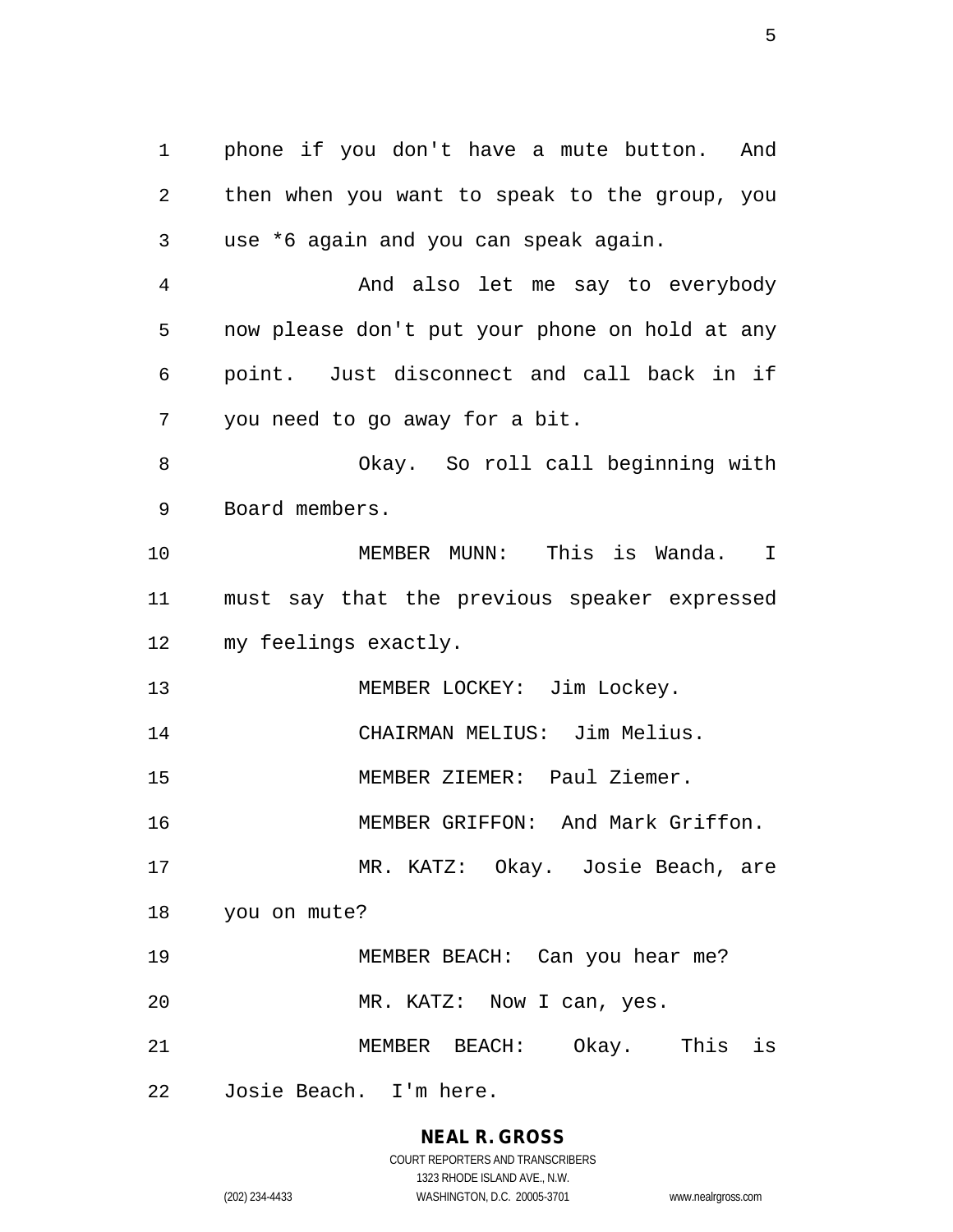1 MR. KATZ: All right. Then moving on to NIOSH-ORAU team. DR. NETON: Yes, this is Jim Neton in Cincinnati from NIOSH. MR. KATZ: Okay. Anyone else from NIOSH ORAU team? 7 MS. BROCK: This is Denise in St. Louis. MR. KATZ: Denise Brock. MS. PORTER: Yes, this is Anita Porter for Nelson Porter from Texas City, Texas. MR. KATZ: Wait, wait, now we're just getting people who are working for the program. But we'll come to the public soon. MS. PORTER: Oh, okay. 17 MR. MORGAN: Okay. My name is Freddy Morgan, Jr. MR. KATZ: No, we're just asking for roll call among people who are with the government right now. MR. MORGAN: Oh, okay. So you'll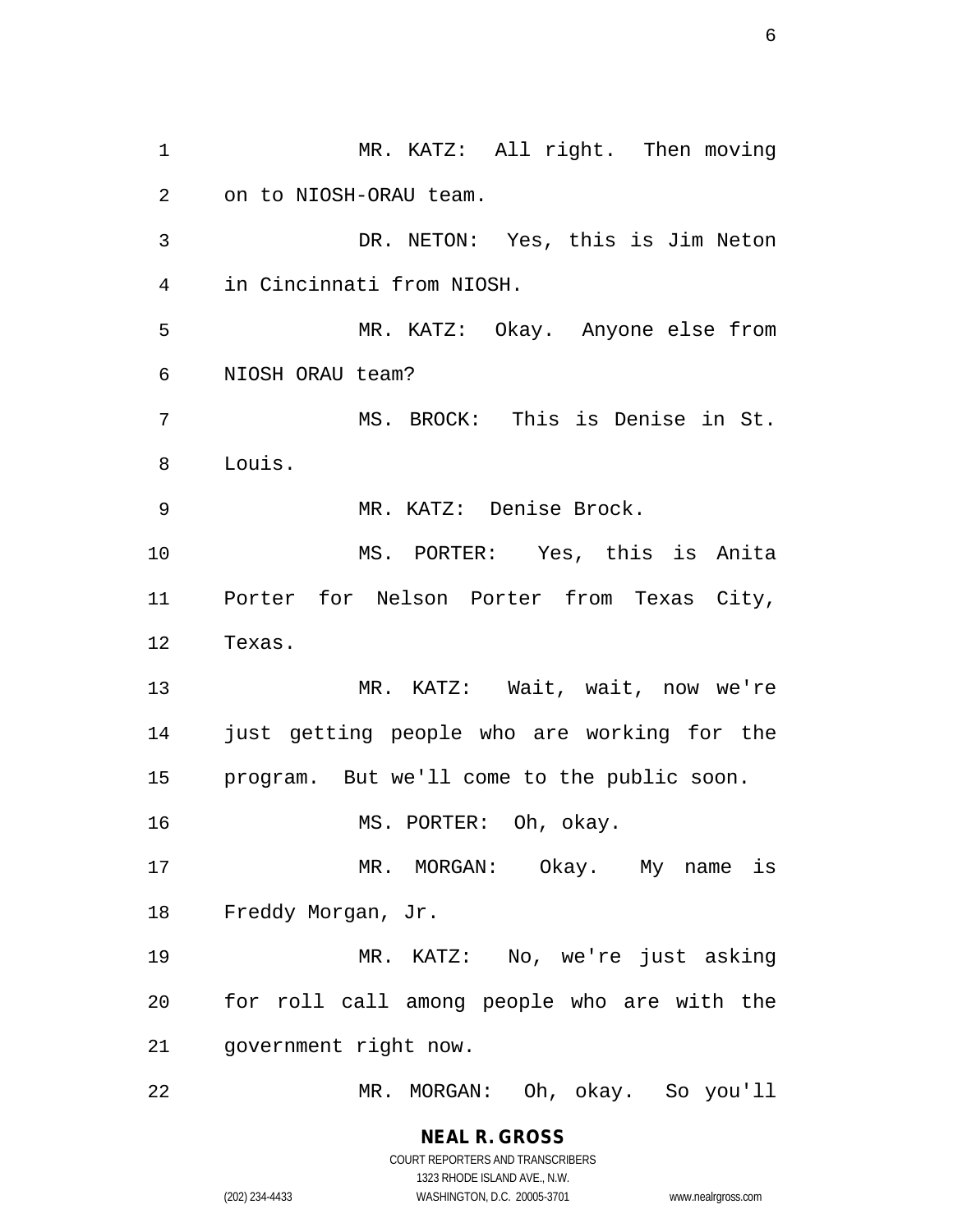$1 \qquad --$  MR. KATZ: We'll get to you shortly. So Denise Brock, that's it for NIOSH-ORAU team. How about SC&A? MR. MORGAN: Oh, okay. You are going to call me or do you want me to call you back? DR. MAURO: This is John Mauro from SC&A. MR. MORGAN: Oh, okay. Okay. All right, then. Thank you, sir. MR. KATZ: Anyone else from SC&A? MR. THURBER: Yes, Bill Thurber from SC&A. DR. MAKHIJANI: Arjun Makhijani from SC&A. DR. BEHLING: Hans Behling, SC&A. MR. KATZ: I'm sorry, you're all talking -- stop, stop, you're all talking over each other and I can't make out one person

### **NEAL R. GROSS**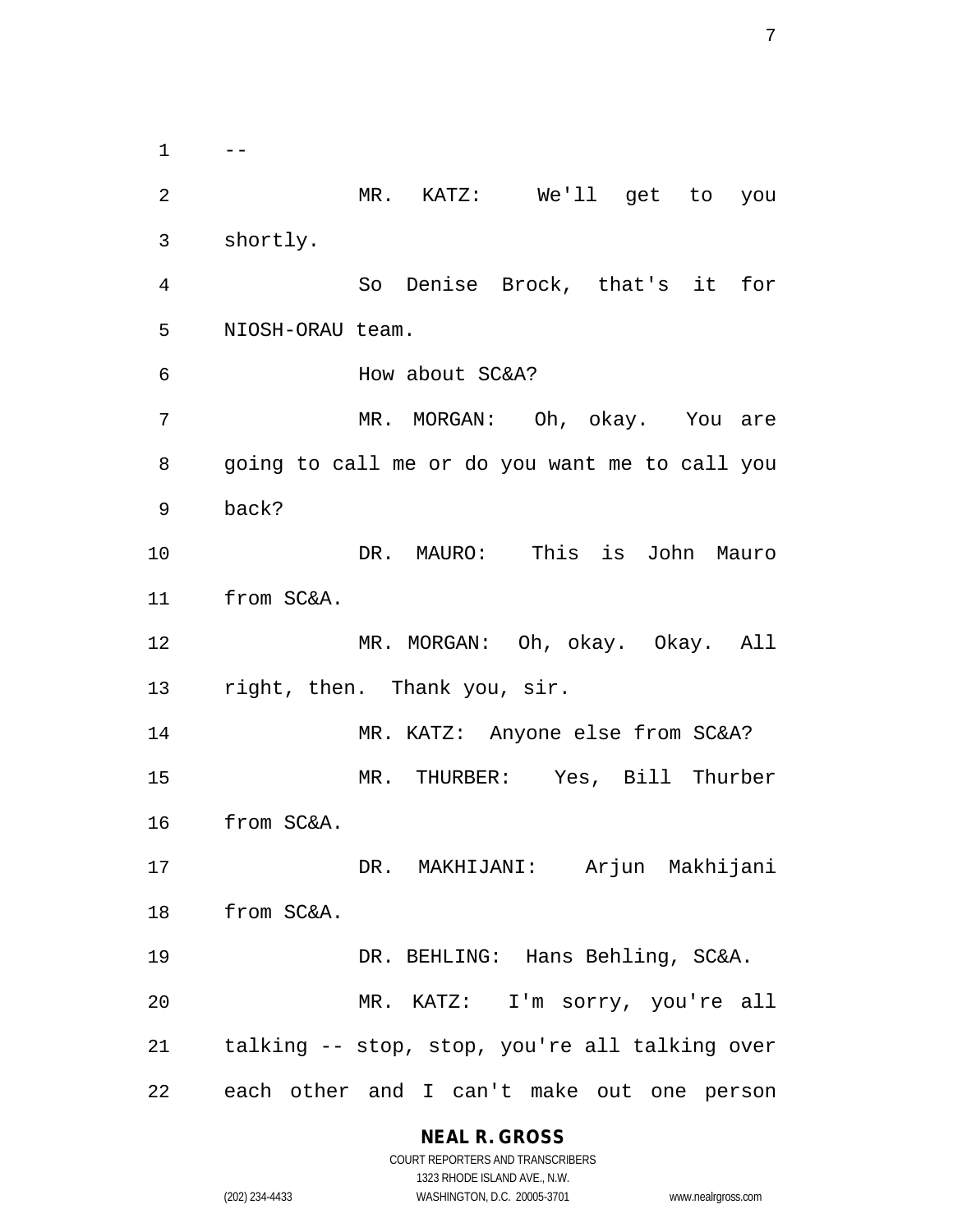from another. I have John Mauro and Arjun Makhijani. Someone was in between? MR. THURBER: Bill Thurber. MR. KATZ: Bill Thurber. MS. BRIGGS: And Nicole Briggs. DR. BEHLING: Hans Behling. MR. STIVER: John Stiver. MR. KATZ: Okay. Is that it for SC&A? (No response.) MR. KATZ: Okay. Then other HHS or other government employees or contractors? 13 MS. HOWELL: Emily Howell, HHS. 14 MS. LIN: Jenny Lin, HHS. MS. ADAMS: Nancy Adams, NIOSH contractor. MR. McGOLERICK: Robert McGolerick, HHS. MR. BROEHM: Jason Broehm, CDC. MR. KATZ: Okay. And then how about any -- either members of the public or staff of Congressional offices who want to

### **NEAL R. GROSS**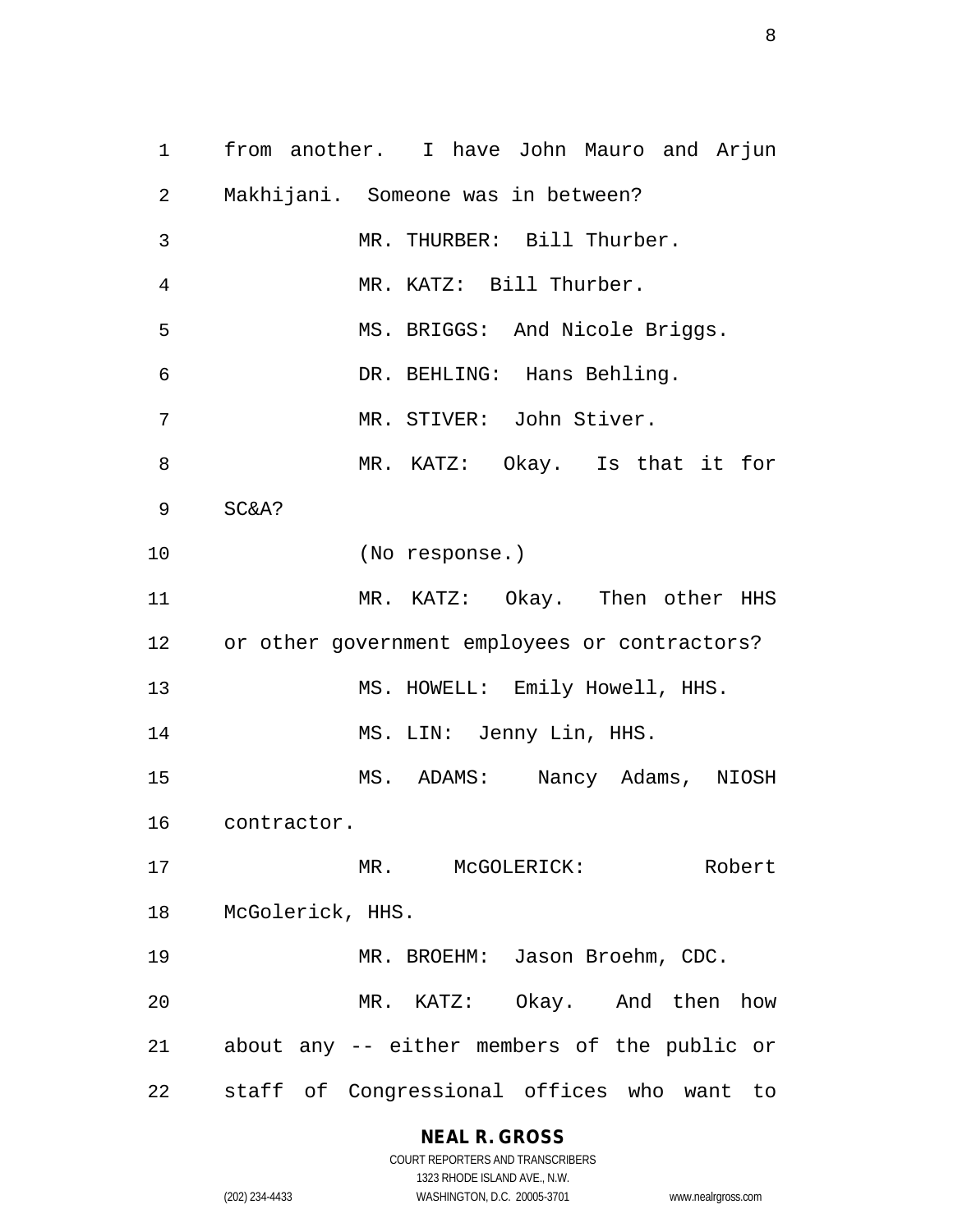identify themselves. You don't have to identify yourselves but if you want to. DR. McKEEL: This is Dan McKeel. I'm the co-petitioner for Texas City. MS. BARRIE: Terrie Barrie with ANWAG. MR. FRANKLIN: This is William Franklin from Hitchcock, Texas. MR. BOLIN: Tom Bolin, Columbia, South Carolina. MS. BONSIGNORE: Antoinette Bonsignore for Linde Ceramics. MR. KATZ: Okay, then. Let me just remind, again, everyone in the public. I can hear a lot of background noise which suggests to me a lot of people's phones are not on mute. Please mute your phones. If you don't have a mute button, use \*6. And then use \*6 again if you want to come back to actually address the group. Thank you. MEMBER ZIEMER: Dr. Melius? This is Ziemer. Could I ask a question before you

### **NEAL R. GROSS**

COURT REPORTERS AND TRANSCRIBERS 1323 RHODE ISLAND AVE., N.W. (202) 234-4433 WASHINGTON, D.C. 20005-3701 www.nealrgross.com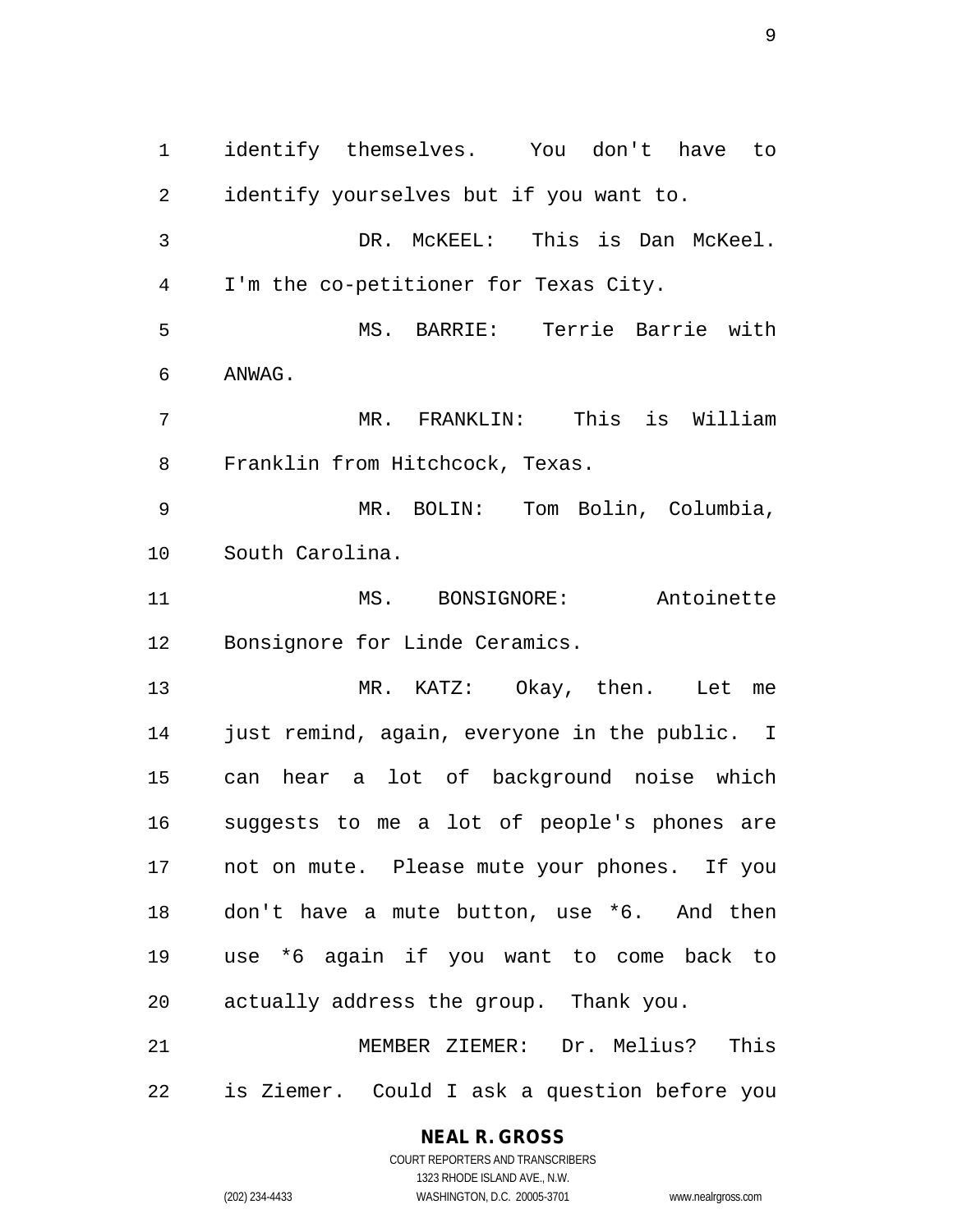get underway?

| 2            | One of the questions Ted asked was             |
|--------------|------------------------------------------------|
| $\mathsf{3}$ | whether or not any sites are being discussed   |
| 4            | in this meeting for purposes of us identifying |
| 5            | conflicts of interest. I think you said no     |
| 6            | but we do have some materials that were sent   |
| 7            | by Dr. McKeel for -- regarding Texas City      |
| 8            | Chemical. Is that going to be on the agenda    |
| 9            | or not?                                        |
| 10           | CHAIRMAN MELIUS: I was -- this is              |
| 11           | Jim Melius -- I was going to reference that.   |
| 12           | But since we got that late last week and my    |
| 13           | attempts to follow up on that and address some |
| 14           | of the questions that Mr. McKeel -- Dr. McKeel |
| 15           | raises, we don't have information back. And    |
| 16           | so I don't think we can really do justice to - |
| 17           |                                                |
| 18           | MEMBER ZIEMER: Yes, well, I just               |
| 19           | wanted to make sure in terms of the conflict   |
| 20           | question --                                    |
| 21           | CHAIRMAN MELIUS: Yes.                          |

MEMBER ZIEMER: -- whether we

**NEAL R. GROSS** COURT REPORTERS AND TRANSCRIBERS 1323 RHODE ISLAND AVE., N.W.

(202) 234-4433 WASHINGTON, D.C. 20005-3701 www.nealrgross.com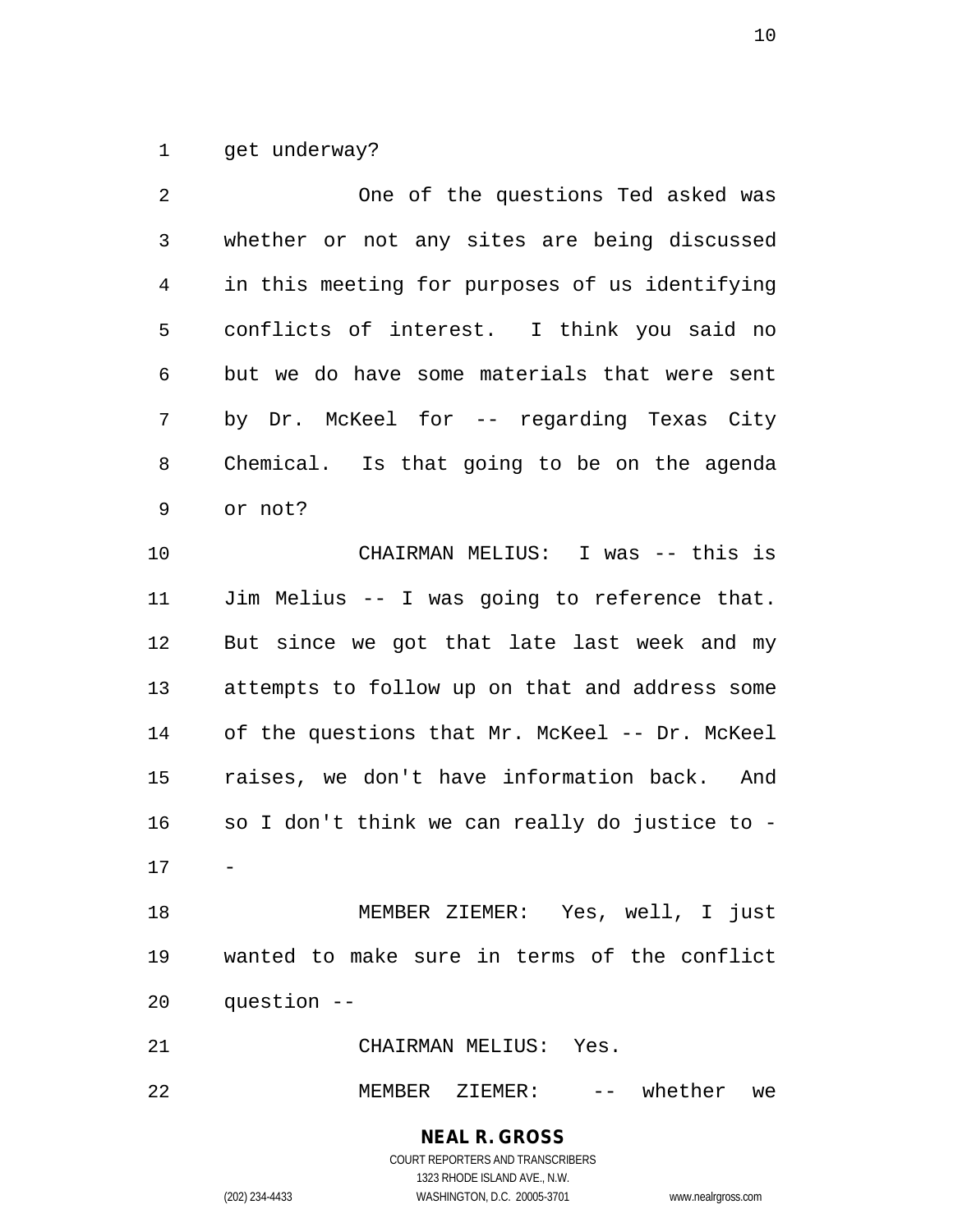would be discussing Texas Chemical -- CHAIRMAN MELIUS: Yes. 3 MEMBER ZIEMER: -- at all. CHAIRMAN MELIUS: It's actually why I waited and didn't put out the agenda until -- ended up not putting out one because I was waiting to see if we would hear back and I've inquired of Ted and others trying to figure out what is going on. But we just don't -- I don't think I have enough information back -- 12 MEMBER ZIEMER: Okay. CHAIRMAN MELIUS: -- to do justice to it. 15 MEMBER ZIEMER: Thank you. MR. KATZ: So, Jim, Dr. Melius, it's yours. 18 CHAIRMAN MELIUS: Okay. Good afternoon or good morning, depending on where you are. And welcome to the fourth or fifth meeting of the Surrogate Data Work Group. And today we're going to

**NEAL R. GROSS**

COURT REPORTERS AND TRANSCRIBERS 1323 RHODE ISLAND AVE., N.W. (202) 234-4433 WASHINGTON, D.C. 20005-3701 www.nealrgross.com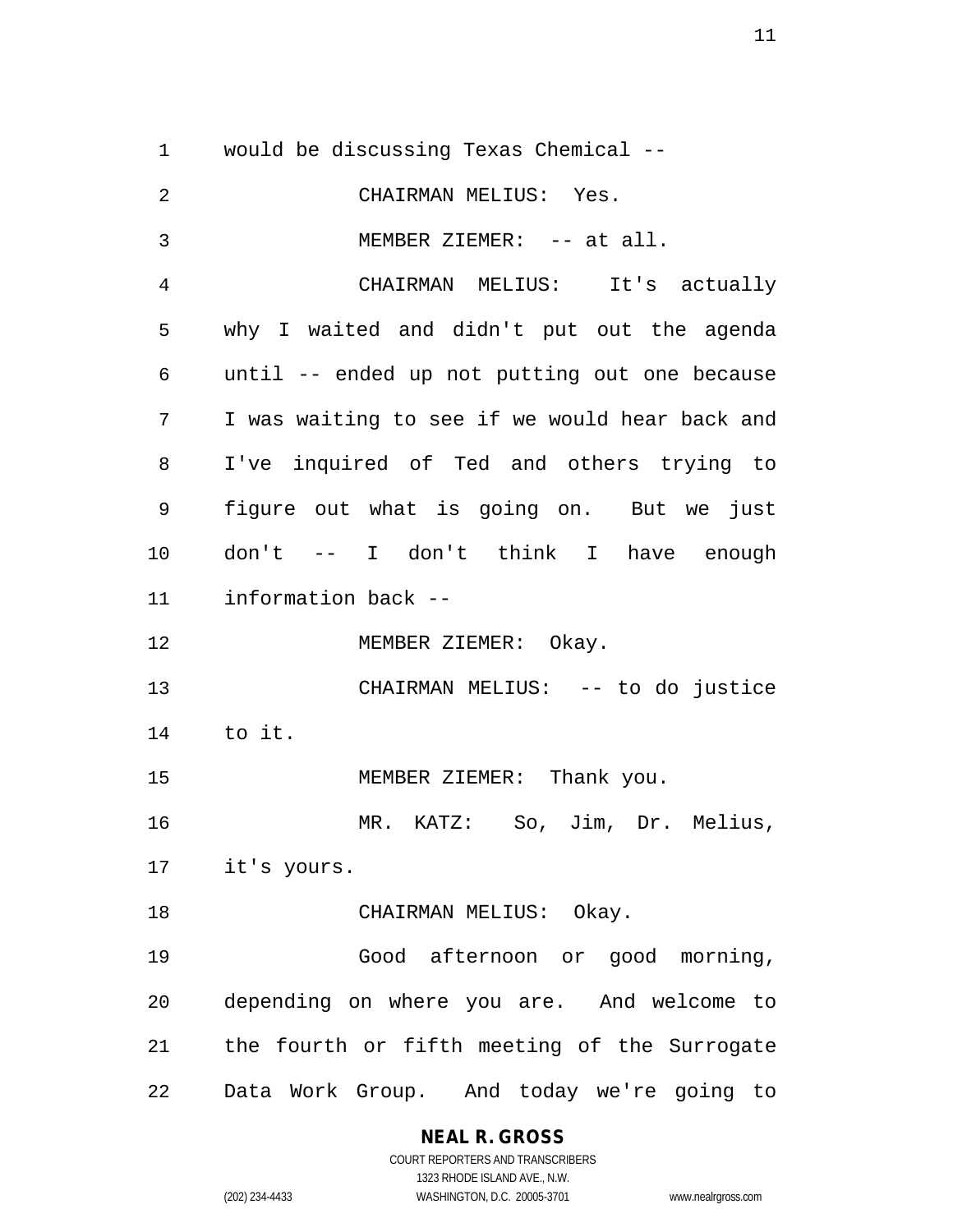focus on surrogate data in a general sense. This is an issue -- as I said, we're not going to discuss any specific sites but, in essence, we end up discussing many different sites potentially when we have these discussions because of the use of surrogate data at many different sites in terms of dose reconstruction and SEC review. So we understand everyone's interest in the subject. It's also a subject that is under the purview or review of a lot of different groups within the Board, a lot of different Work Groups. And so some of that is confusing at times in terms of keeping track of and we'll be referring to documents and comments that have come up in the context of other Work Groups and there is ongoing review in other Work Groups of this issue or of sites related where this issue is important of that.

 I thought a way of starting the discussion and sort of reminding us of this issue and where we've come and so forth to go

### **NEAL R. GROSS**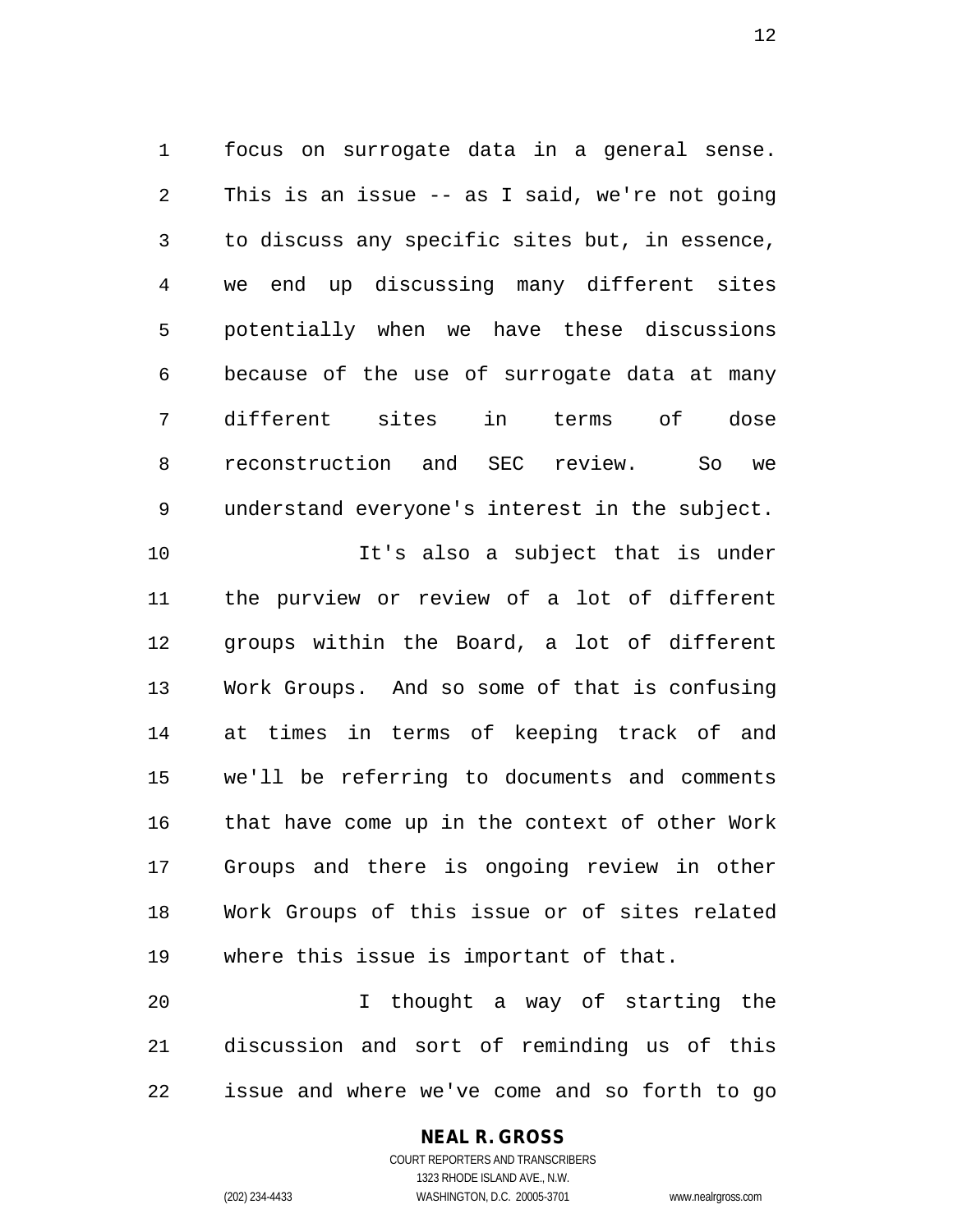back to one of the early documents that SC&A put together, which was their sort of inventory of the use of surrogate data. It goes back to 2007 but I think it is still useful to sort of remind us of the scope of the use of surrogate data.

 And, John Mauro, if you wouldn't mind sort of giving us a quick overview of that document and then any updates that you would have?

 DR. MAURO: Sure. I'd be glad to. Good afternoon, everyone. One of the first work products that SC&A was requested to prepare to sort of get the thinking started on surrogate data was what I call a compendium of information whereby there was a report prepared. I believe all the members of the Work Group have received a package of the various reports that SC&A has prepared, one of which is this compendium. It's 2007. I'm in the process of opening my file on this.

### **NEAL R. GROSS**

COURT REPORTERS AND TRANSCRIBERS 1323 RHODE ISLAND AVE., N.W. (202) 234-4433 WASHINGTON, D.C. 20005-3701 www.nealrgross.com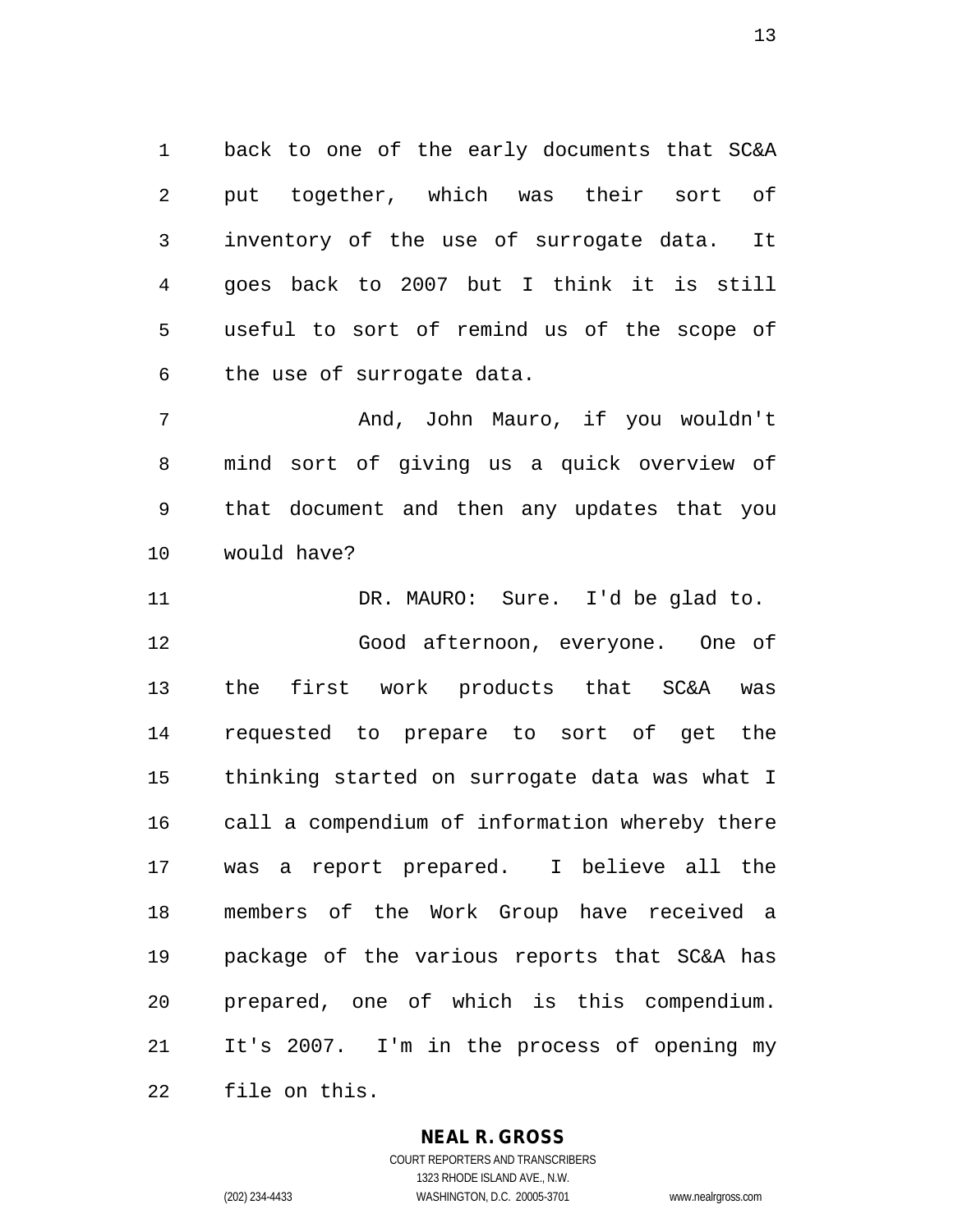It's titled NIOSH Site Profile Surrogate Data Survey. It is a PDF file. And it is dated September 12th, 2007. And it was Privacy Act cleared on December 21st, 2007. So it is a document that can be distributed if it has not already been distributed.

 What was done at that time was to review the Site Profile reviews and the dose reconstruction audits that SC&A had completed to that date and try to capture places where surrogate data was used in its various forms. And one of the things, in brief, we found that it is possible to sort different ways in which you could talk about surrogate data. And I called them Type 1 versus Type 2.

 And what we basically did is we prepared a series of tables, which identified those sites or those dose reconstructions where Type 1 surrogate data was used. By Type 1, I mean places where bioassay or film badge data or air sampling data were used from one facility to supplement the data for another

### **NEAL R. GROSS**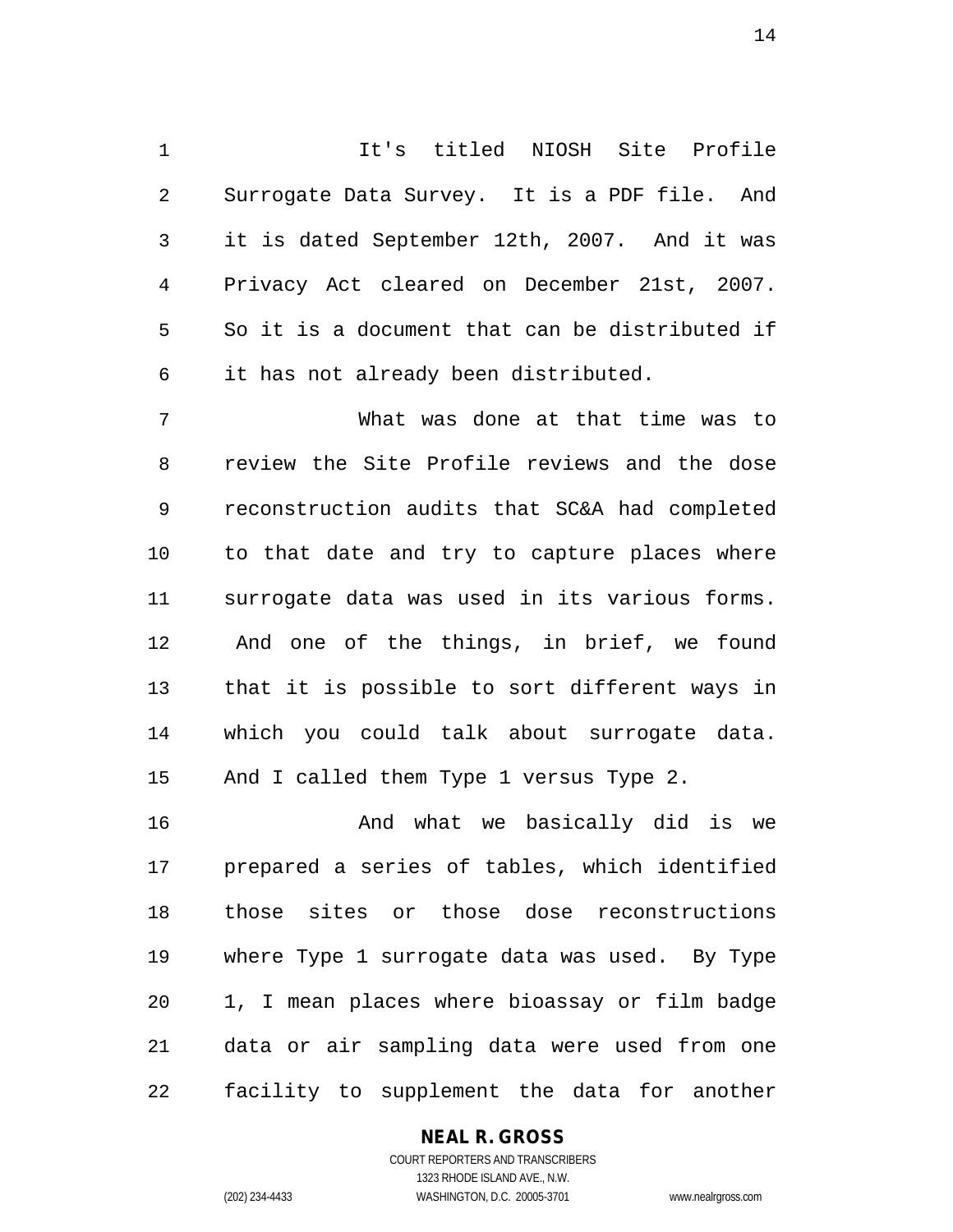facility for the purpose of dose reconstruction.

 We called it Type 1 because that is really the primary place. That is the kind of data that is most directly relevant. And, of course, it is of primary interest to the Work Group. It is when you may take bioassay data from one facility, air sampling data from a facility and then use that data somehow to reconstruct doses for workers at a different facility.

 So -- and there's a whole -- I won't go into them but there is a long list in these tables that we provided of where we found such use of surrogate data in Site Profiles and dose reconstructions.

17 17 In the very same table, I have another column called Type 2. These are places where it is less direct, where, for example, there may be certain information that is of more of a generic nature that is being applied. It is not bioassay data. It's not

### **NEAL R. GROSS**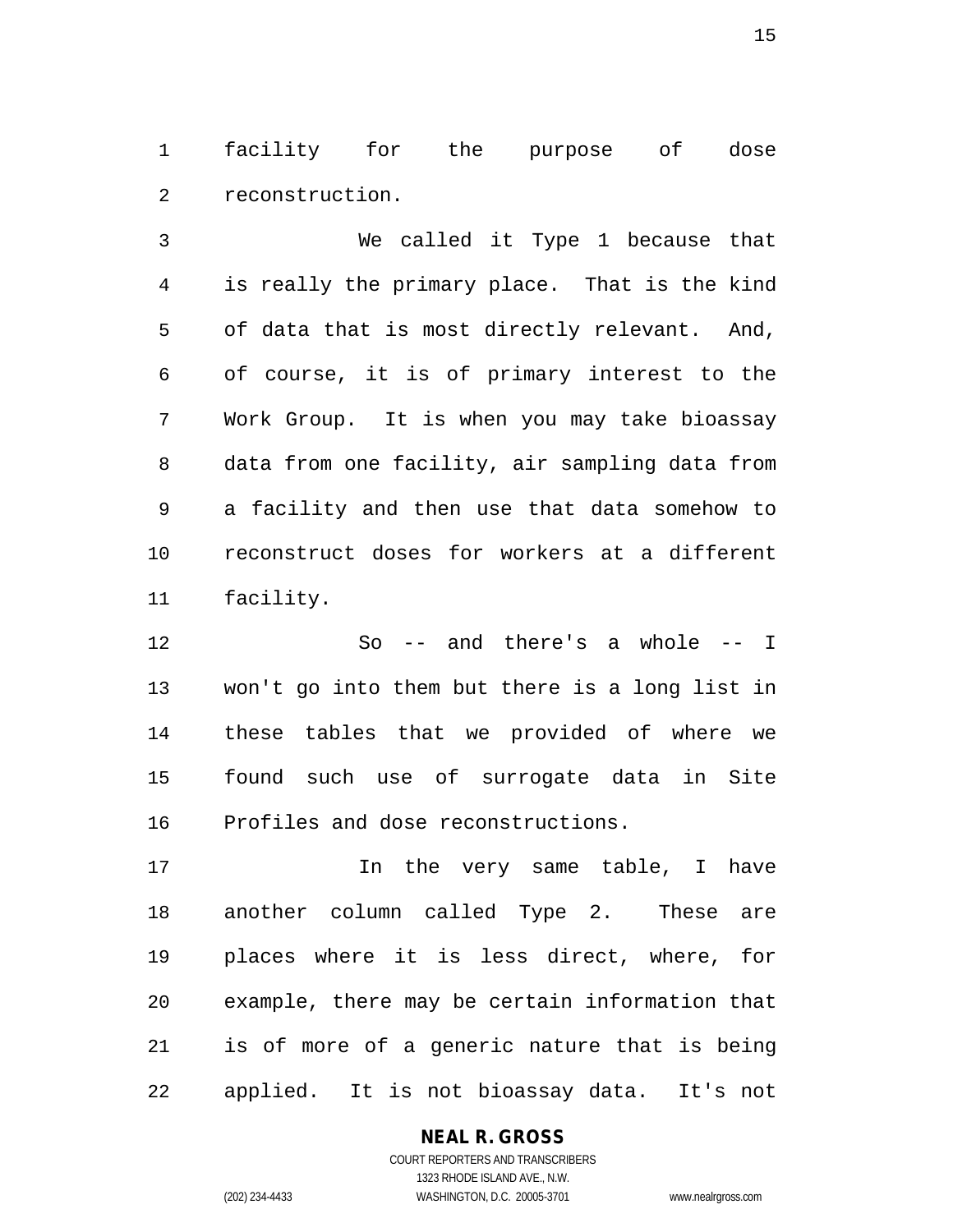air sampling data. But it might be other types of information that is taken from the open literature or taken from a site which is not bioassay, it's not air sampling, it's not film badge data, but it is other data related to experience at another site that is of use in performing dose reconstructions.

 And I'm looking at the table now. And it was somewhat of a judgmental call of what to drop into Type 1 versus Type 2. But, in general, if there is an assumption made and a calculation that is more of a neutron to photon ratio, I think that would be a perfect example of what I call a Type 2 data where there is widespread information from the weapons complex on neutron to photon ratios for reactors versus plutonium handling facilities versus various types of facilities where there is some experience.

 And there are occasions when you could say okay, from the experience at this facility on neutron to photon ratios, it might

## **NEAL R. GROSS**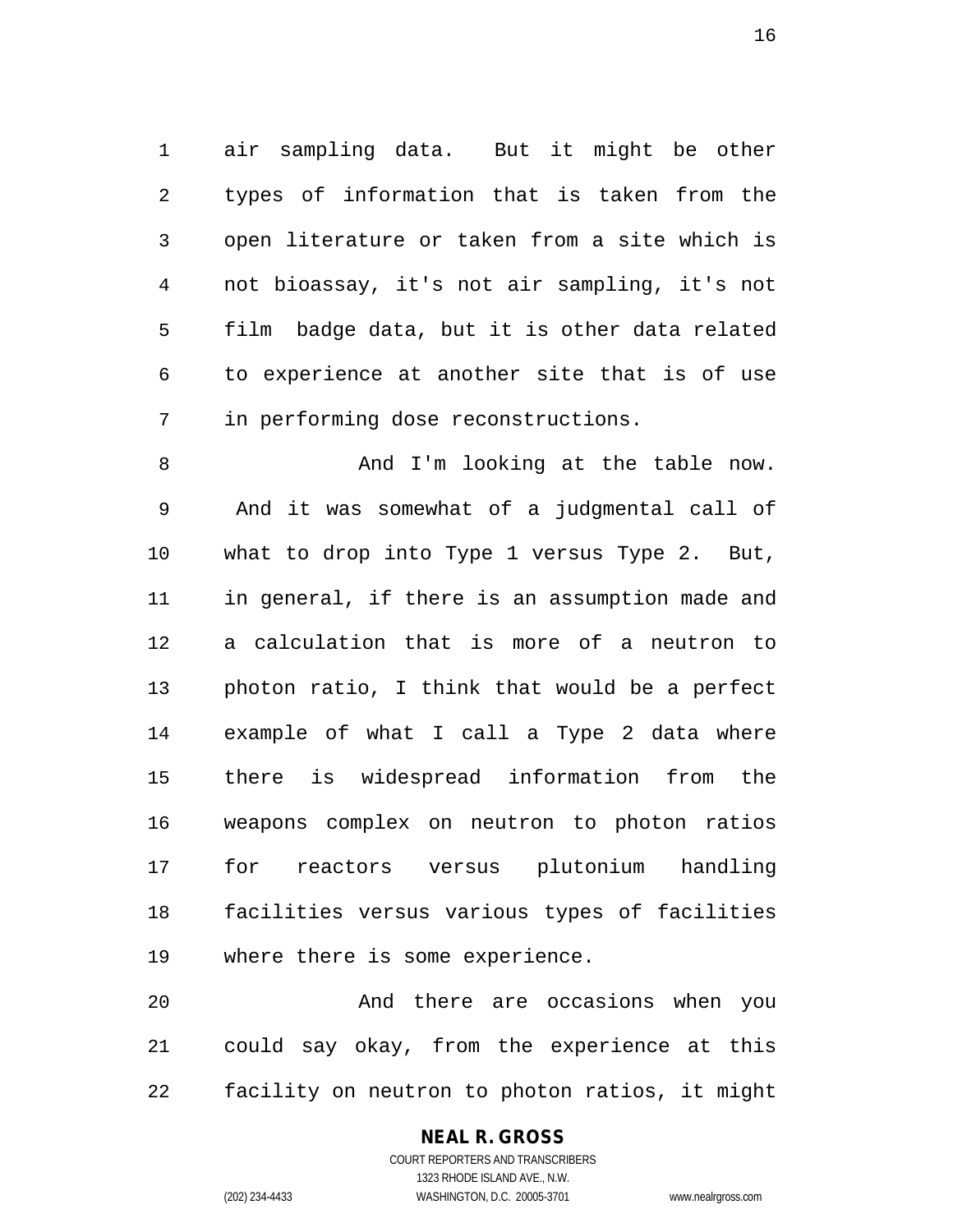be useful in helping to reconstruct doses at another facility. There are a number of parameters like that -- minimally detectable levels of neutron exposure, MDLs.

 Medical X-ray default assumptions regarding exposures to occupational medical X- ray, these are all what I would call Type 2. So in effect -- and I'll cut this off at this point -- this table is a compendium of examples of where, at that point in time, SC&A had observed Type 1 and Type 2 uses of surrogate data.

 And it was a starting point to start to get a feel of the extent and the nature that surrogate data is being used on the program.

CHAIRMAN MELIUS: Thanks, John.

 I'll just sort of point out two things there. One is that -- strikes me is really where we have, I think, what we are reviewing and have been discussing and probably what is controversial, we've had

### **NEAL R. GROSS**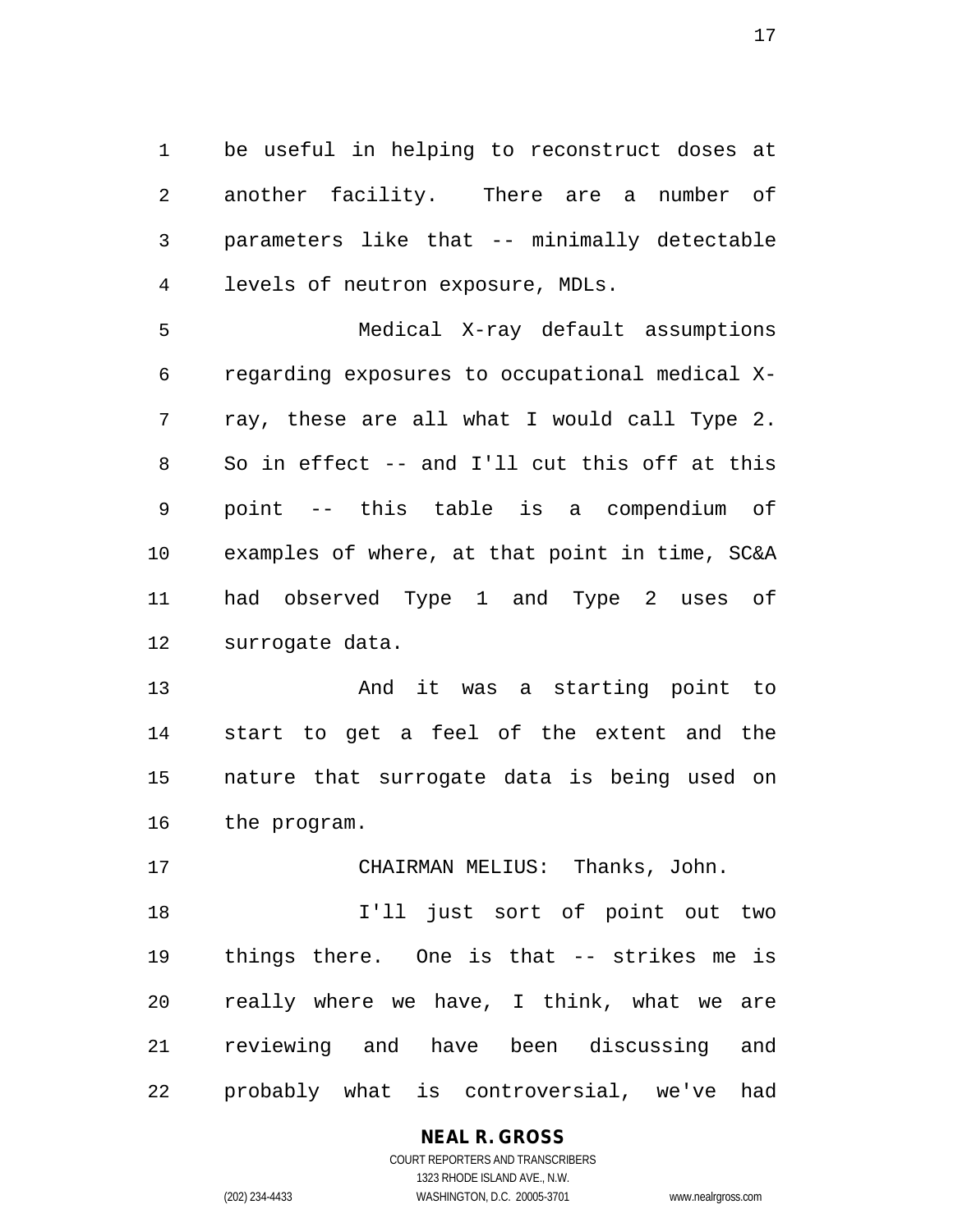disagreements among Board members and so forth of how to apply it has been in the area of Type 1 --

DR. MAURO: Yes.

 CHAIRMAN MELIUS: -- not Type 2. And I don't think that is always clear in some of our discussions on this. And I think it is sort of an important point to keep in mind. Secondly, I think although a lot

 of our discussions and focus have been on two areas of the use of surrogate data, one has been use of radon data, the other is in the uranium processing facilities, there are a number of other areas where it has been or is being used within the OCAS program.

 So we are talking about areas that go beyond just radon, go beyond just the uranium processing facilities. So I think we need to keep in mind that it is a broader use of it. And I think how we approach it, at least to some extent, needs to keep in mind that there are these other areas where it is

### **NEAL R. GROSS**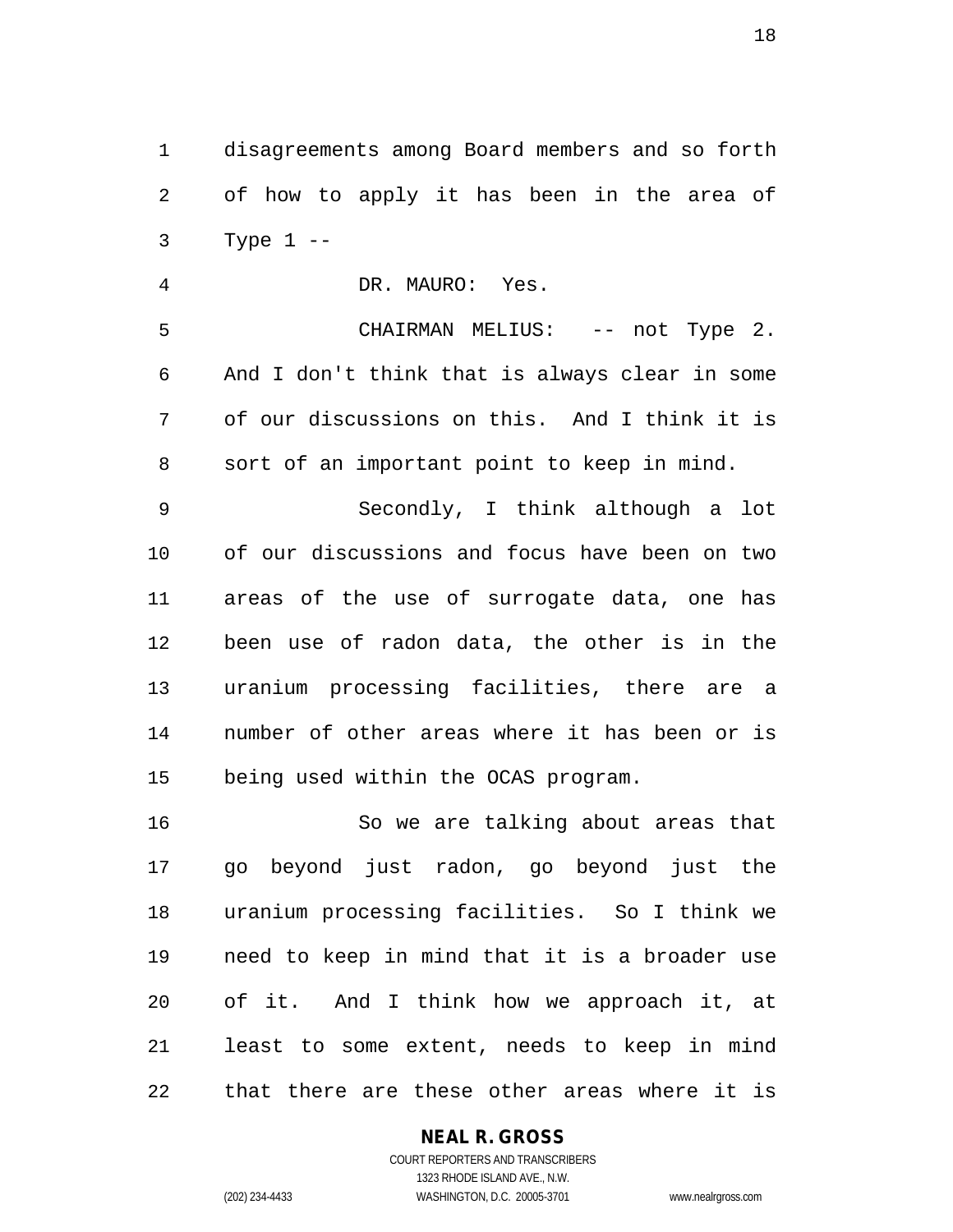utilized.

 Does anybody else have any additional comments on the Board? MEMBER ZIEMER: Yes. Are you going to get to the other SC&A document as well -- CHAIRMAN MELIUS: Yes, I am. 8 MEMBER ZIEMER: -- Dr. Melius -- yes. This one is more of a compilation rather than dealing with the issues per se, I think, isn't it? DR. MAURO: That is correct. MEMBER ZIEMER: I mean you've identified how it is being used pretty much in this first document. DR. MAURO: Yes, Paul, this is John. Yes, that was, at the time, which was back in 2007, just to get a feel of how -- MEMBER ZIEMER: Right. DR. MAURO: -- surrogate data is being used and the extent to which it is being used.

**NEAL R. GROSS**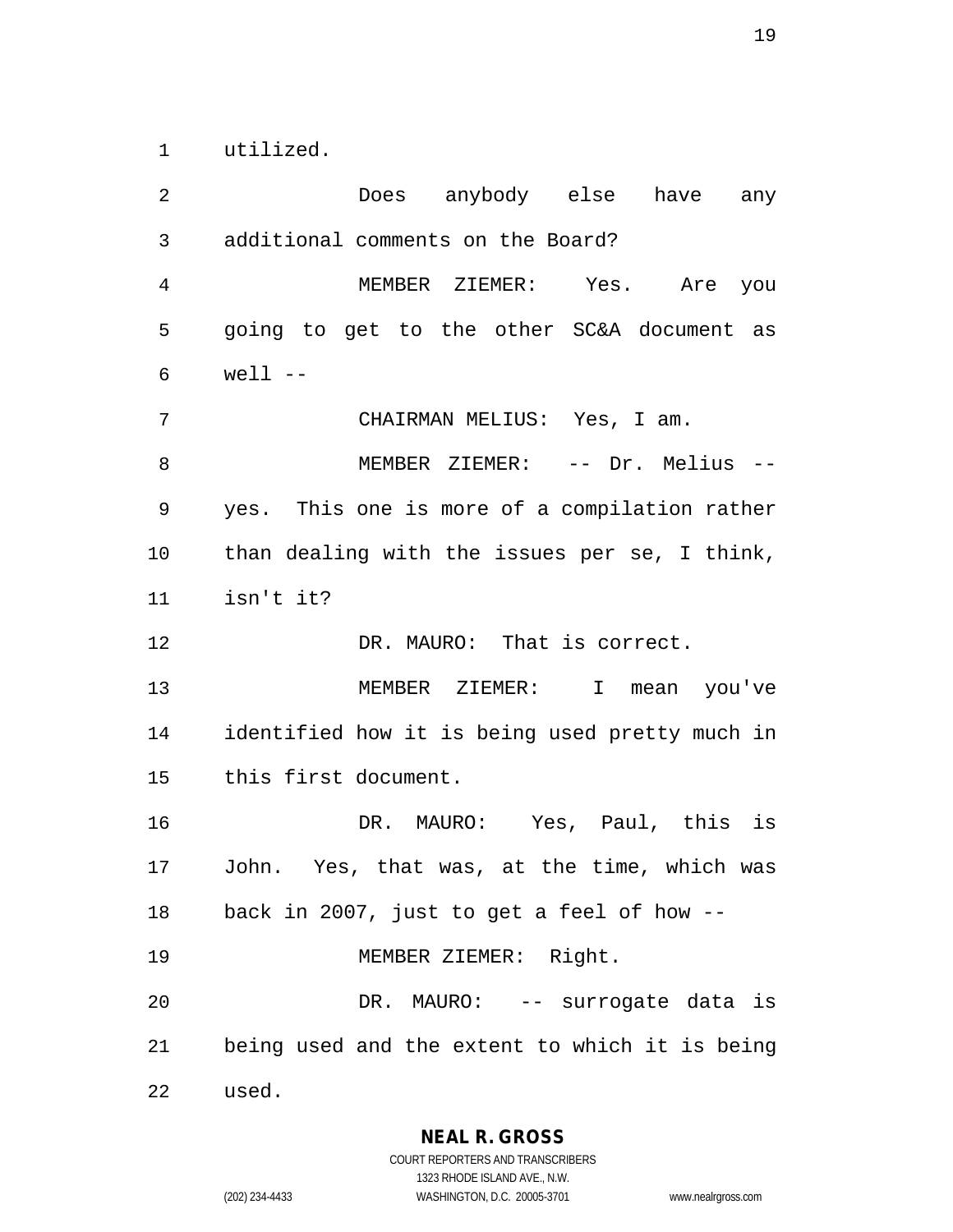1 By the way, of course, a lot has happened since 2007. And there are many, many more examples that could be laid into the table. But it was the experience we had as of that date.

 CHAIRMAN MELIUS: Any other comments or questions from the Board?

 MEMBER MUNN: I guess -- this is Wanda -- Jim, I would just question whether you are making any implication with respect to these Type 2 uses. Are we just simply saying they exist?

 CHAIRMAN MELIUS: I think we're just saying that they exist. I suspect that many of those uses as you are glancing through it have been reviewed or are being reviewed by your Work Group or the Subcommittee on Procedures. It seems that that is where they would fall.

 But just, I think, reminding us that, I think, where we focused and feel that there is, you know, we needed to develop some

### **NEAL R. GROSS**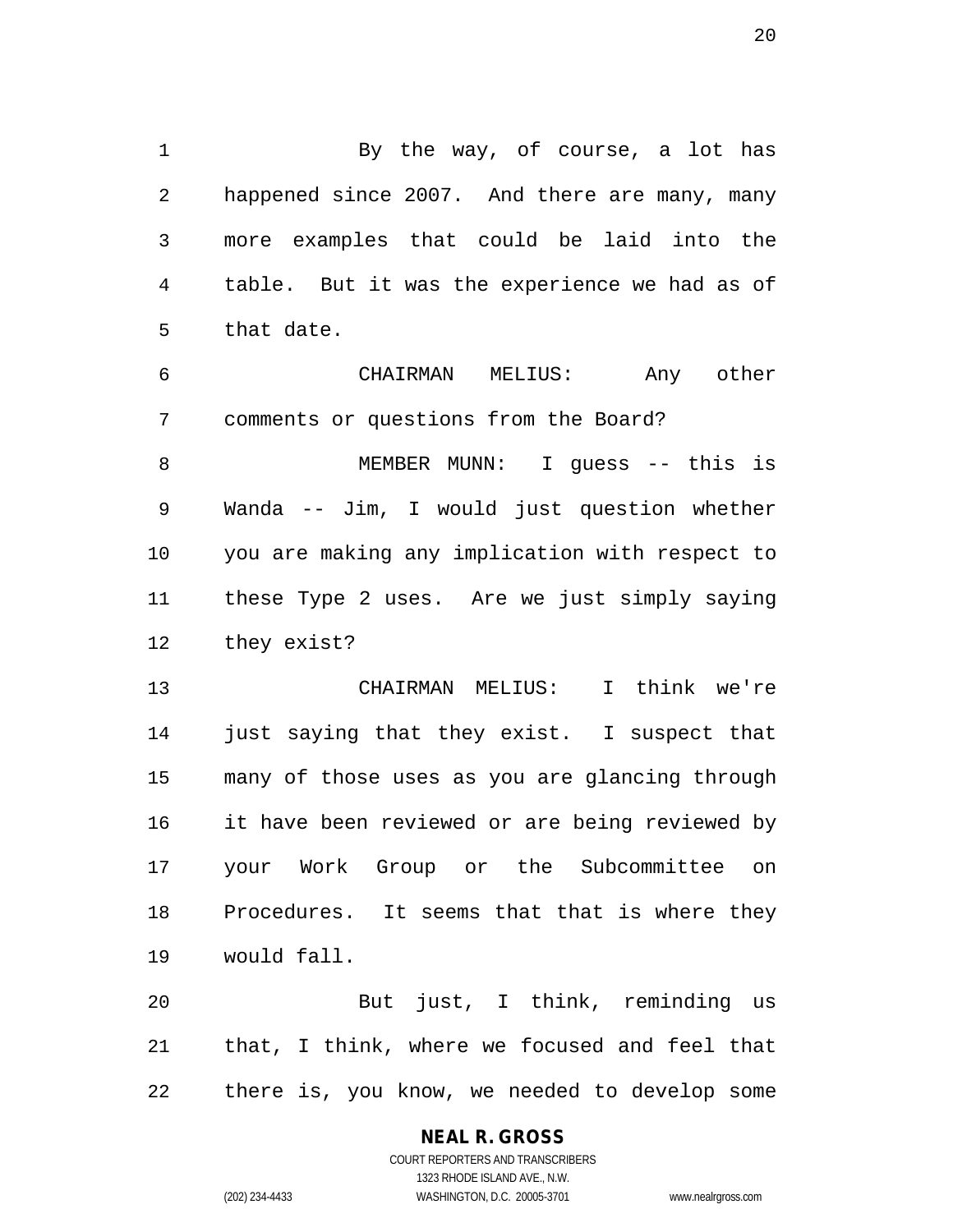criteria then in the Type 1 area.

 MEMBER ZIEMER: And this is Ziemer again. And I agree with that. I think that, for example, on the medical dose reconstructions, I don't think there's typically been much question about those other than sometimes the question as to whether or not it's fluoroscopy or radiography that was used.

10 But in general, if you say that, for example, that radiography was used and you have the information on the milliamp seconds that were used typically in a certain time period and, you know, the size of the chest X- rays, those are fairly straightforward use of surrogate data that I don't think that -- the Board hasn't really been that concerned about it because it is a pretty straightforward, you know, medical X-ray within those parameters is pretty much the same wherever it is done.

21 And they have been using, you know, the worst case kinds of the -- I mean

### **NEAL R. GROSS**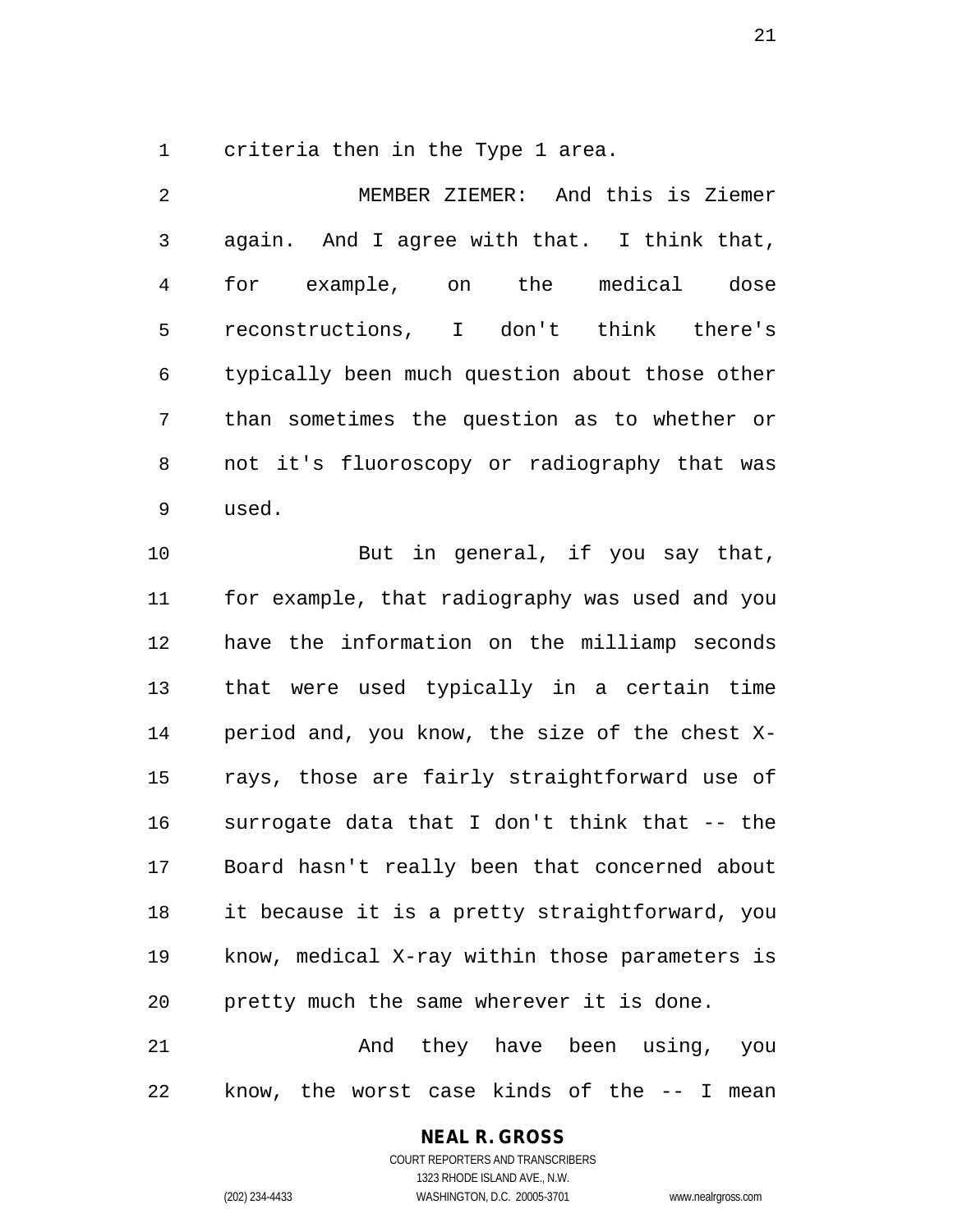obviously you get different chest X-ray outputs from different places but you can take worst cases and use those.

 CHAIRMAN MELIUS: Right. And I also think there that assumptions about the frequency of the surveillance X-rays probably are as important as assumptions about --

8 MEMBER ZIEMER: Right, right. CHAIRMAN MELIUS: -- those

exposures from a single X-ray --

 DR. MAURO: Jim, this is John Mauro. I would like to add one point, something that was not captured in the compendium, is that there have been a number of very important procedures that have been issued subsequent to this that go toward this question.

 I can think of two. One is OTIB- 0054, I believe it is, which is a generic approach for reconstructing doses at reactor facilities when you only have gross beta gamma in urine. In other words, very often the only

### **NEAL R. GROSS**

COURT REPORTERS AND TRANSCRIBERS 1323 RHODE ISLAND AVE., N.W. (202) 234-4433 WASHINGTON, D.C. 20005-3701 www.nealrgross.com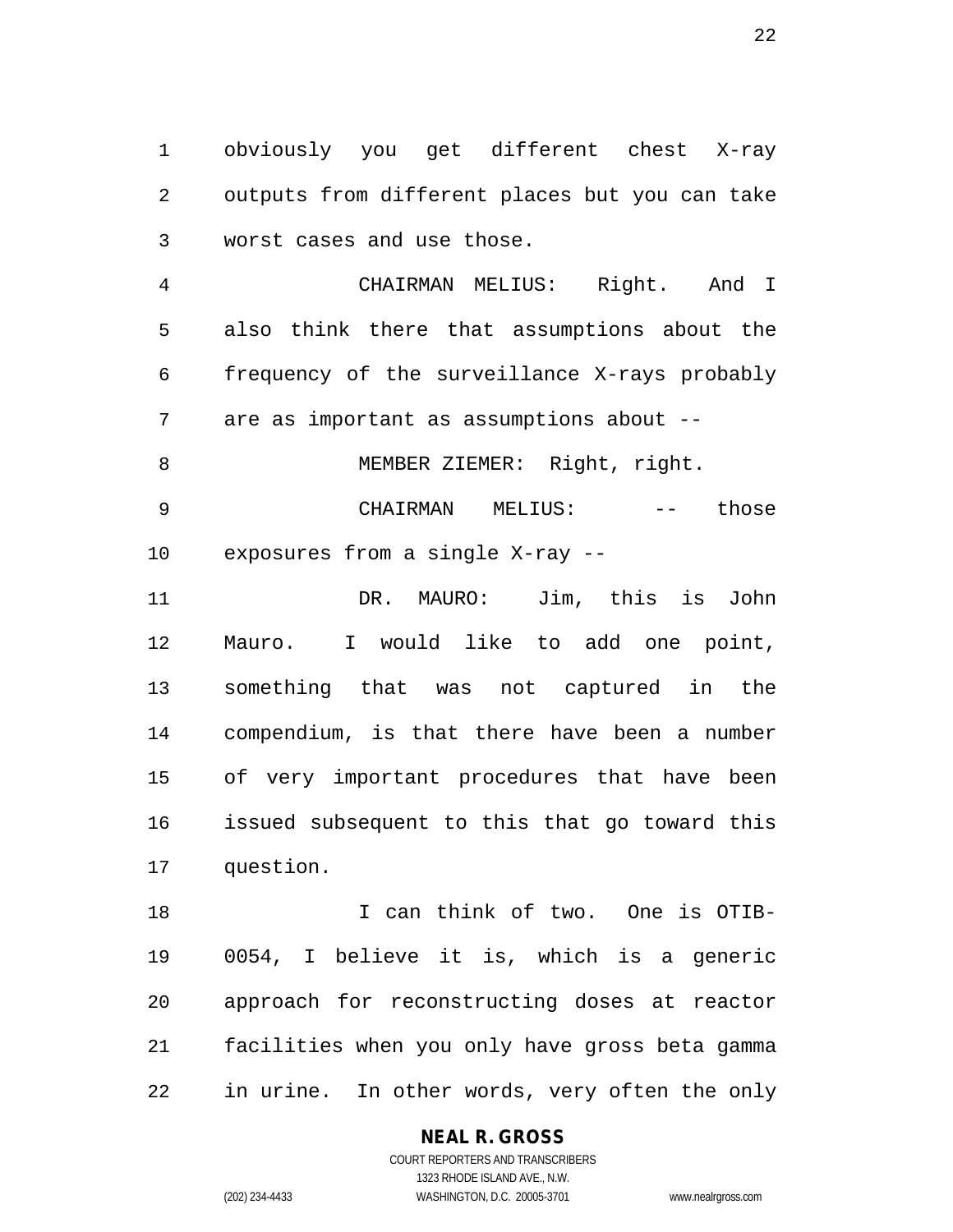information you have is a very simple gross beta gamma measurement of a urine sample. And you have to allocate radionuclides. So what the distribution of radionuclides might be that the person inhaled.

 And I would consider this to be a type of surrogate data because, in effect, generic approaches come up whereby if you know the type of reactor a person may have worked at and you have some gross beta gamma information, there is a look-up table in OTIB- 0054 that will help you navigate you way through doing dose reconstruction.

 And similarly, TBD-6000 and 6001, which deals with uranium and thorium metal handling and processing facilities, provides a great deal of compendium of information on what are air dust loadings to assume if you are confronted with a real uranium handling or processing facility where you don't have sufficient data.

22 And so these are two very

### **NEAL R. GROSS**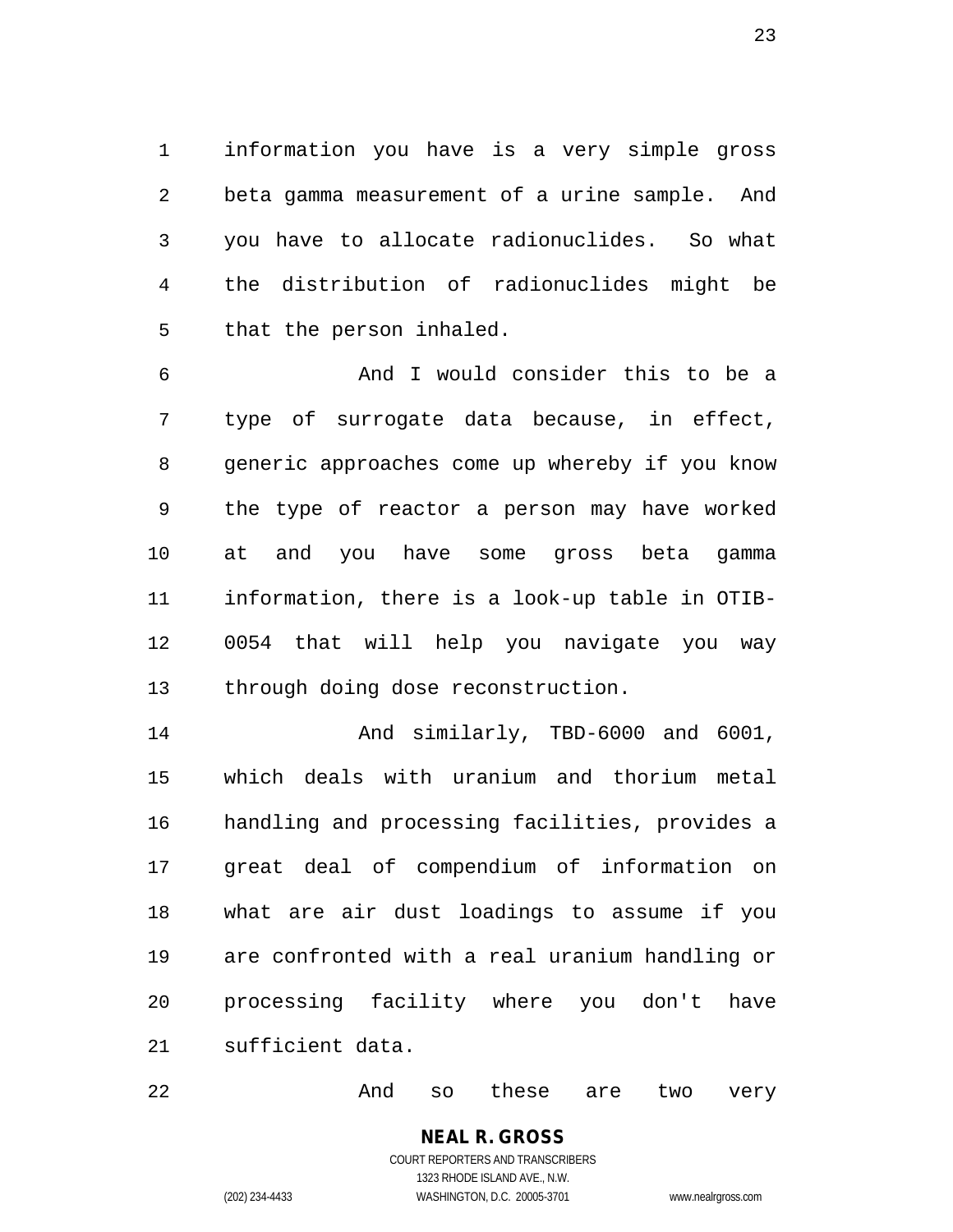important, I would say, procedures and TBDs that we did not capture in our compendium but very much go toward the question of surrogate data.

 CHAIRMAN MELIUS: Yes, John, one question I have. And that's OTIB-0054, I'm not familiar with at all -- 6000 and the appendices to 6000, I'm more familiar with -- but with 0054, would you consider a Type 1 or a Type 2? In hearing you describe it, I almost thought it was more of a Type 2.

 DR. MAURO: That's a judgment call.

14 CHAIRMAN MELIUS: Yes.

 DR. MAURO: In my judgment, I would call it Type 1 because what it does is it allows you to reconstruct bioassay basically. My breakpoint is if the methodology directly goes toward bioassay results, external dosimetry results, or air sampling results.

22 In a way, I guess the OTIB-0054 is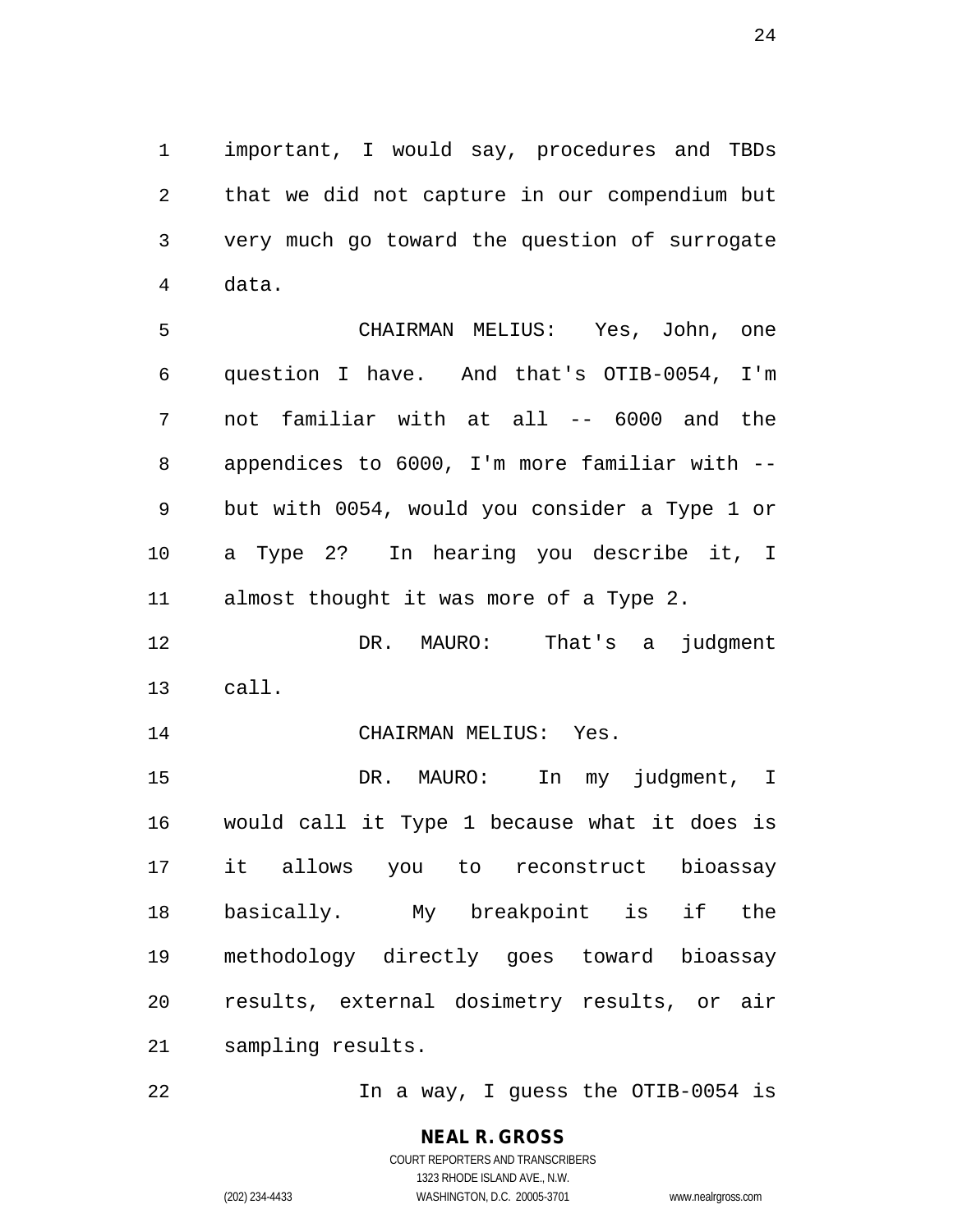a way for you to sort out your bioassay information. You know it's sort of -- it is a difficult one to split whether you -- and it's a judgment call whether you would drop that as a Type 1 or a Type 2.

 MEMBER ZIEMER: But -- this is Ziemer again -- could I just ask the question there, John, you are talking about cases where they have actual bioassay data for that reactor.

11 DR. MAURO: Yes.

 MEMBER ZIEMER: But so that wouldn't be surrogate data then.

 DR. MAURO: Well, they have bioassay data but it is in a gross beta gamma form. And you have to figure out a way to assign what the radionuclide distribution is.

 MEMBER ZIEMER: Yes, I understand that. And you are saying it is surrogate data in the sense that you use the experience of other reactors where they have had a similar distribution --

#### **NEAL R. GROSS**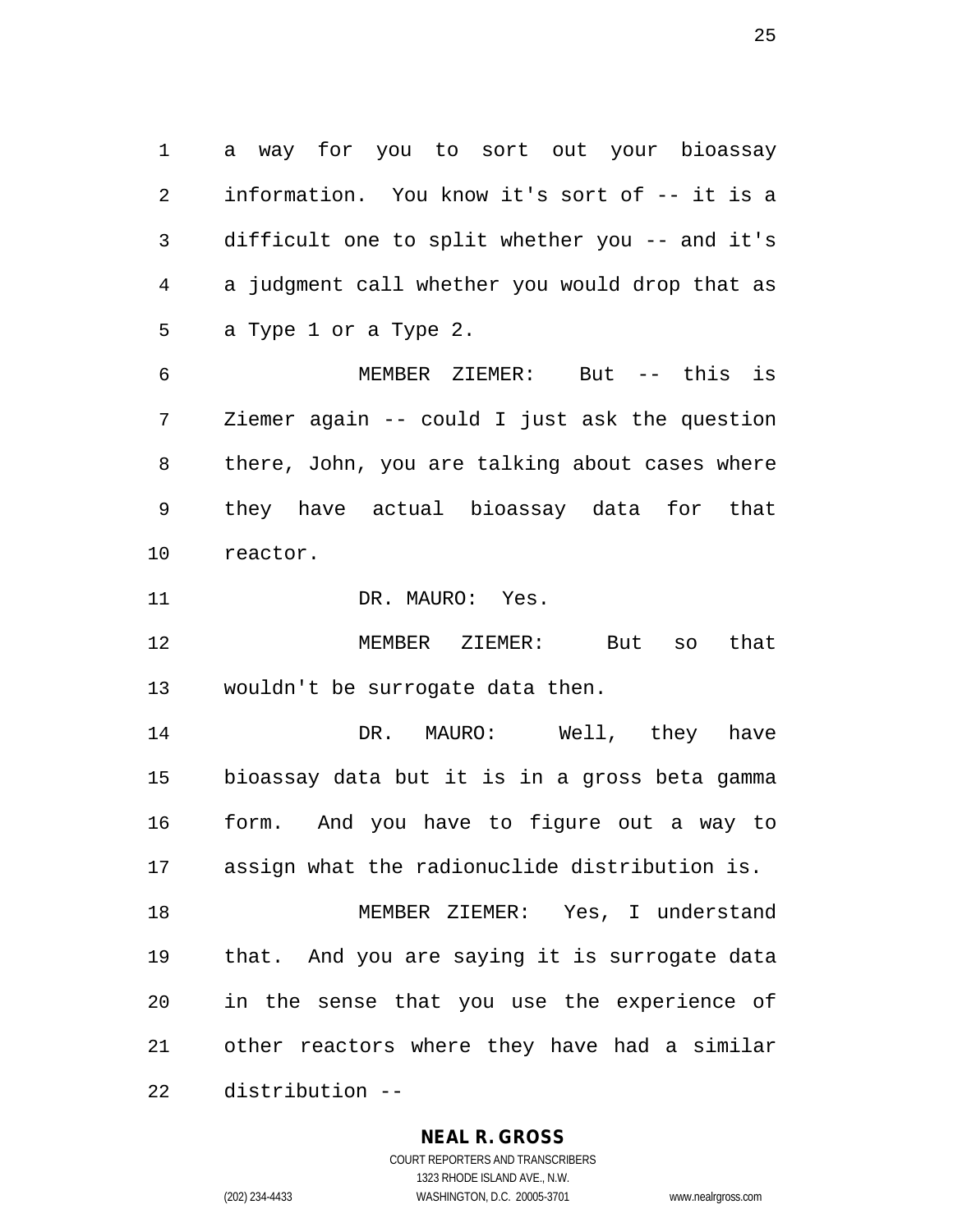| $\mathbf 1$    | DR. MAURO: Yes.                                                                                                                                                                                                                                                                                                                                                                                                                                                                                 |
|----------------|-------------------------------------------------------------------------------------------------------------------------------------------------------------------------------------------------------------------------------------------------------------------------------------------------------------------------------------------------------------------------------------------------------------------------------------------------------------------------------------------------|
| $\overline{2}$ | MEMBER ZIEMER:<br>of the<br>$\frac{1}{2} \frac{1}{2} \left( \frac{1}{2} \right) \left( \frac{1}{2} \right) \left( \frac{1}{2} \right) \left( \frac{1}{2} \right) \left( \frac{1}{2} \right) \left( \frac{1}{2} \right) \left( \frac{1}{2} \right) \left( \frac{1}{2} \right) \left( \frac{1}{2} \right) \left( \frac{1}{2} \right) \left( \frac{1}{2} \right) \left( \frac{1}{2} \right) \left( \frac{1}{2} \right) \left( \frac{1}{2} \right) \left( \frac{1}{2} \right) \left( \frac{1}{2} \$ |
| $\mathfrak{Z}$ | nuclides.                                                                                                                                                                                                                                                                                                                                                                                                                                                                                       |
| 4              | DR. MAURO: Yes.                                                                                                                                                                                                                                                                                                                                                                                                                                                                                 |
| 5              | MEMBER ZIEMER: Yes.                                                                                                                                                                                                                                                                                                                                                                                                                                                                             |
| 6              | DR. MAURO: It's completely, you                                                                                                                                                                                                                                                                                                                                                                                                                                                                 |
| 7              | know, a judgment call on whether you would                                                                                                                                                                                                                                                                                                                                                                                                                                                      |
| 8              | consider that something within the Type 1 or                                                                                                                                                                                                                                                                                                                                                                                                                                                    |
| 9              | Type 2. But I thought it was important to                                                                                                                                                                                                                                                                                                                                                                                                                                                       |
| 10             | bring it up because it was one of those areas                                                                                                                                                                                                                                                                                                                                                                                                                                                   |
| 11             | that form that gray area. And we should be                                                                                                                                                                                                                                                                                                                                                                                                                                                      |
| 12             | aware of these distinctions.                                                                                                                                                                                                                                                                                                                                                                                                                                                                    |
| 13             | MEMBER MUNN: But it is using                                                                                                                                                                                                                                                                                                                                                                                                                                                                    |
| 14             | known science just as we use known science                                                                                                                                                                                                                                                                                                                                                                                                                                                      |
|                | 15 every day. Making biscuits or making medical                                                                                                                                                                                                                                                                                                                                                                                                                                                 |
|                | 16 diagnosis or doing dose reconstructions, we're                                                                                                                                                                                                                                                                                                                                                                                                                                               |
| 17             | using known science.                                                                                                                                                                                                                                                                                                                                                                                                                                                                            |
| 18             | CHAIRMAN MELIUS: But I think                                                                                                                                                                                                                                                                                                                                                                                                                                                                    |
| 19             | we're talking about what is the criteria for                                                                                                                                                                                                                                                                                                                                                                                                                                                    |
| 20             | what known science will we use and when will                                                                                                                                                                                                                                                                                                                                                                                                                                                    |
| 21             | we apply it. I think that's the issue to                                                                                                                                                                                                                                                                                                                                                                                                                                                        |
| 22             | that. But I actually think the distinction                                                                                                                                                                                                                                                                                                                                                                                                                                                      |

**NEAL R. GROSS**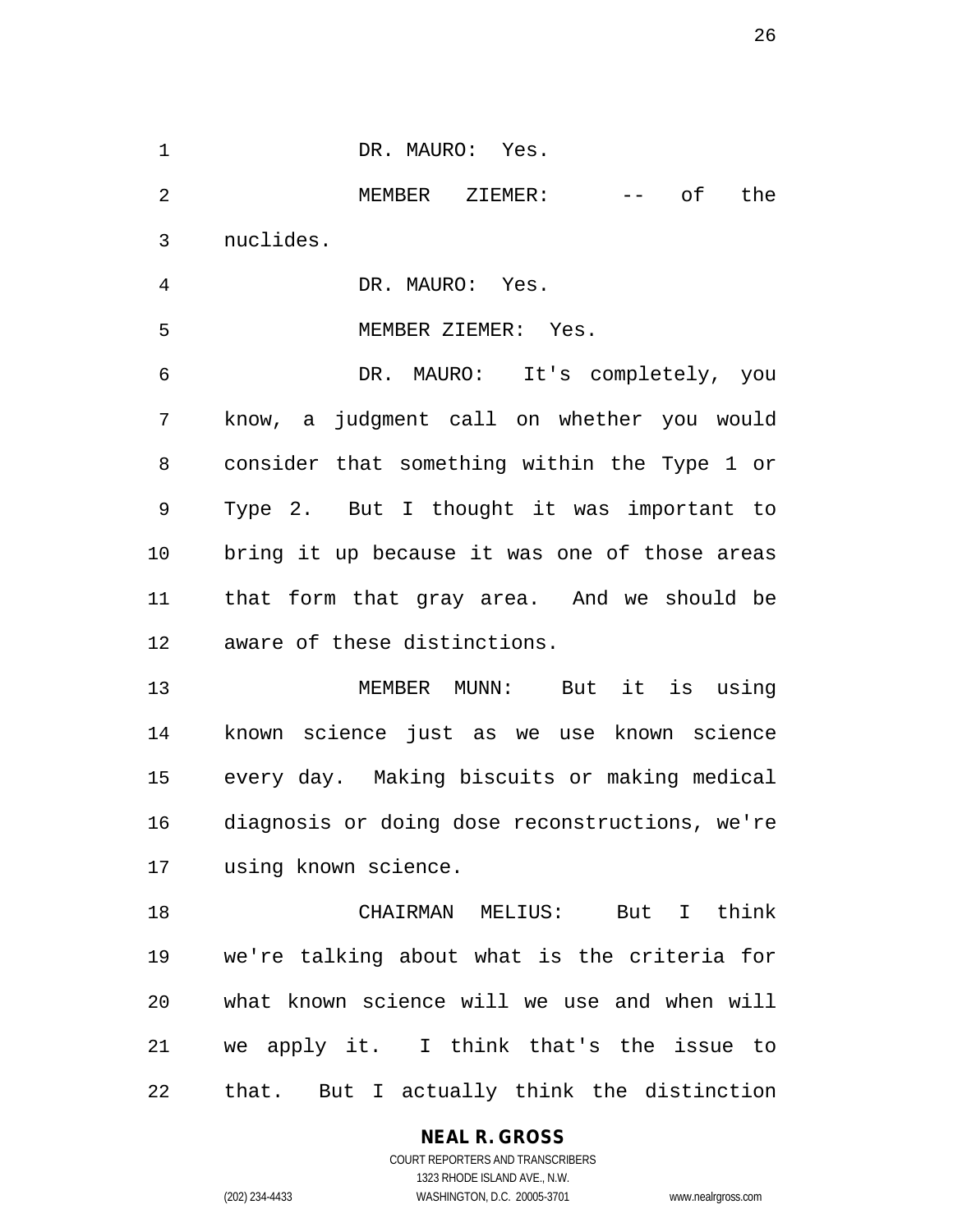between the Type 1 and Type 2 is important. And I guess, again, the same reaction with Dr. Ziemer that it seemed that OTIB-0054 -- which again, I'm not familiar with -- it sounded more like a Type 2 situation.

 DR. MAKHIJANI: Jim, this is Arjun.

#### CHAIRMAN MELIUS: Yes?

 DR. MAKHIJANI: I think, you know, we recently had a look at this same issue in the Nevada Test Site because NIOSH said it is hard to interpret fission product and beta data for NPF workers. And partly the time of sample relative to the time of exposure was not known and there are so many short-lived fission products.

17 The Mand some of that reasoning may apply here in that you need to know the time at which the sample was collected. And then presumably you could run a computer model for that reactor. But you couldn't find the mix of fission products for the bioassay sample

### **NEAL R. GROSS**

COURT REPORTERS AND TRANSCRIBERS 1323 RHODE ISLAND AVE., N.W. (202) 234-4433 WASHINGTON, D.C. 20005-3701 www.nealrgross.com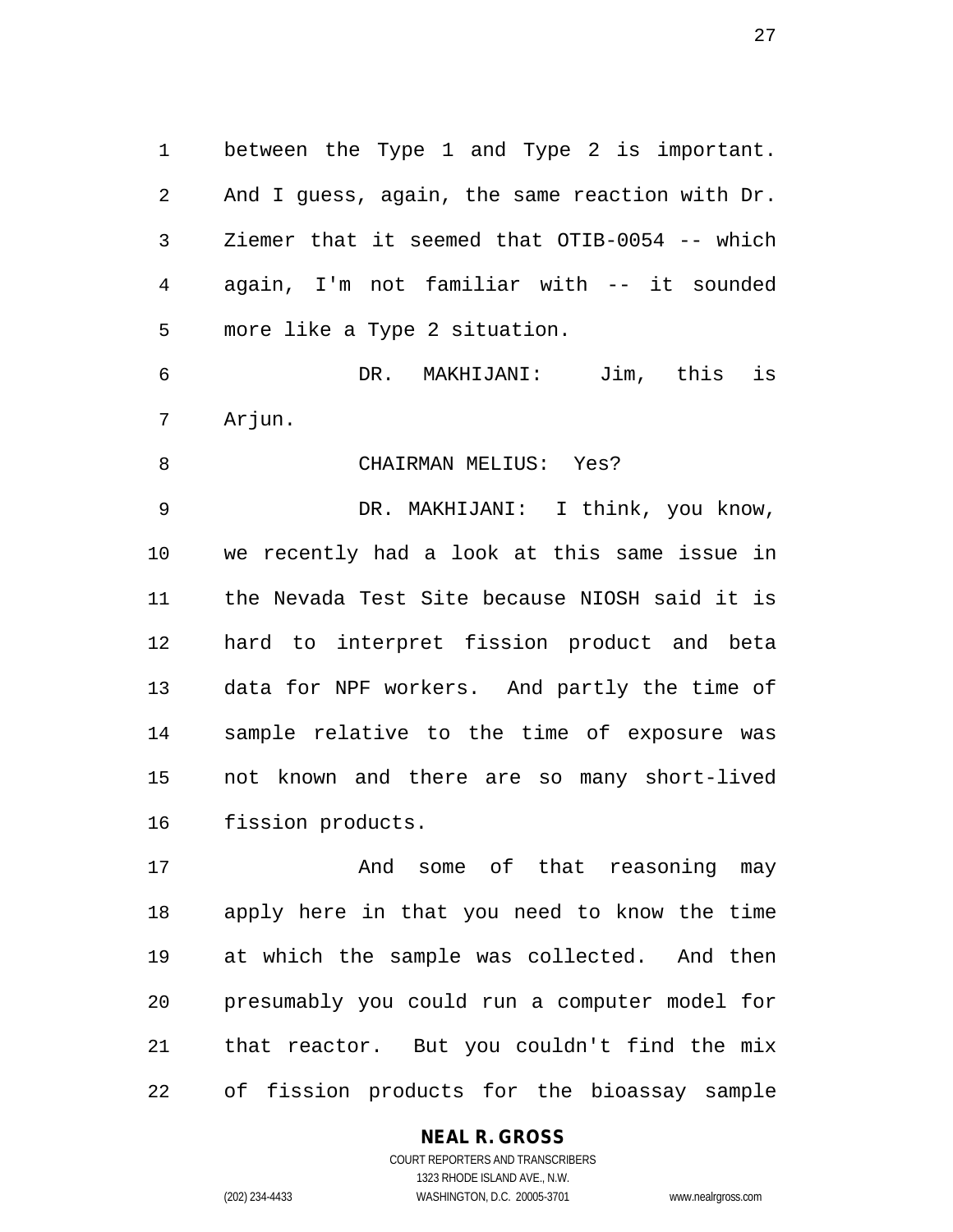unless you knew the times. So maybe you would resort to something more generic if you don't know that.

 DR. MAURO: Yes. Well, that's one of the challenges of surrogate data, certainly.

 CHAIRMAN MELIUS: Yes. And, Arjun, I guess like in thinking about it that way and it's not just thinking about it in terms of TBD-6000 appendices, is there are differences among the sites in terms of what data is available to use --

DR. MAKHIJANI: Yes, I think --

14 CHAIRMAN MELIUS: -- from the site. And then how much -- sort of the extent to which surrogate data needs to be used at that site. And these are all, I think, very dependent on what kind of dose you are trying to model, the situation where, you know -- because obviously they can range over a wide range in terms of the complexity of the situation and how much information is

### **NEAL R. GROSS**

COURT REPORTERS AND TRANSCRIBERS 1323 RHODE ISLAND AVE., N.W. (202) 234-4433 WASHINGTON, D.C. 20005-3701 www.nealrgross.com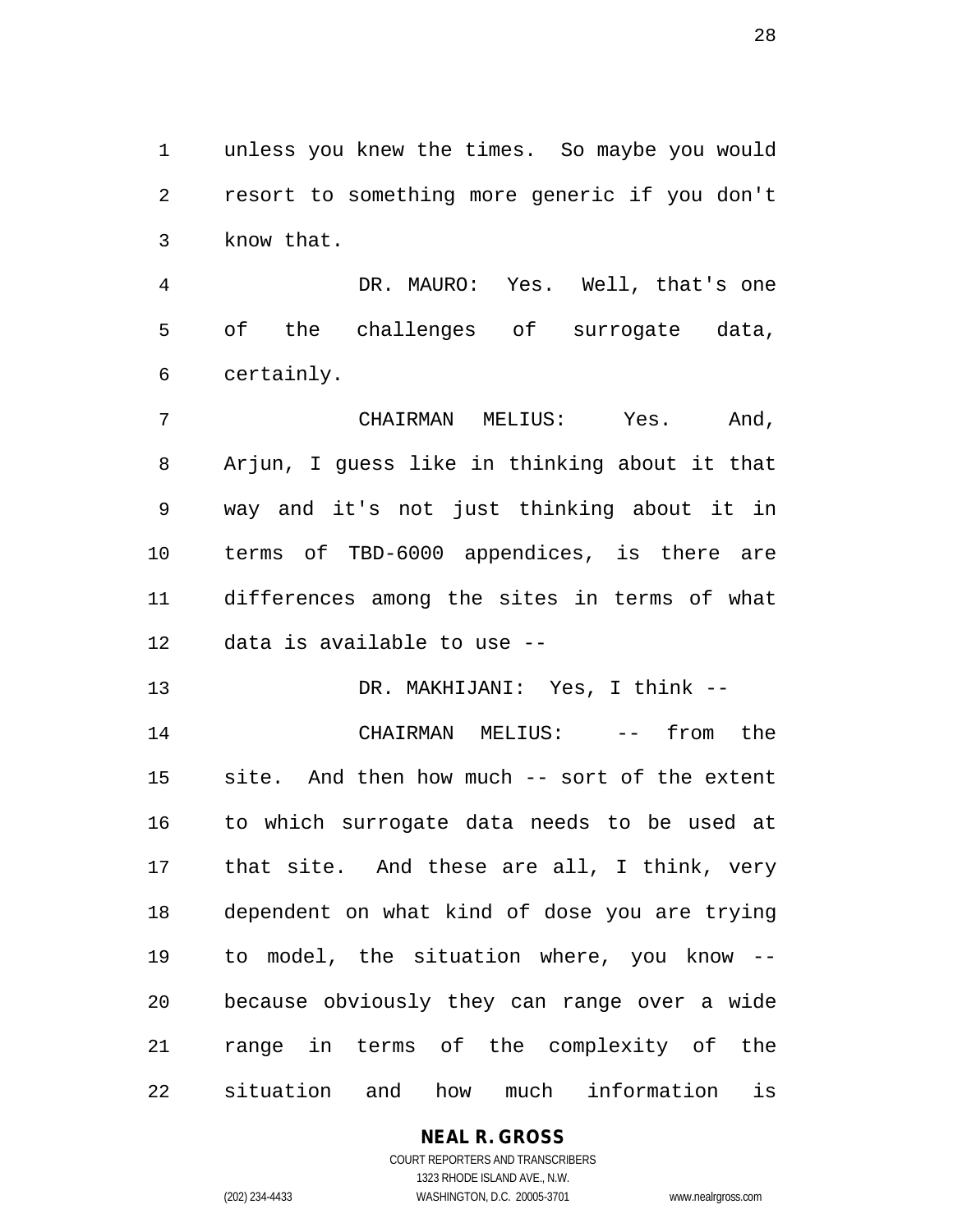available to be able to extrapolate from.

 DR. MAURO: Jim, if you really want to make a -- one of the problems you have is if you really want to make a really clean break between Type 1 and Type 2, and we can do that, and interpret Type 1 in its narrowest sense -- in other words it's just a way to kick the discussion so that it doesn't blur lines -- if you are directly using bioassay data or directly using air sampling data or directly using film badge data from one site to sort of supplement the data or use those measurements and interpret that as Type 1, then I would say 0054 -- OTIB-0054 is clearly then Type 2 because, you know, it is one step removed from that.

 So I mean it may be easier for the sake of this discussion in order to create a nice, strong, clean boundary between Type 1 and Type 2, and certainly that doesn't mean we're not interested in OTIB-0054 -- but I mean perhaps the greatest interest right now

### **NEAL R. GROSS**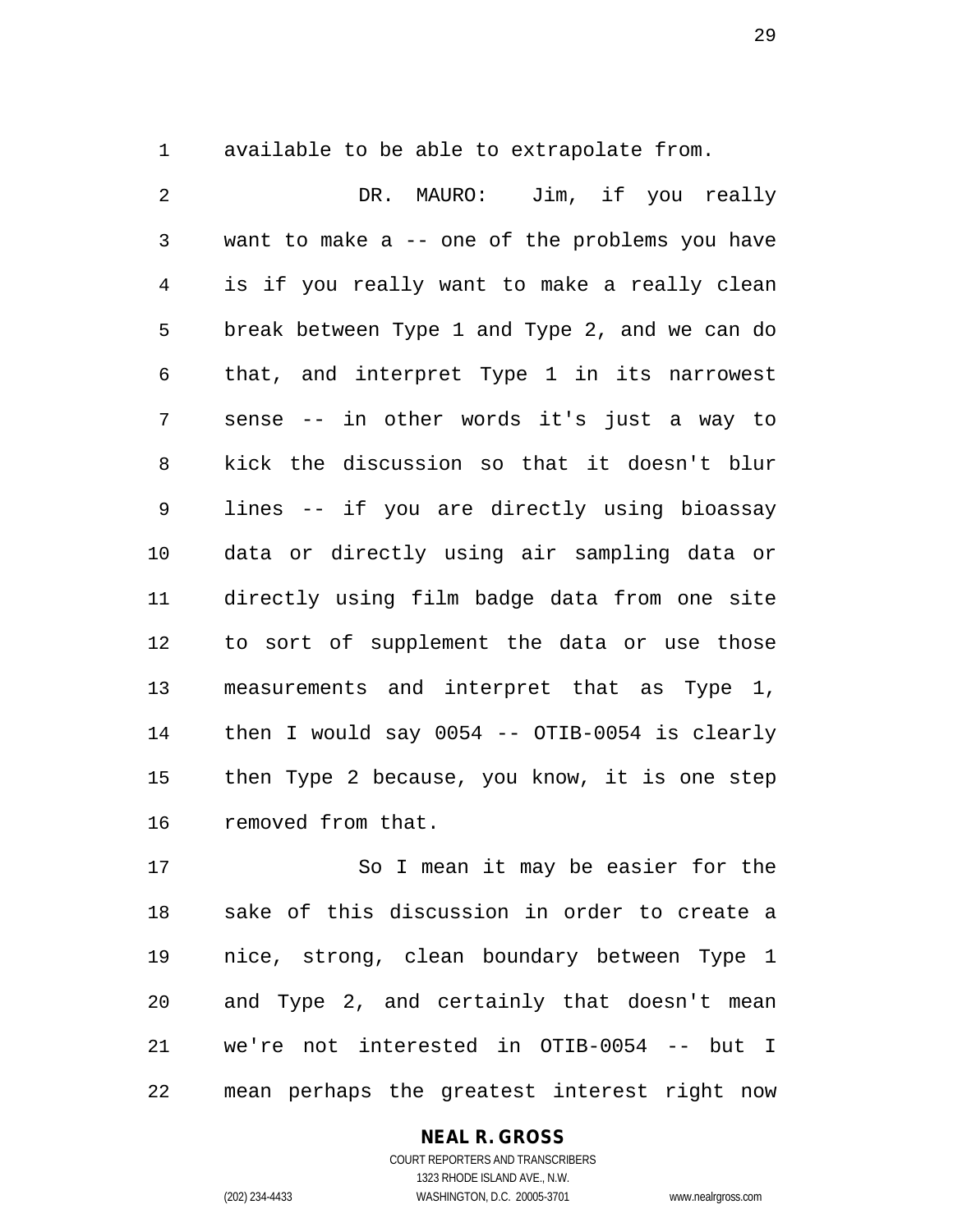is when you take air sampling data from one site and you use it at another site. That would be the classic radon question, for example.

 Maybe just for the sake of this discussion, it is easier to make a bright line. And that bright line can be drawn.

 CHAIRMAN MELIUS: Yes, I know, I think in a lot of our discussions, we're assuming that that -- what you say, that that bright line -- and I think trying to keep the focus here on the -- should I say the purer Type 1 situation though given the complexity of these situations, it can be hard to figure out where the line is and so forth.

Any other comments or questions?

(No response.)

 CHAIRMAN MELIUS: Okay. What I thought would be useful is the other document, given how much paper there is out there on this, is to then go ahead and John, if you would like to talk about your review of the

### **NEAL R. GROSS**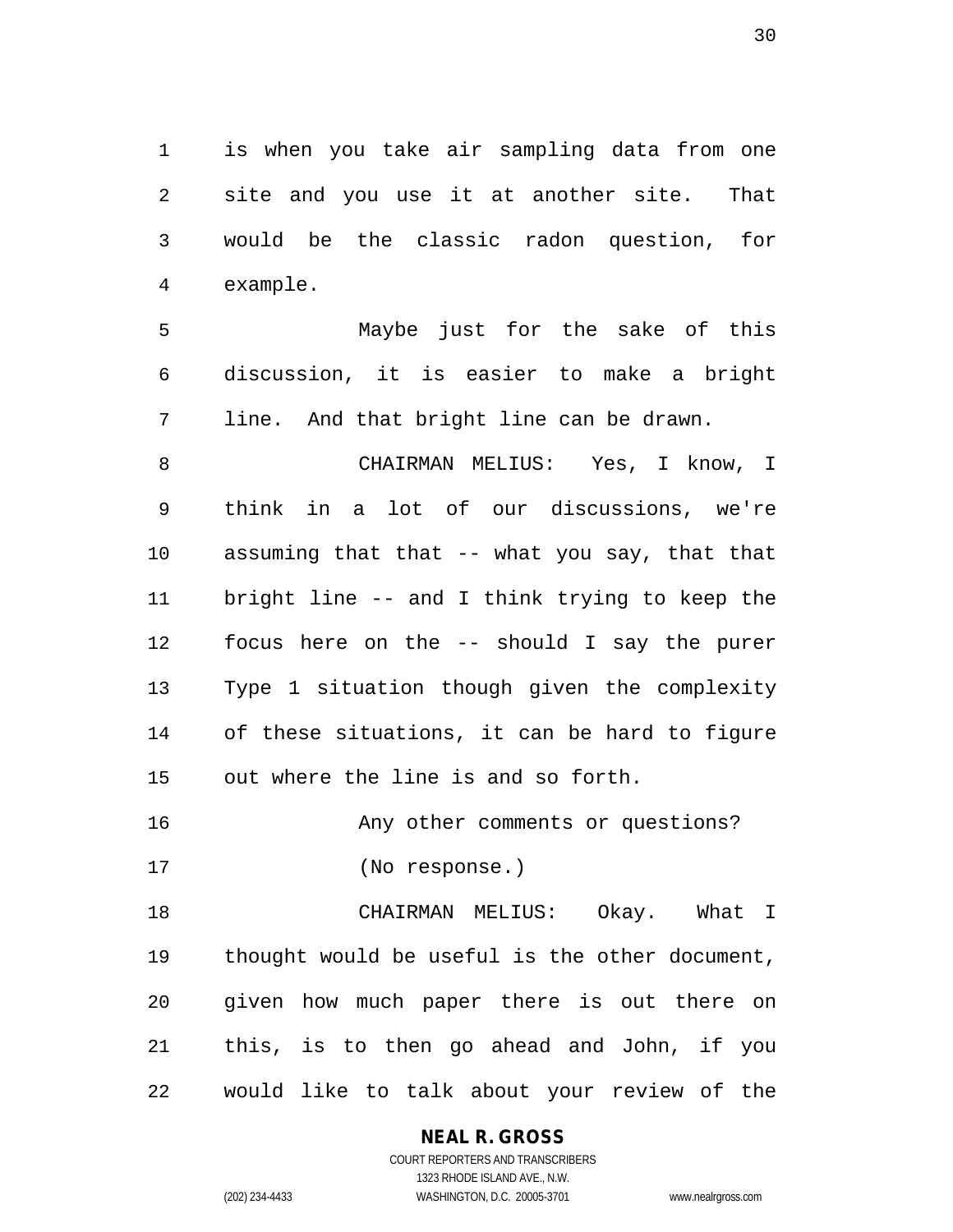NIOSH surrogate data document?

 DR. MAURO: I'll be very brief. We delivered to the Board -- this was not a Work Group product but it was a full review of OCAS-IG-004. This is the procedure that was issued by NIOSH entitled The Use of Data from Other Facilities in the Dose Reconstruction Under EEOICPA.

 It is a formalization of NIOSH's position regarding under what conditions can you use surrogate data in the strict sense that we just provide. And SC&A was tasked with reviewing that. Our deliverable, the date of delivery was March 30th, 2009. And I believe the document was cleared for -- was PA cleared.

 Well, let me make sure -- no, I'm not 100 percent certain of that because I'm looking at the document right now on my page. And I don't see a place where it says PA cleared.

MR. KATZ: John, that's correct.

**NEAL R. GROSS** COURT REPORTERS AND TRANSCRIBERS

1323 RHODE ISLAND AVE., N.W. (202) 234-4433 WASHINGTON, D.C. 20005-3701 www.nealrgross.com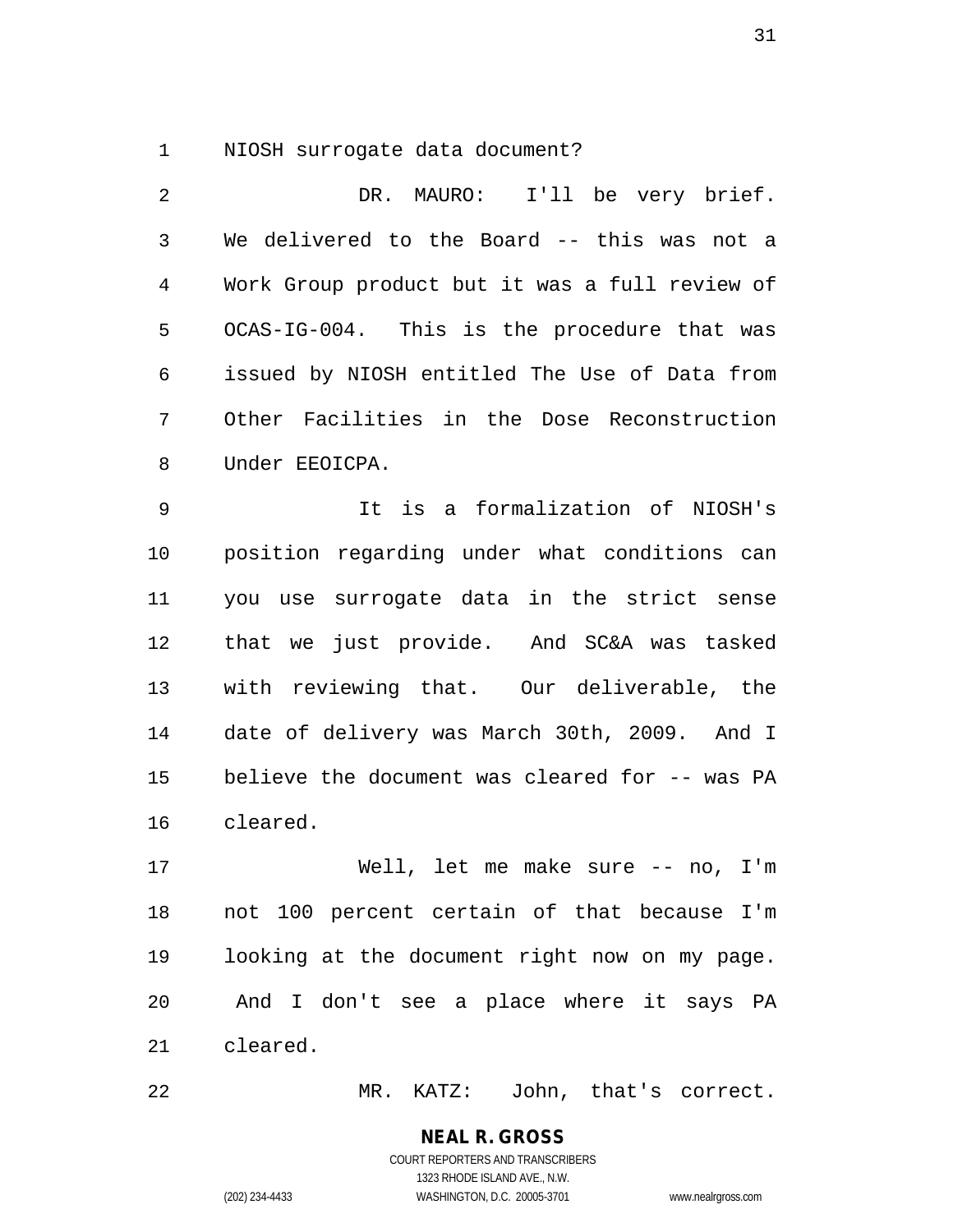It is PA cleared.

2 DR. MAURO: It has or has not? MR. KATZ: It has been cleared, yes. DR. MAURO: Oh, very good. Thank you. See, without getting into the details of it but in effect what the most important thing, I guess, we did was look at the criteria that NIOSH set forth. And they had a number of criteria for how to -- when and where, under what conditions surrogate data can be used. 14 and we reviewed it -- and we performed a review of that document. And we reviewed it. This is a subtlety that is important to follow. We reviewed it purely from the point of view of Part 82. In other words, Part 82 provides direction in the regulations for dose reconstruction and how to go about doing dose reconstruction.

And we reviewed OCAS-IG-004 from

**NEAL R. GROSS** COURT REPORTERS AND TRANSCRIBERS

1323 RHODE ISLAND AVE., N.W.

(202) 234-4433 WASHINGTON, D.C. 20005-3701 www.nealrgross.com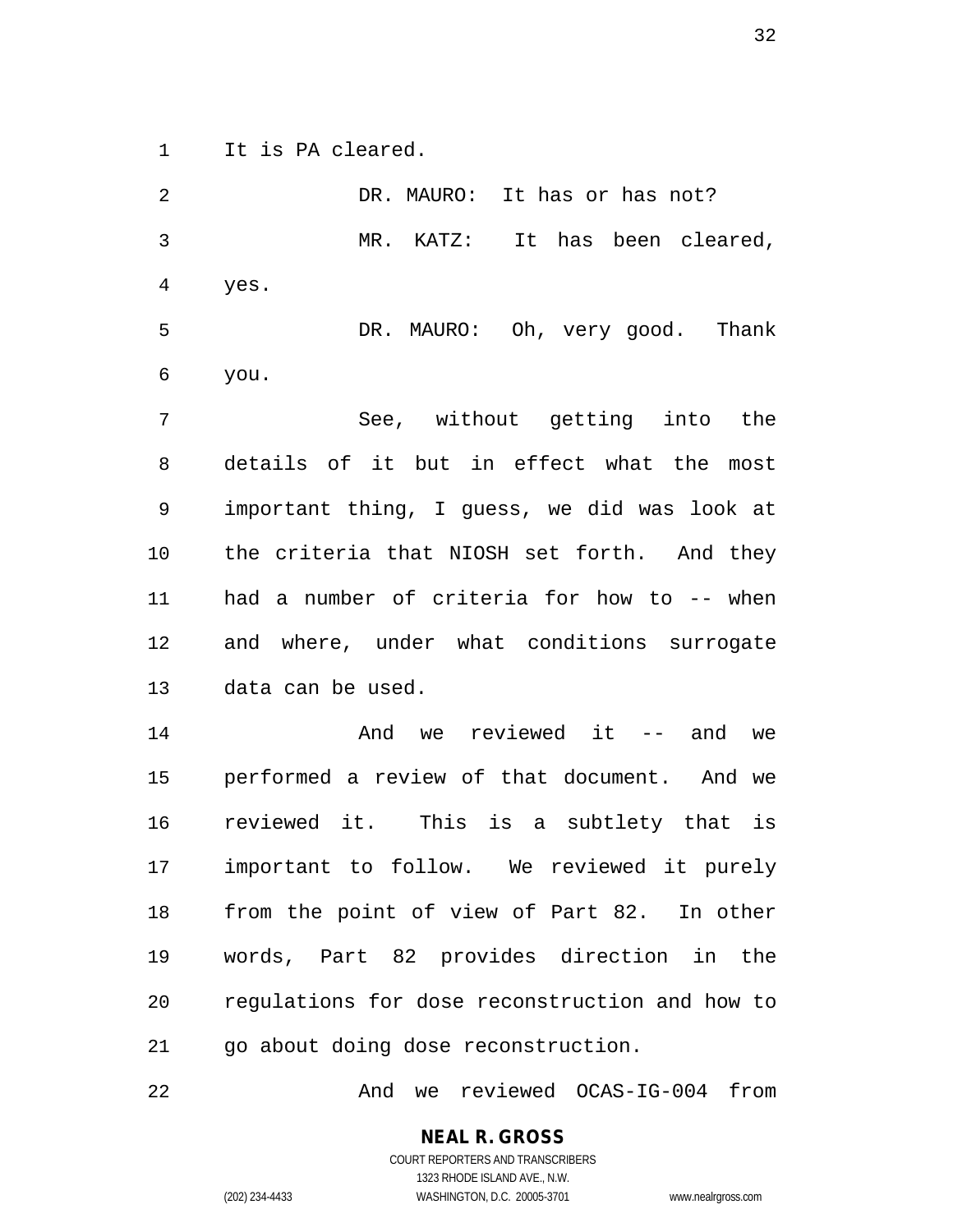the point of view of compatibility of these protocols with the provisions of Part 82 as opposed to Part 83 where there is some specific language regarding surrogate data. So this is what I would call strictly a review of the degree to which we felt technically NIOSH has identified all of the salient issues that we think are very important when you are going to use surrogate data within the context of -- you know, to do dose reconstructions in accordance with Part 82.

 And we had a number of findings. Hans Behling did all of the heavy lifting and hard work on this. And there are a list of seven findings that are right there in the Executive Summary. I believe everyone has that. But, you know, I guess -- and we also made a comparison between the criteria that NIOSH has set forth in this OCAS-IG-004 and the draft criteria that the Surrogate Work Group prepared.

22 And in many regards, they are very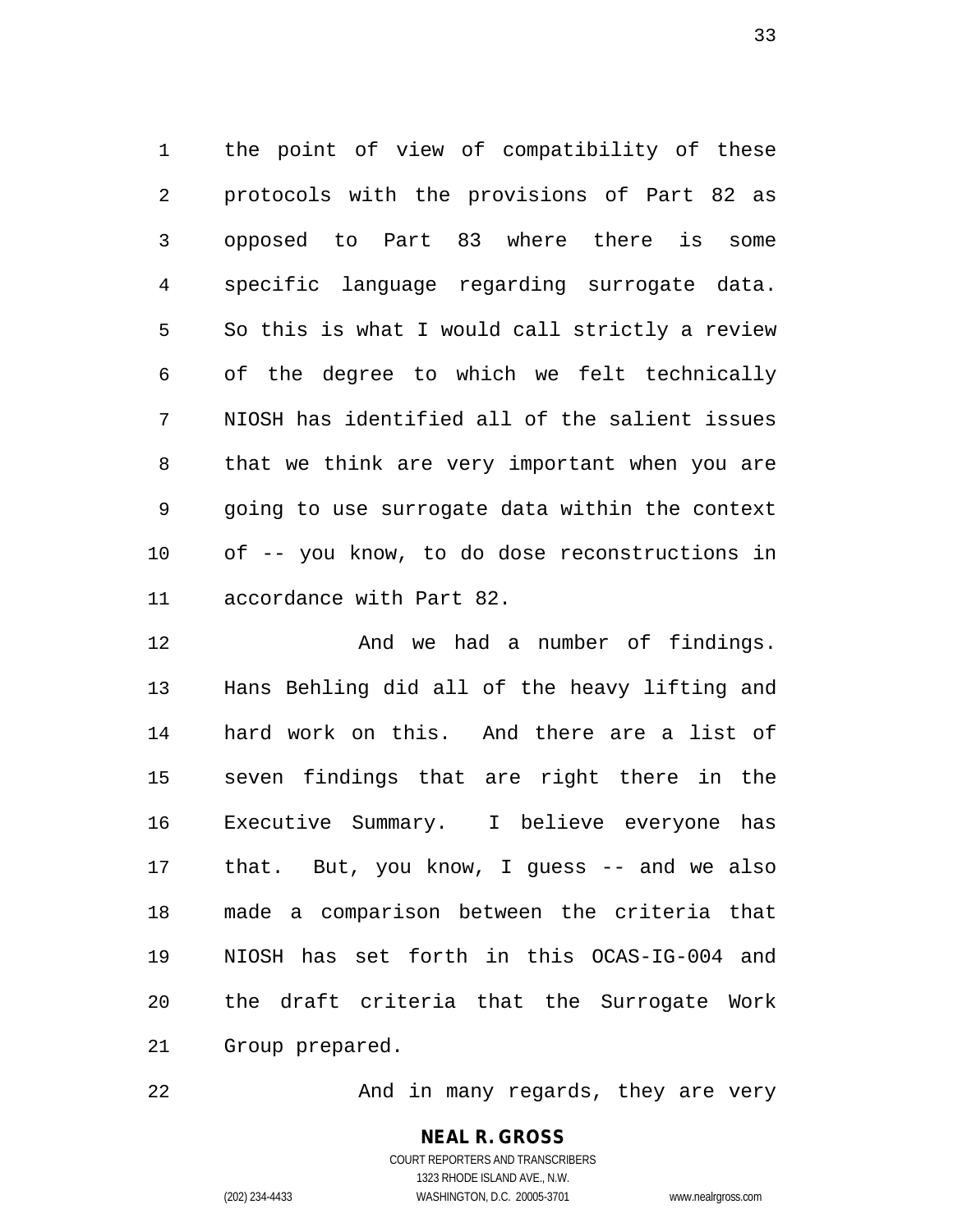similar. That is there is a lot of overlap between this document and the draft criteria by the Working Group.

 There is one criterion that is in OCAS-IG-004 that is not in the criteria for the Work Group and that has to do with plausibility. And I know that everyone is aware of that issue.

 And the other aspect that is an important difference between the Working Group is the issue of the -- I guess at the time -- the time period. The Work Group -- Surrogate Data Work Group had some very specific language that you really have to -- the data you are using as surrogate data has to come from the same time period that you are applying it to.

 While NIOSH's criteria says that well, you know, it is desirable to do that but you certainly can use data from another time period to apply but, of course, you have to be very careful. And they lay out the

> **NEAL R. GROSS** COURT REPORTERS AND TRANSCRIBERS 1323 RHODE ISLAND AVE., N.W.

(202) 234-4433 WASHINGTON, D.C. 20005-3701 www.nealrgross.com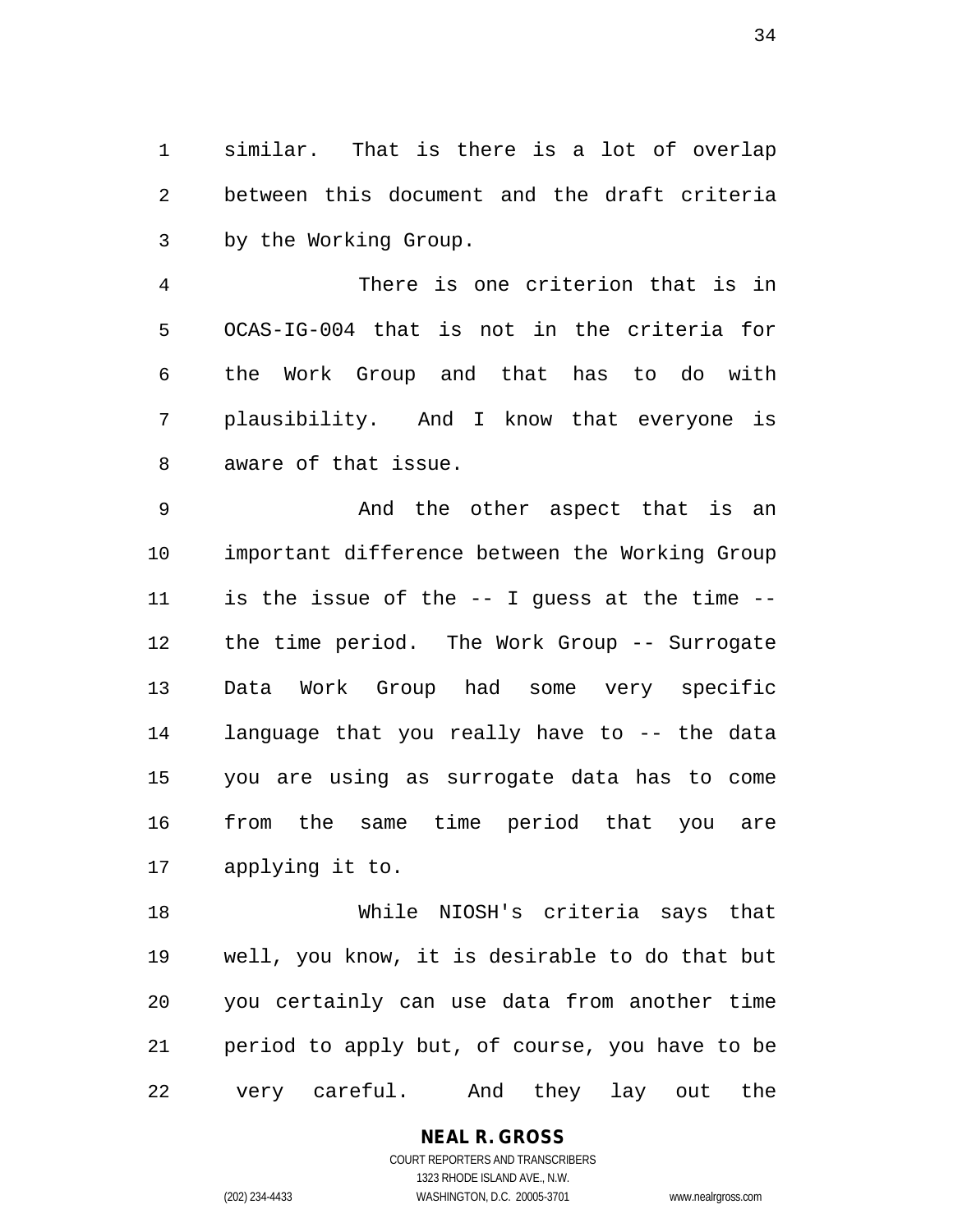conditions under which, you know, perhaps, you know, you could do that.

 So I would say to boil things down, those are the two areas where there is a -- I would say a substantive difference between the two documents.

 I don't know, Hans, is there anything -- Hans, are you on the line?

DR. BEHLING: Yes, I am.

10 DR. MAURO: Yes, is there anything that you may want to add to that? And I just 12 tried to capture the sense of your report.

 DR. BEHLING: Yes. I would just like to say that the initial issue that you discussed was really a legal issue. And we were asked to refrain from further comment because I guess we were considered non-lawyer types and, therefore, perhaps not entitled.

 But on the other hand, it seems in our write up we did ask the Board to look into it and specifically in context with Paragraph 82.17. And I guess it really comes down to

#### **NEAL R. GROSS**

COURT REPORTERS AND TRANSCRIBERS 1323 RHODE ISLAND AVE., N.W. (202) 234-4433 WASHINGTON, D.C. 20005-3701 www.nealrgross.com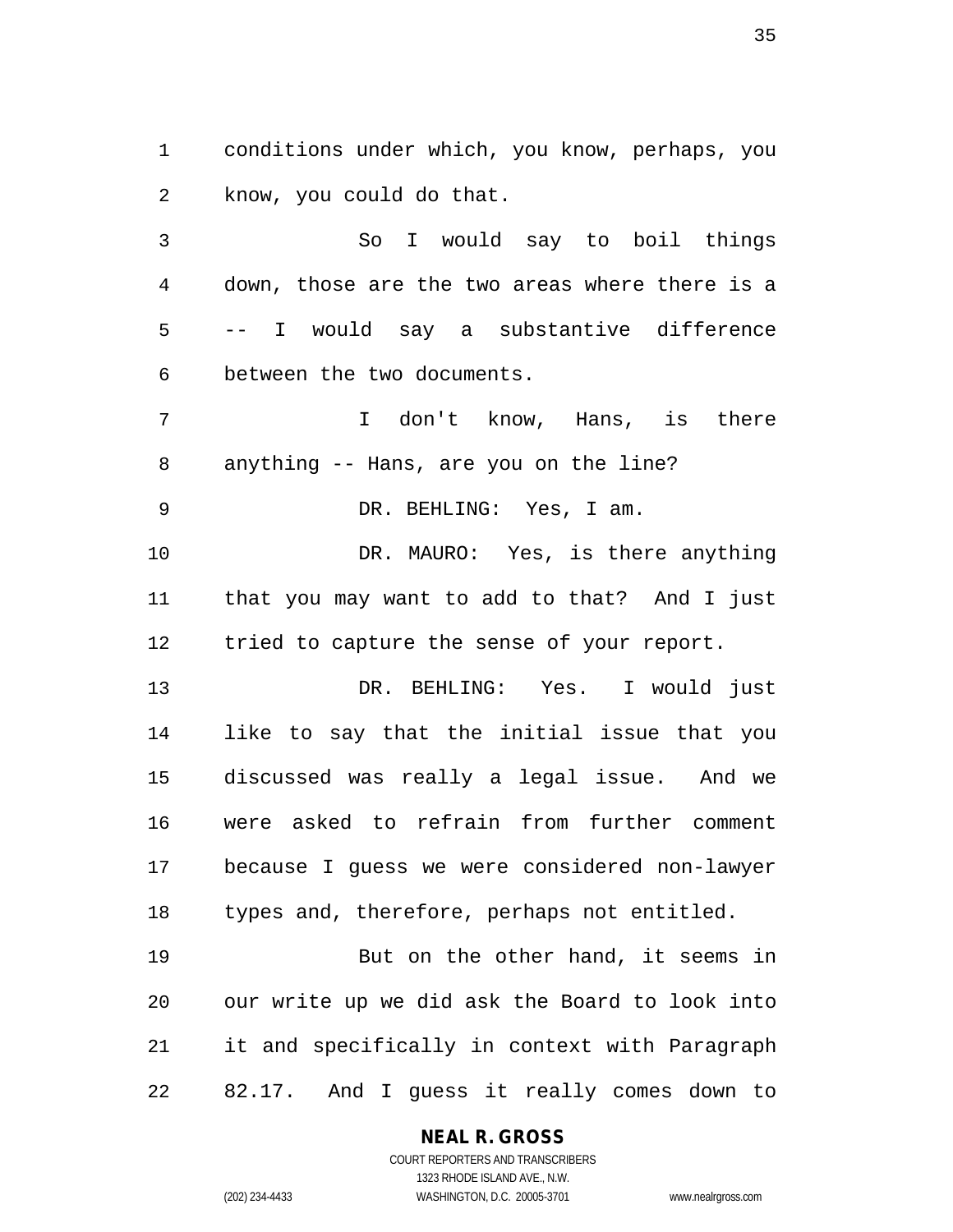the simple thing. When we talk about surrogate data, we cannot talk about a single type of surrogate data because what we are really talking about are degrees of separation for the various types of surrogate data.

 And I guess the surrogate data that are being addressed in Implementation Guide 004 is really defined in footnote number three on page four of that particular document which basically provides you with the following.

12 12 It says in footnote three, traditionally the term surrogate data refers to the use of any data that is not a direct measure of the individual worker's exposure conditions, e.g., general air samples of coworker models. In this document, however, the surrogate data is only considered in the context of the use of data from another facility.

 So here we are basically looking at a very unique definition of surrogate data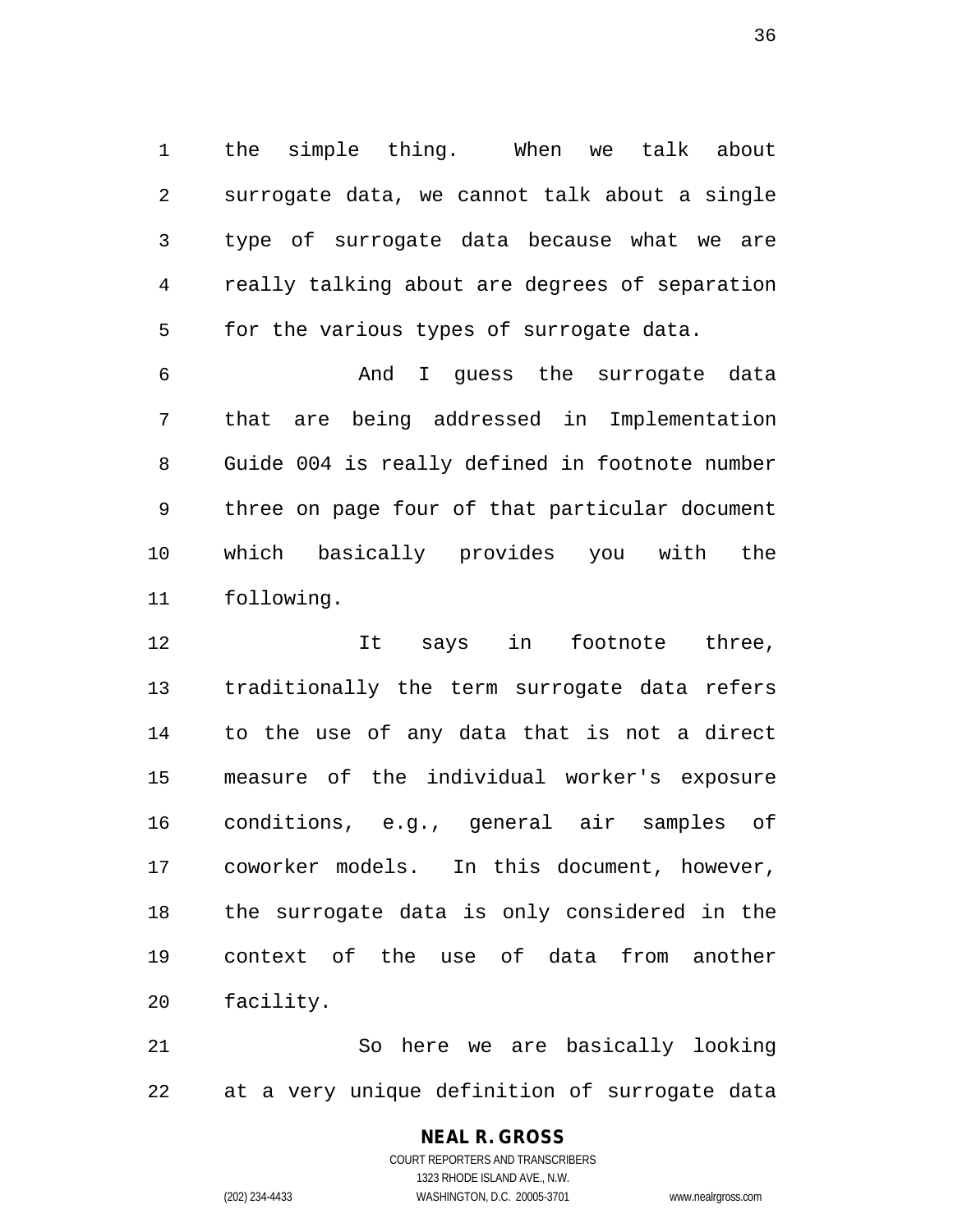which says from another facility, which means separation in space and time. And, of course, that is probably the furthest of degree of separation in use of surrogate data.

 For instance, if we were to say a person worked at Facility A and he was not monitored but we have coworkers who were monitored at the same facility during the same time period, we would say well, it is surrogate data but it is very close in time and space.

 On the other hand, I think what we were questioning in our initial assessment of Implementation Guide 004 was this high degree of separation in time and space. And for that we referenced 82 CFR 17 and there is the definition that we were looking at or I was looking at was that there were three types of data that can be used.

 But in two of the three types, the statement in the regulations state that the monitoring data taken from coworker data has

## **NEAL R. GROSS**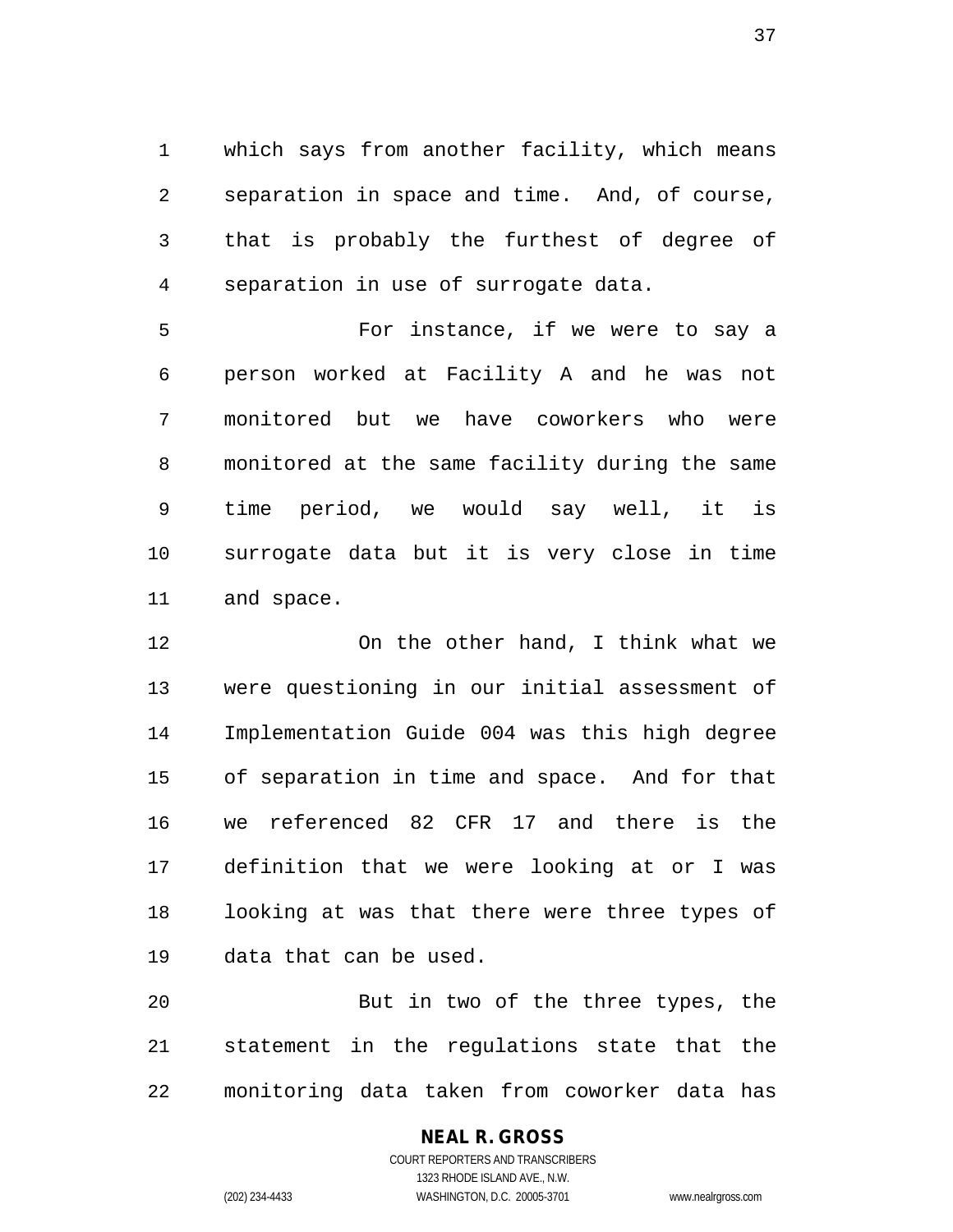to be considered. In other words, we have to really look at the environment in which the individual for whom there is no direct monitoring data was actually exposed. And, of course, that is the question.

 It's a highly subjective issue when you say okay, the surrogate data is not the facility in which he worked both in location and in time. And to what extent do the current regulations support the use of such data? And I think this is something that the Board has yet to really discuss.

 CHAIRMAN MELIUS: Anything further, John?

 DR. MAURO: I just -- yes, one of the things that we neglected to point out, we're defining surrogate data -- I presume everyone agrees -- as using data from one site for another site. And it has become a term of trade amongst ourselves.

 Whenever we're talking about data on a given site for the same site, that goes

# **NEAL R. GROSS**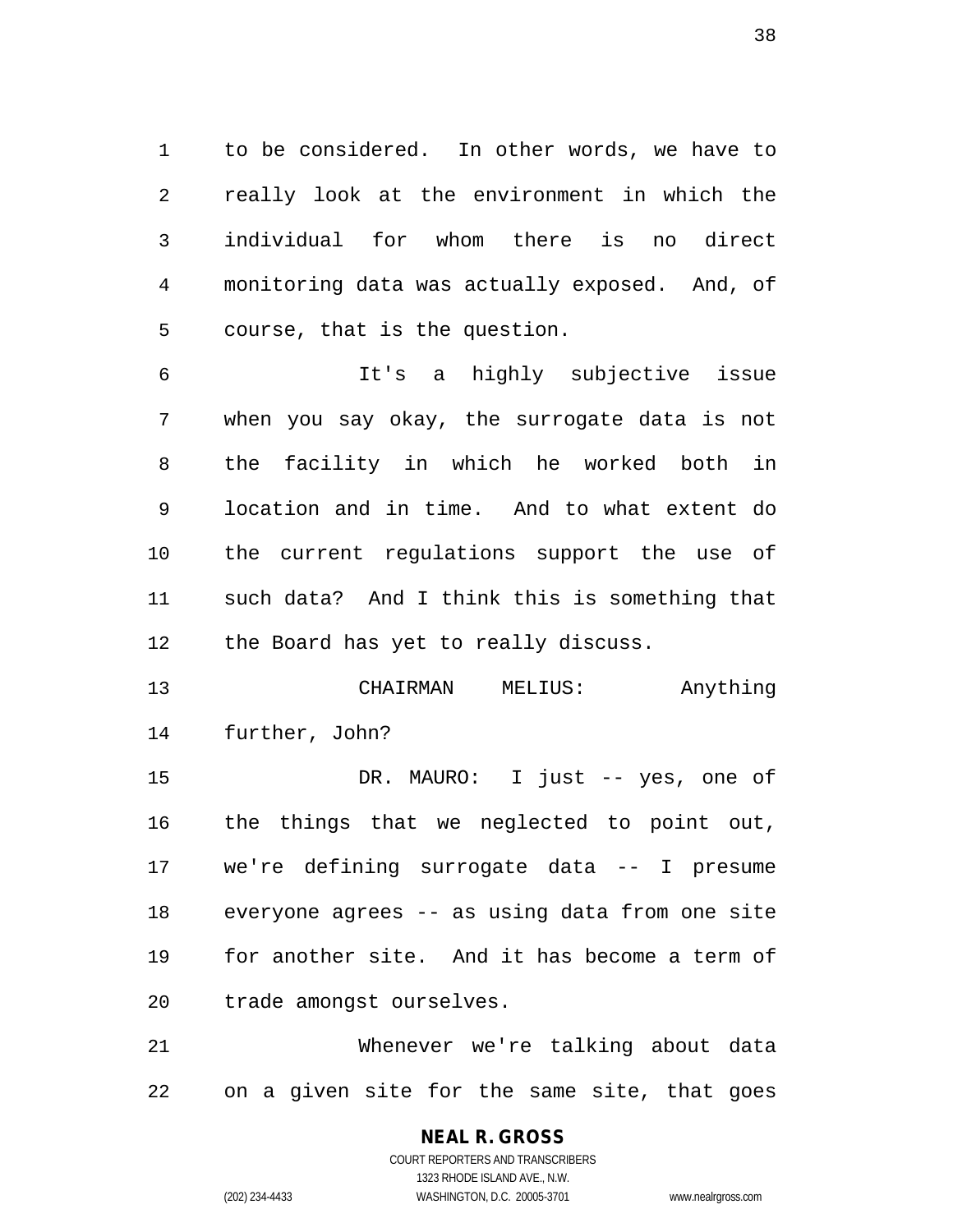toward the building of a coworker model. So I guess it is important that everyone recognize -- I assume everyone was familiar with -- when we refer to surrogate data, we're referring to data collected from one site and them somehow applying it to workers at another site. We want to keep that in mind.

 CHAIRMAN MELIUS: Okay. Anything further?

 MEMBER MUNN: Yes, with respect to this particular group of items, Jim, I'm sure that you are aware that we have looked at all of these findings in the Procedures Work Group. And the decision was made to transfer the two outstanding items, which is Item 3 and Item 7 from Procedures to you.

 You have not yet received that email from me with that information. But I -- it was the expectation of Procedures that those two items would be transferred to this Work Group for a solution.

CHAIRMAN MELIUS: Wanda, are you

**NEAL R. GROSS** COURT REPORTERS AND TRANSCRIBERS 1323 RHODE ISLAND AVE., N.W.

(202) 234-4433 WASHINGTON, D.C. 20005-3701 www.nealrgross.com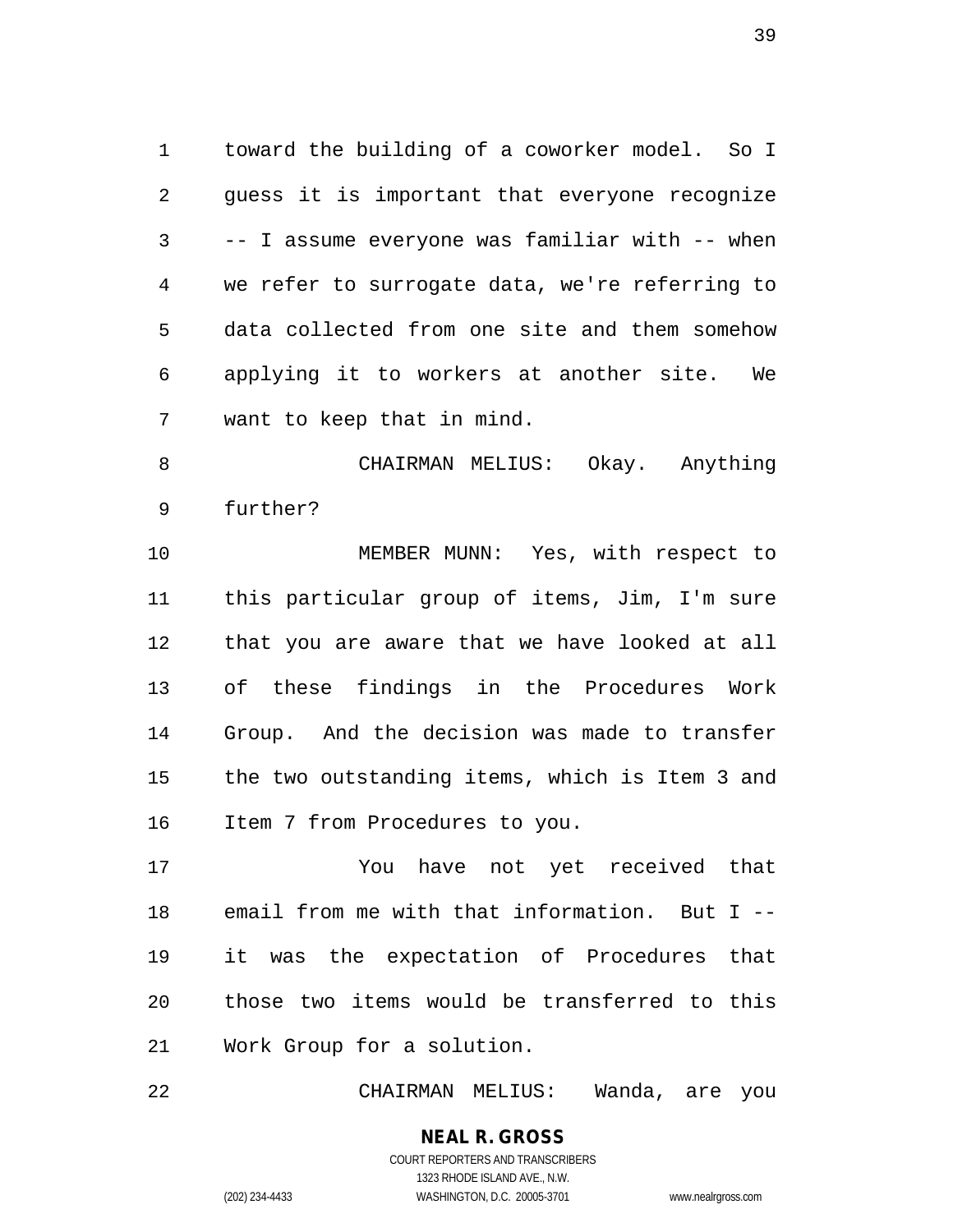saying the check is in the mail?

 MEMBER MUNN: The check is in the mail. It's on my list of Work Group items to be completed. CHAIRMAN MELIUS: I understand. MEMBER MUNN: It's on my action list, my personal action list. CHAIRMAN MELIUS: Which is one of the reasons I wanted to focus on this document because I think it is probably the most -- the one we've all reviewed and there is written comments on. And I believe the specific areas are the ones that we would be focusing on anyway. But there is one other issue I guess to go back to which I find sort of puzzling. And this is a question for NIOSH. It came up -- the NIOSH surrogate data document, the document that SC&A is reviewing, you present sort of a -- what I originally

 took to be sort of a scientific justification for using surrogate data by referencing other

### **NEAL R. GROSS**

COURT REPORTERS AND TRANSCRIBERS 1323 RHODE ISLAND AVE., N.W. (202) 234-4433 WASHINGTON, D.C. 20005-3701 www.nealrgross.com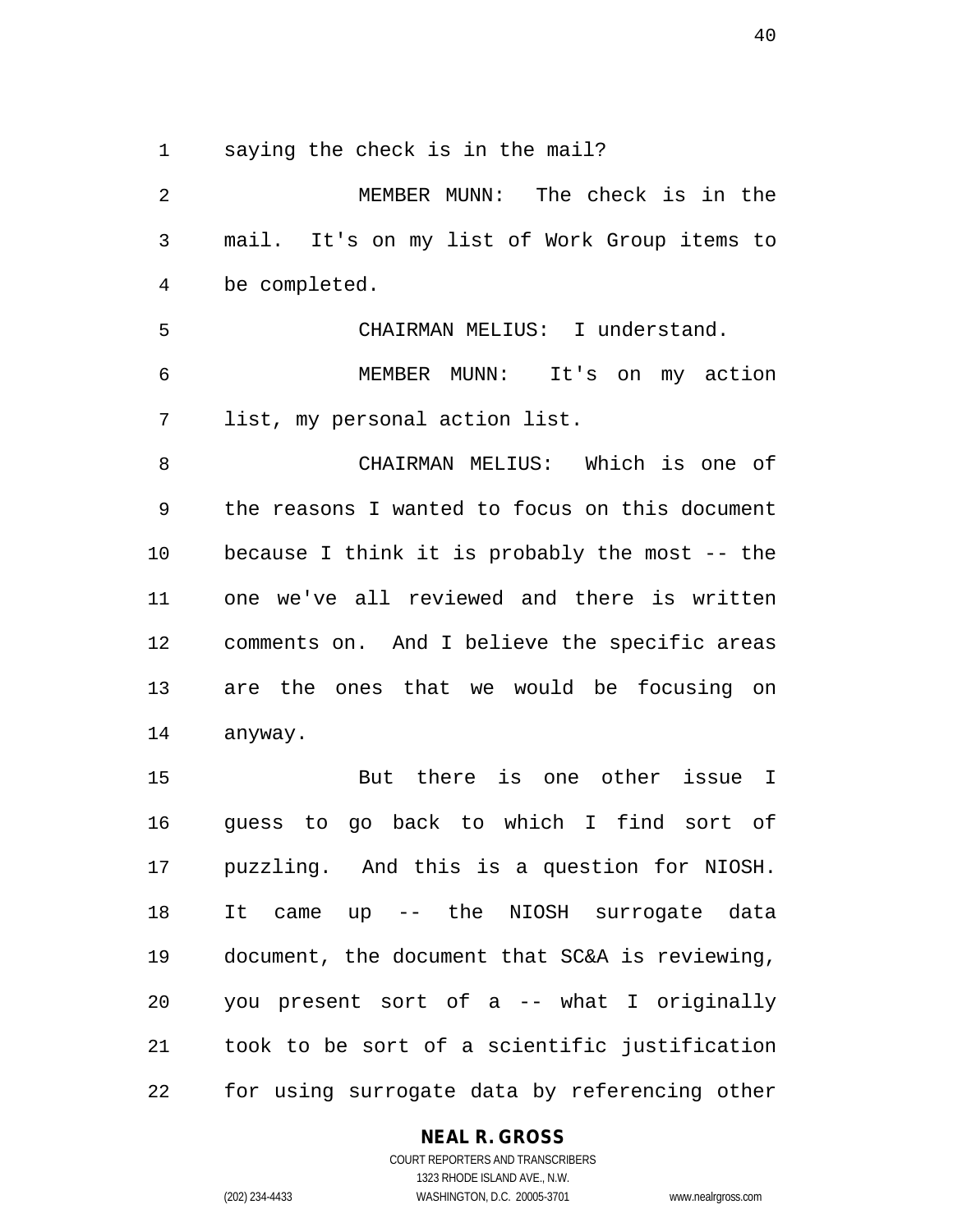situations where surrogate data is used, either other programs or epidemiological studies or models in the area.

 But in your response to the SC&A critique of those, sort of NIOSH seems to walk away from that. And I guess I'm having trouble understanding your response on that.

 DR. NETON: This is Jim Neton. I think SC&A's observation was correct in the sense that the -- some of the examples that we offered as precedents for the use of surrogate data are not directly applicable to a compensation program. And, in fact, this is a fairly unique compensation program.

 As I indicated -- as we indicate in our response, we are merely trying to point out that, you know, we did not sort of invent this technique. Surrogate data has been used scientifically in a number of different applications, including epidemiologic studies but also I think we reference one previous compensation program.

### **NEAL R. GROSS**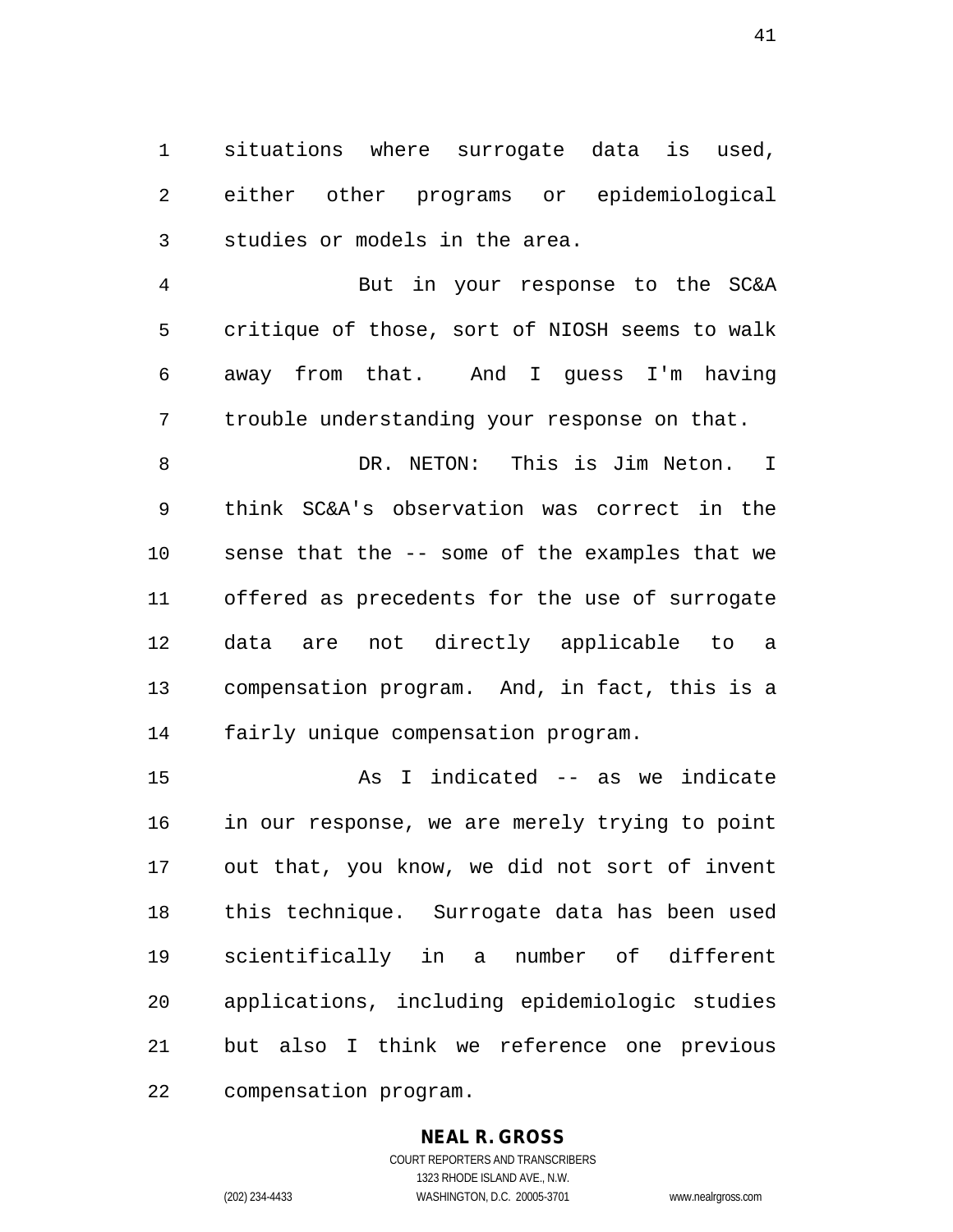Even in that case, however, one can argue that, you know, it was a different type of compensation program and methodology and such.

 So the point really wasn't that it justified the use of surrogate data under EEOICPA but the fact that it is a valid scientific technique that can be used when you have to fill in, as the law requires, for missing data. By that definition, any missing data is surrogate data. And we've developed techniques and one of which is to use data from one facility to another.

 So I'm not saying -- I don't know as we necessarily backed away from it but we definitely didn't want to leave the misconception that SC&A seemed to have that we offered that as positive proof that it was valid for use under EEOICPA. I'm not sure I have much more to say.

 CHAIRMAN MELIUS: No, no, that's putting it well. That's like -- I thought you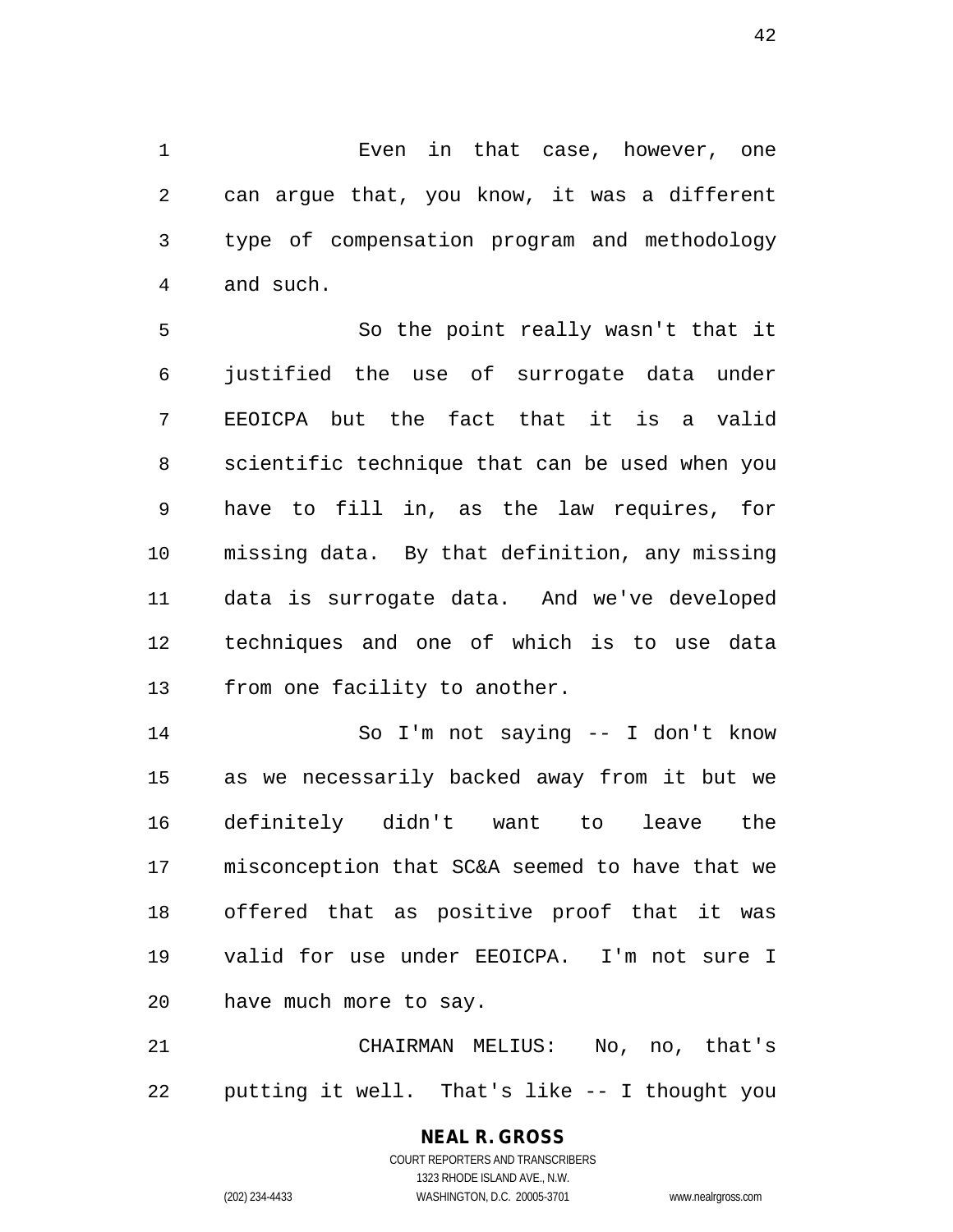were saying and it wasn't in your response -- the SC&A review of IG-004. However, it has not been sort of what, I think, has been presented verbally at least at a number of our previous discussions of this issue.

 And so I was just, I guess, wanting to reaffirm that because I mean I actually agree with SC&A and I guess with NIOSH that these other uses are significantly different. And, for example, the use of surrogate data for epidemiological studies is sort of far different than using surrogate data for individual dose reconstruction.

 In fact, one would expect a higher degree of accuracy or precision in using it for individual dose reconstructions than one would for using it in epidemiological data where in a sense you are looking at big groups of people and trying to categorize them in some way.

 And albeit more accurate to do that, the better, but it still -- you're not

# **NEAL R. GROSS**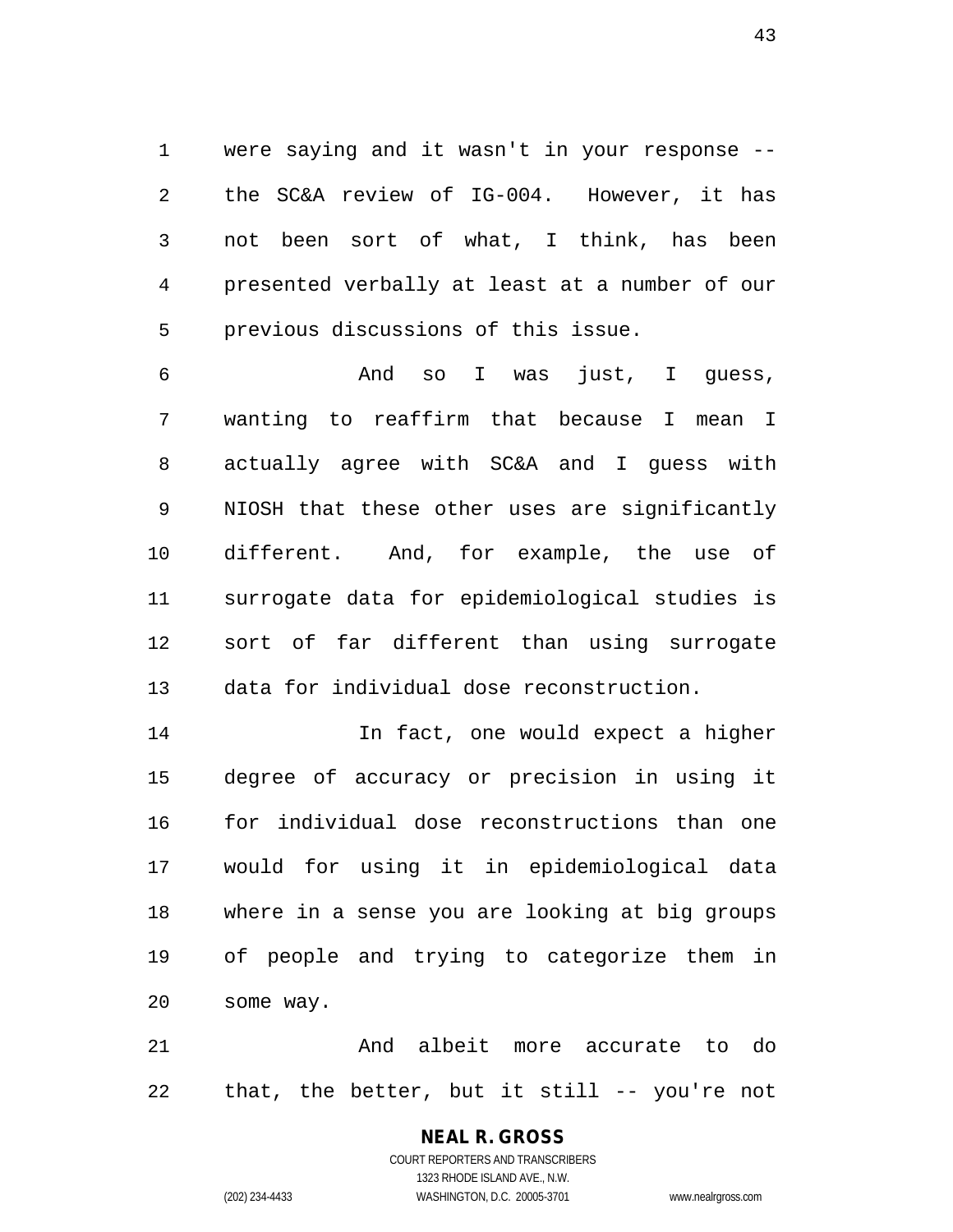trying to predict what an individual's dose was.

 DR. NETON: I agree with you on that point except for the fact that in this program, we do have the opportunity to produce what we would believe to be a plausible upper bound so that they are not necessarily exact representations of the person's dose. We're not constrained to that.

 We can demonstrate that as a plausible upper bound, we believe that it is a significantly accurate technique.

 MEMBER LOCKEY: This is Jim Lockey. In some of the studies that we do here at the university, and they are epidemiology studies, we actually will go back where the data is good data, we'll use surrogate data where we can actually come up with a worker-specific cumulative exposure based on -- and, again, it's really based on how good the data is from the company we're looking at or the industry we're looking at

#### **NEAL R. GROSS**

COURT REPORTERS AND TRANSCRIBERS 1323 RHODE ISLAND AVE., N.W. (202) 234-4433 WASHINGTON, D.C. 20005-3701 www.nealrgross.com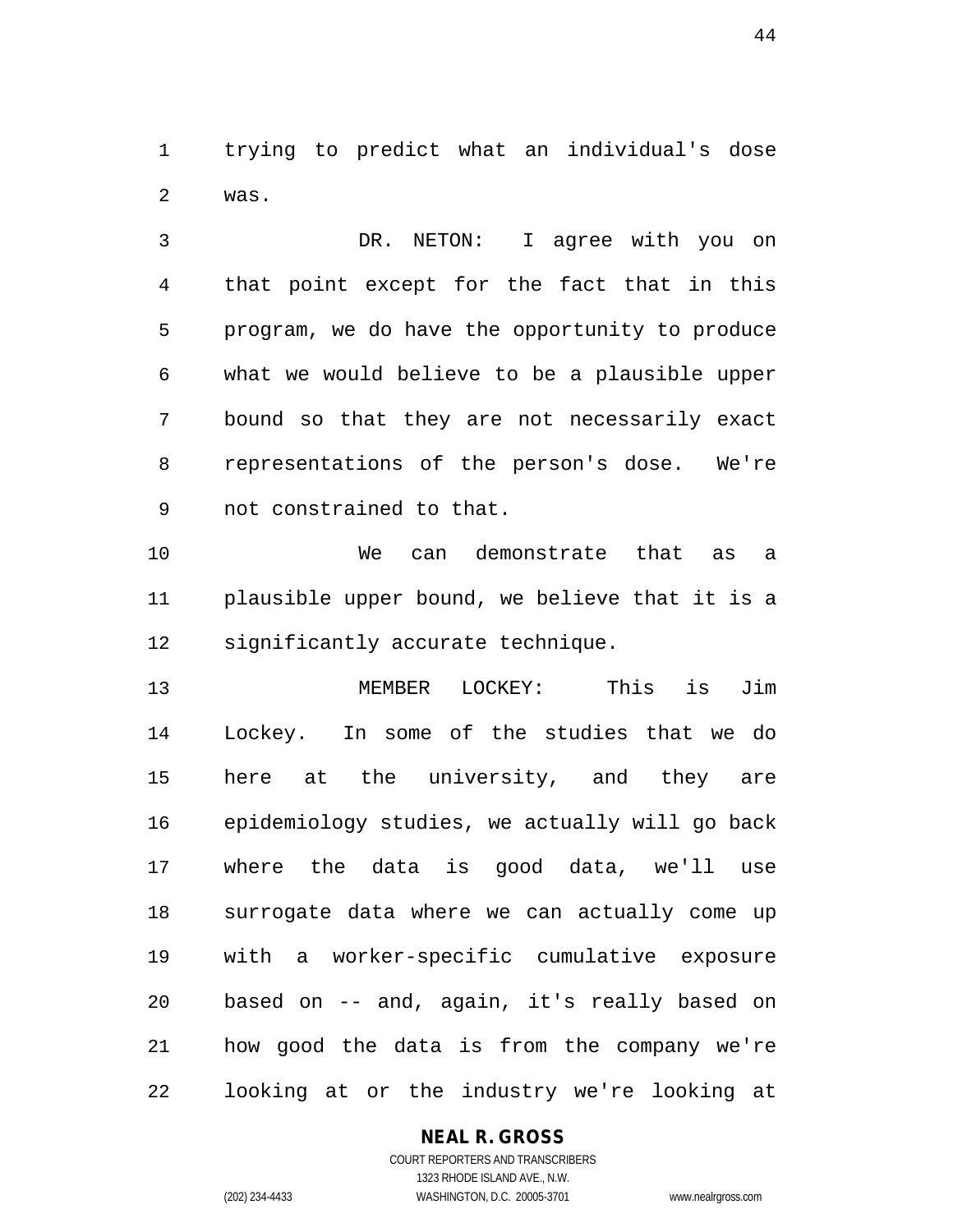and productivity changes and equipment changes and ventilation changes. And how you can apply it across industries.

 But it is a scientific methodology that is accepted if you have good quality data and you can really keep a log as to your justification as to why it is applicable to another industry across the street that is essentially doing the same job.

 And so I would say there is literature out there that says -- and, again, it is based on the quality of the data and how high you set your confidence intervals on that data -- but there is literature out there that supports using surrogate data from an epidemiology perspective, looking at dose response relationship, particularly your dose, not duration, not job task, but true dose.

 DR. MAKHIJANI: This is Arjun. Just the difference between what the two Jims said. You would not put an upper bound dose in an epi study because it would distort it.

#### **NEAL R. GROSS**

COURT REPORTERS AND TRANSCRIBERS 1323 RHODE ISLAND AVE., N.W. (202) 234-4433 WASHINGTON, D.C. 20005-3701 www.nealrgross.com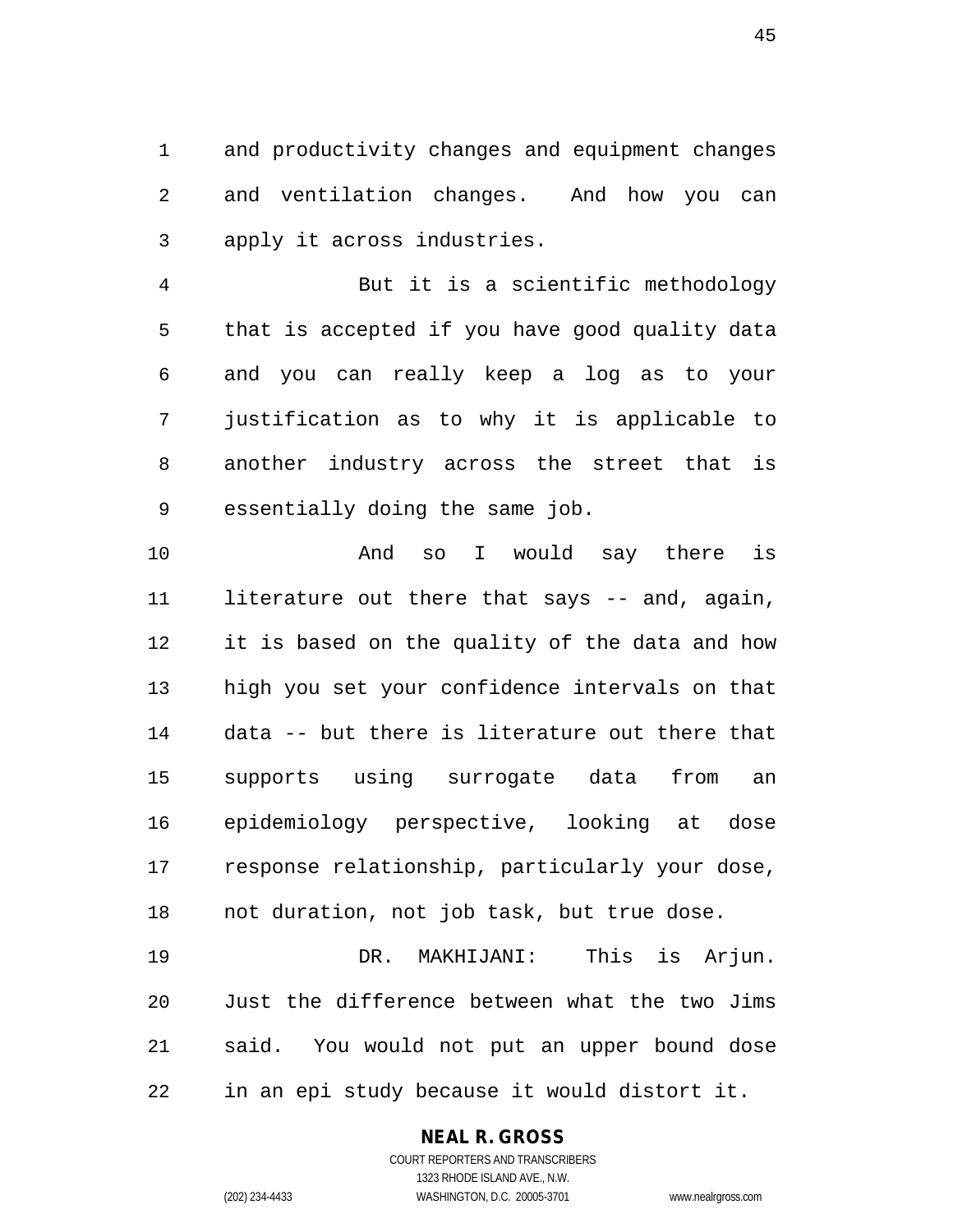CHAIRMAN MELIUS: I'm sorry. I can't hear you. DR. MAKHIJANI: This is Arjun. CHAIRMAN MELIUS: Yes? DR. MAKHIJANI: You would not put an upper bound dose in an epi study because it would distort your dose response relationship. But in this program, you sometimes want to put an upper bound. CHAIRMAN MELIUS: Well, what we do is we can put a -- we can say this is what we think the mean is and this is what the upper bounds can be based on how good or not good the quality of the data is. So you present it all so the reader can read it all. But you can do that like, you know, for refractory summary fibers, which we've been looking at for 20 years.

 We can actually go back and extrapolate what the most likely individual dose is in another company who made that material based on the time frame they were

# **NEAL R. GROSS**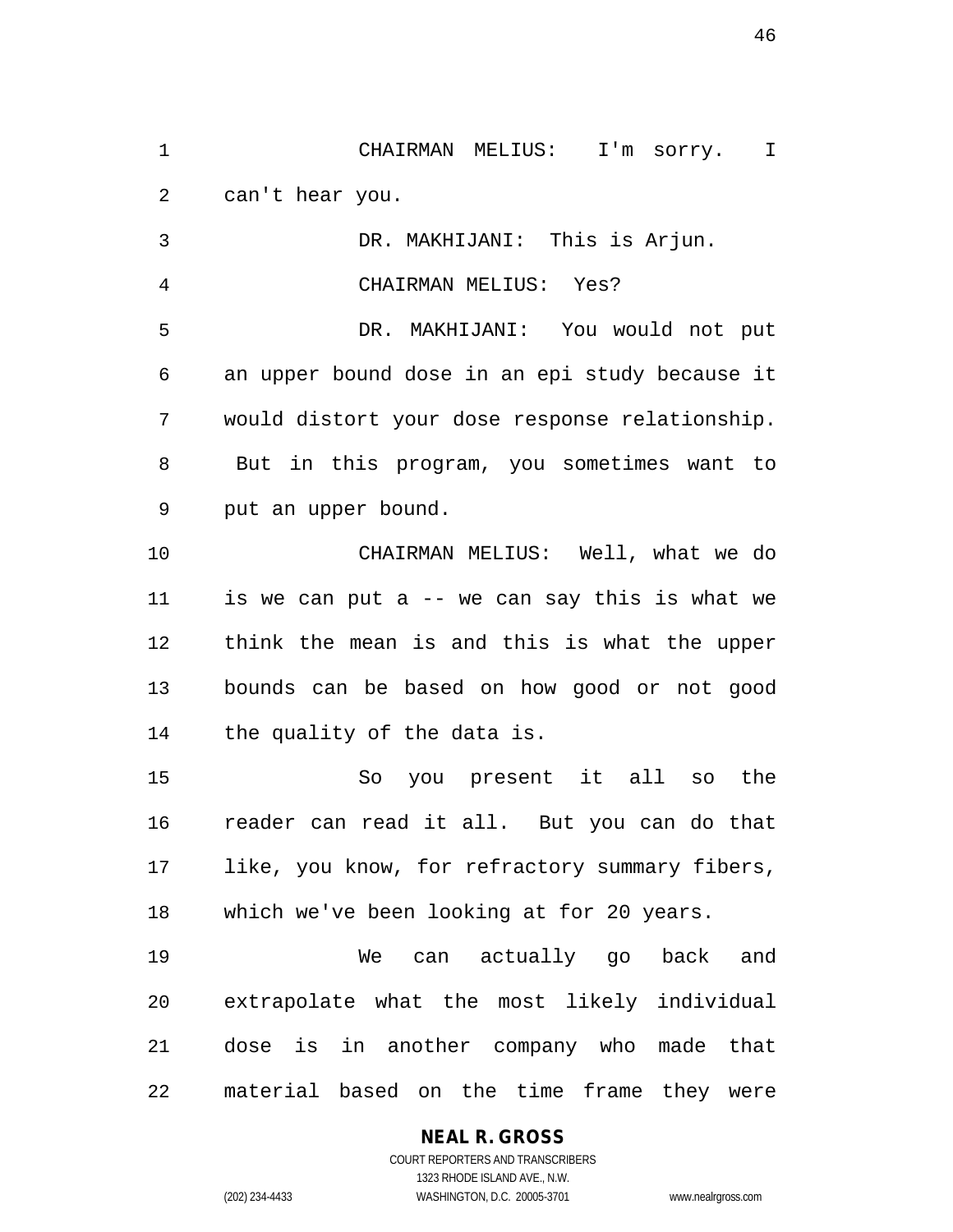producing it, the machine that they were using, the ventilation equipment they were using, and their particular job tasks.

 So we can assign an individual dose to that worker even though we don't have industrial hygiene data.

 MEMBER LOCKEY: And, Jim, I think really it depends on the quality of the data and how much of the information you have available. If you don't have the production data, you don't have the machinery, you don't have the ventilation data, you don't have the source material, et cetera, et cetera, it becomes much more difficult.

 CHAIRMAN MELIUS: I think we have two conversations going on here, Jim. But I heard most of what you said on that.

 DR. BEHLING: Dr. Melius? Let me just make a comment since I was the one who wrote most of the stuff that you are referring to here.

I didn't say that epidemiologic

# **NEAL R. GROSS**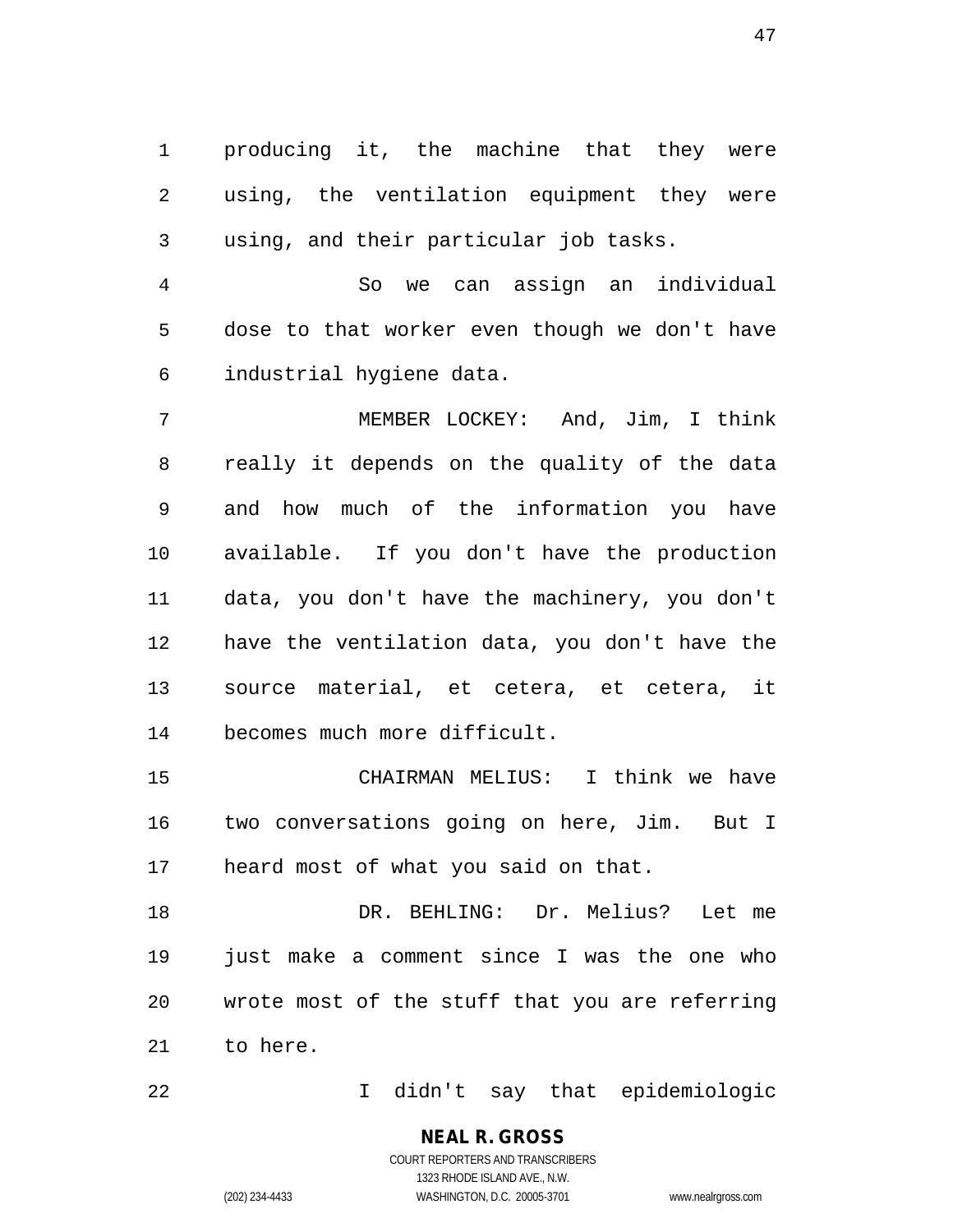data would suffer from very accurate data. What I intended to say here is that accurate data, while it is most important if you do have a dose response relationship that you need to define.

 On the other hand, many epidemiology studies can survive in the absence of dose-particular, highly detailed information and still provide the epidemiologist with a tool to say that there is a positive correlation even if the individual numbers are far from accurate.

 And in the case of the compensation program, we do look for accuracy. And for that reason, we do have -- if there is an absence of data, the SEC option. And this is the point that I was trying to make here. I didn't want to imply that, as Dr. Lockey said, when there is good data available, of course you use it.

21 But there are plenty of epidemiology studies that are not necessarily

# **NEAL R. GROSS**

COURT REPORTERS AND TRANSCRIBERS 1323 RHODE ISLAND AVE., N.W. (202) 234-4433 WASHINGTON, D.C. 20005-3701 www.nealrgross.com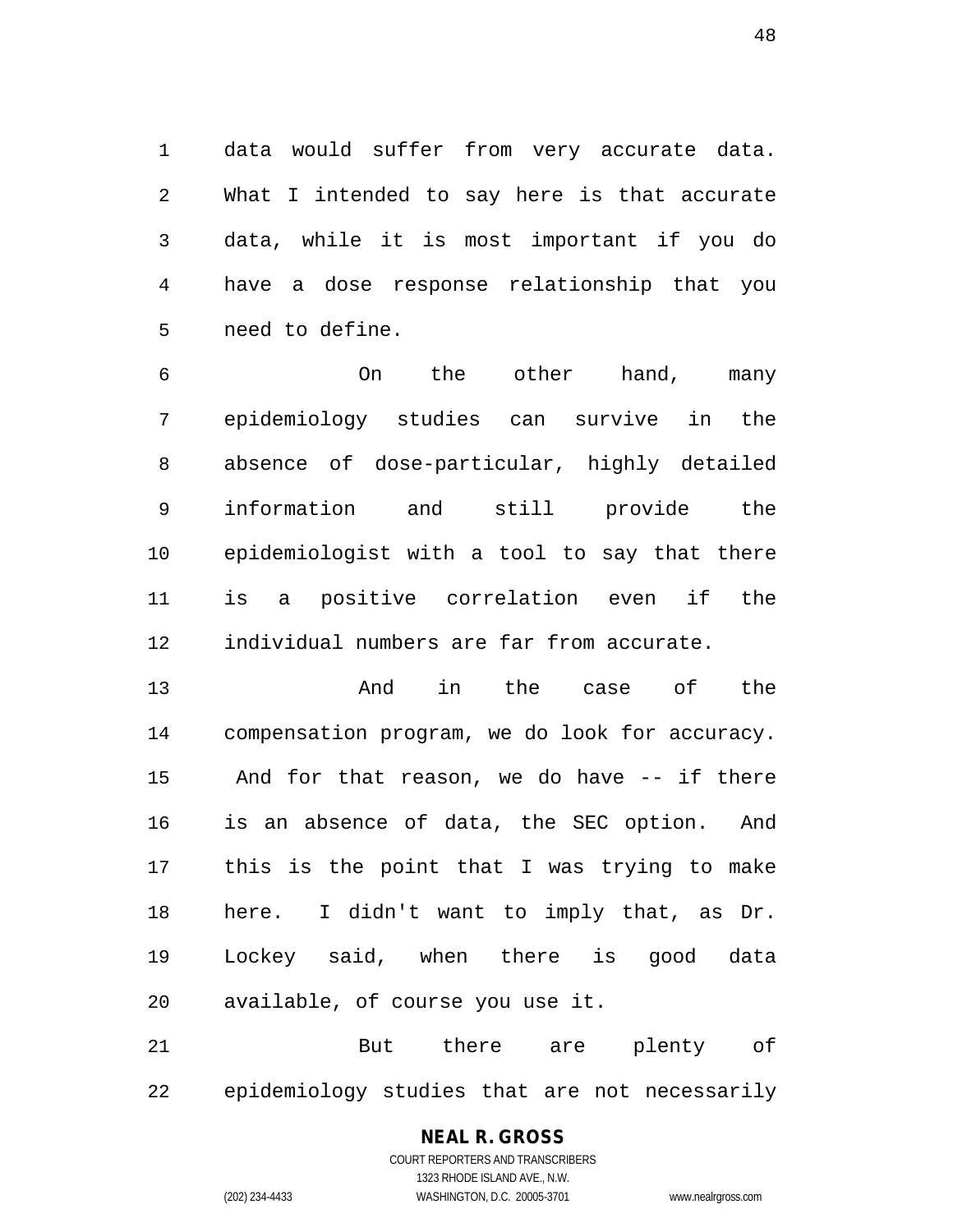in a position to make use of those highly definitive information, including some of the earlier BEIR studies that defined the dose relationship between Hiroshima and Nagasaki survivors to that of cancer induction.

 And that was the whole point of my statement here is that an epidemiologic study, unlike the compensation program, may survive in the absence of definitive data. But in the case of a compensation program that looks at a 50 percent probability causation as a cut-off point, then I think you have to be a little more discriminating as to what is acceptable and what is not acceptable. And that's the point of that discussion.

 MEMBER LOCKEY: Hans, I agree with your statement. I just think there are studies -- there are epi studies available that do precisely that. That can come up with a very precise individual dosimetry on person. DR. BEHLING: Absolutely. And I fully agree. And as I said, that's not the

> **NEAL R. GROSS** COURT REPORTERS AND TRANSCRIBERS

1323 RHODE ISLAND AVE., N.W. (202) 234-4433 WASHINGTON, D.C. 20005-3701 www.nealrgross.com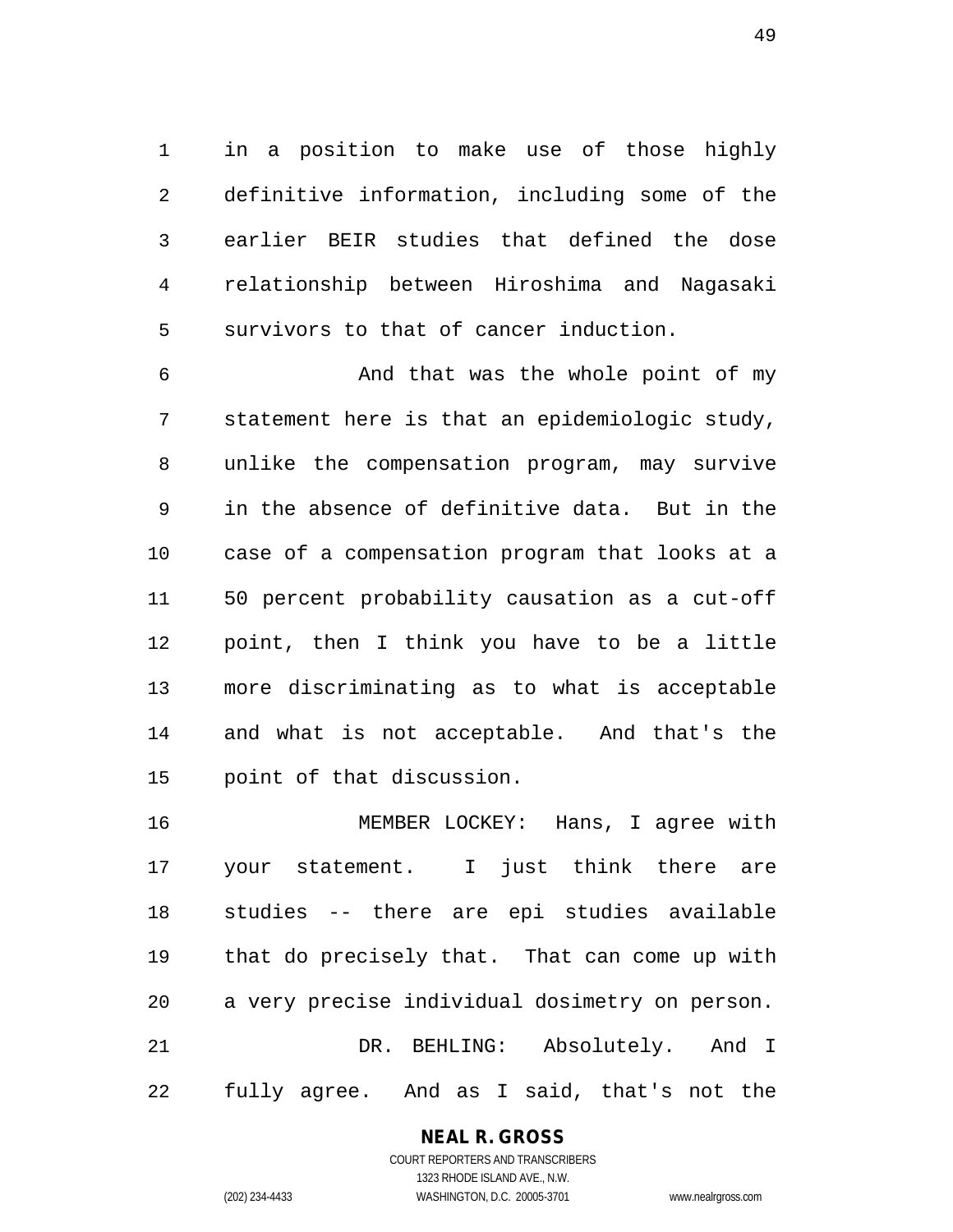point of what I stated here.

 When that data is available, of course you would make use of it. There's no question that there are some epidemiologic studies that have as a basis in terms of defining a dose response relationship, first class data. On the other hand, there may be many epidemiologic studies whose data would not suffice to do a compensation program. And that's the point of my discussion.

 MEMBER LOCKEY: No, I don't disagree. I think your write-up though didn't give fair to the former, that there are -- actually there are some studies out there that do have very precise dose response relationships on a worker by worker basis.

 MEMBER ZIEMER: This is Ziemer. I would just comment that I think we're only talking here about the principle that if data is used in scientific applications, not just epidemiology, but multiple, you always have to show that it applies in the case that you are

#### **NEAL R. GROSS**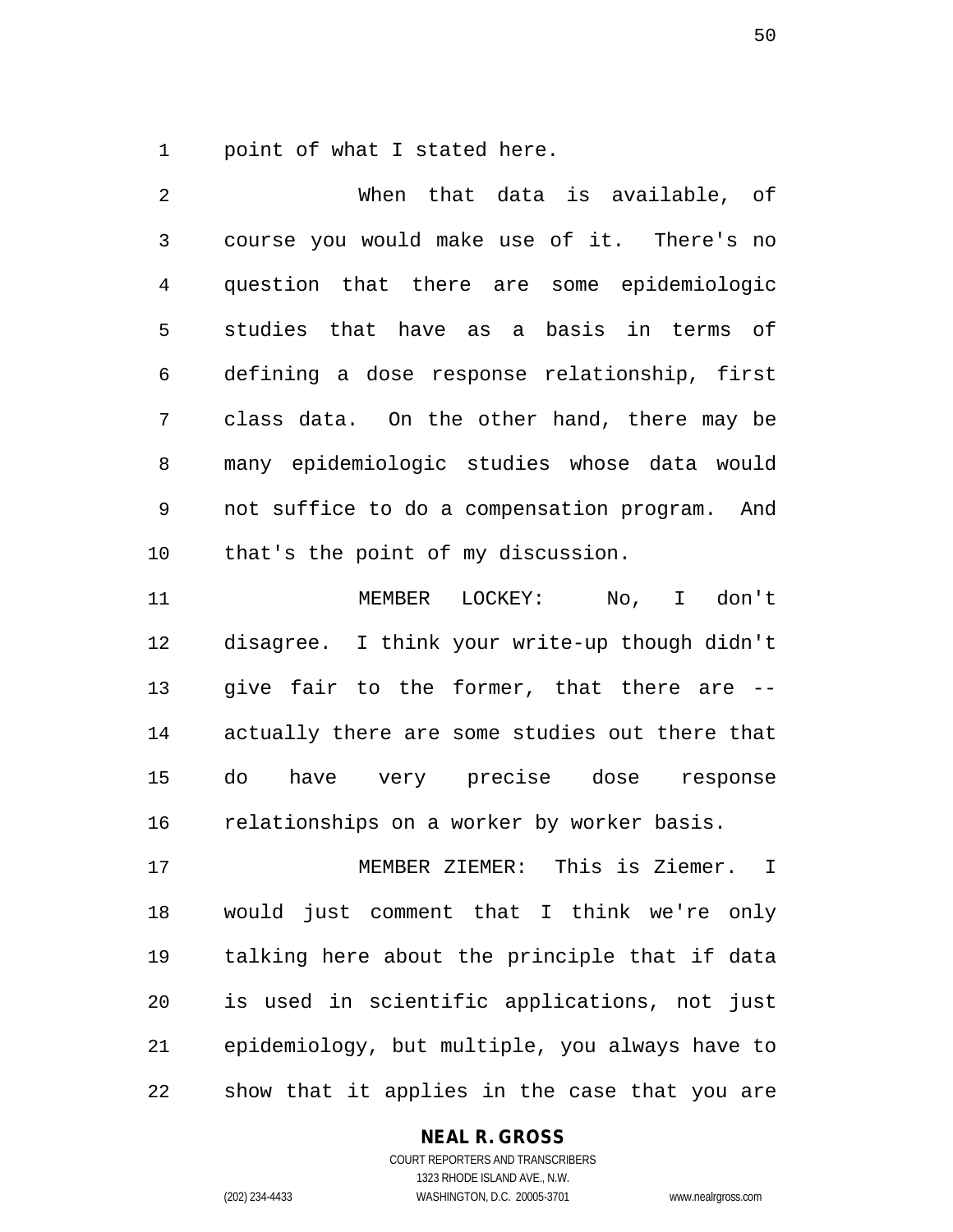using it for. So --

 DR. BEHLING: Absolutely. MEMBER ZIEMER: -- that's what I think leads you to the criteria which, you know, we will get to I suppose and at some point we need to formalize. But what it leads you to is the criteria which you can operate and say this is a valid use or not. I don't think anybody is arguing that we're using this for epidemiological studies. I think the question Hans is raising is can you use this sort of methodology in a different application. I think the general statement, as I understood it in the NIOSH document, was simply that the principle of using surrogate data is one that cuts across a number of scientific disciplines. It's not a new method by focus but it is used in a variety of different scientific applications in appropriate ways. So that's just a comment. CHAIRMAN MELIUS: Yes, this is Jim

**NEAL R. GROSS**

COURT REPORTERS AND TRANSCRIBERS 1323 RHODE ISLAND AVE., N.W. (202) 234-4433 WASHINGTON, D.C. 20005-3701 www.nealrgross.com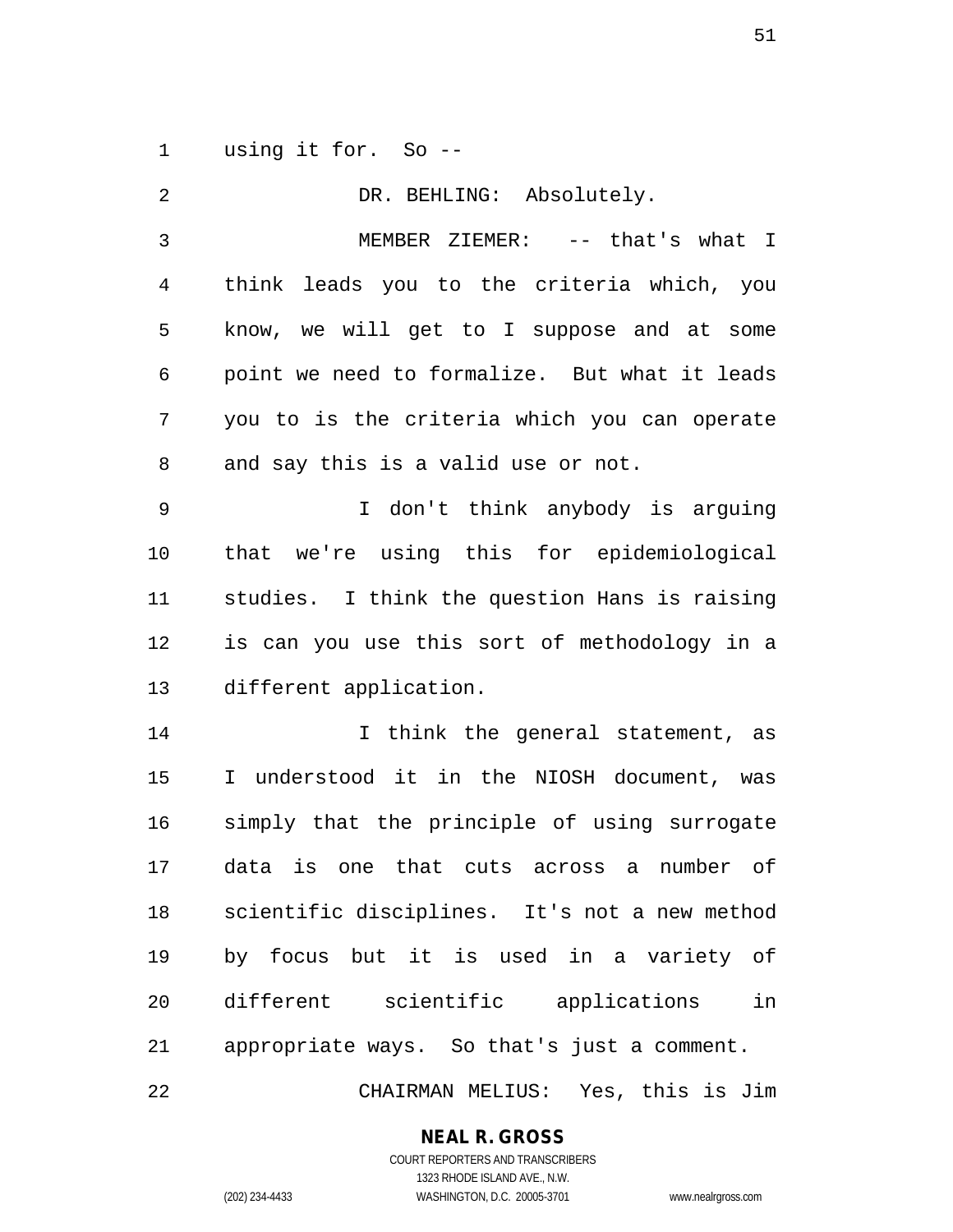Melius. But I think the way it has been discussed, though it is not, I don't think, written in this document, but discussed in the past is that sort of the use of surrogate data in epidemiological studies therefore means that it has sufficient accuracy to be used in dose reconstruction.

 And I think that doesn't necessarily follow. And I think that is sort of what we had heard before. And similarly the use of surrogate data in individual exposure protection means that it is sufficiently accurate. And I think that that also, you know, doesn't necessarily follow.

 And as we continue to go through this program over the years, what we continue to wrestle with what is sufficient accuracy and also what is plausibility. And I'm afraid that is what this issue also tends to come down to. And I guess we will continue to wrestle with those.

And I guess we don't -- we can't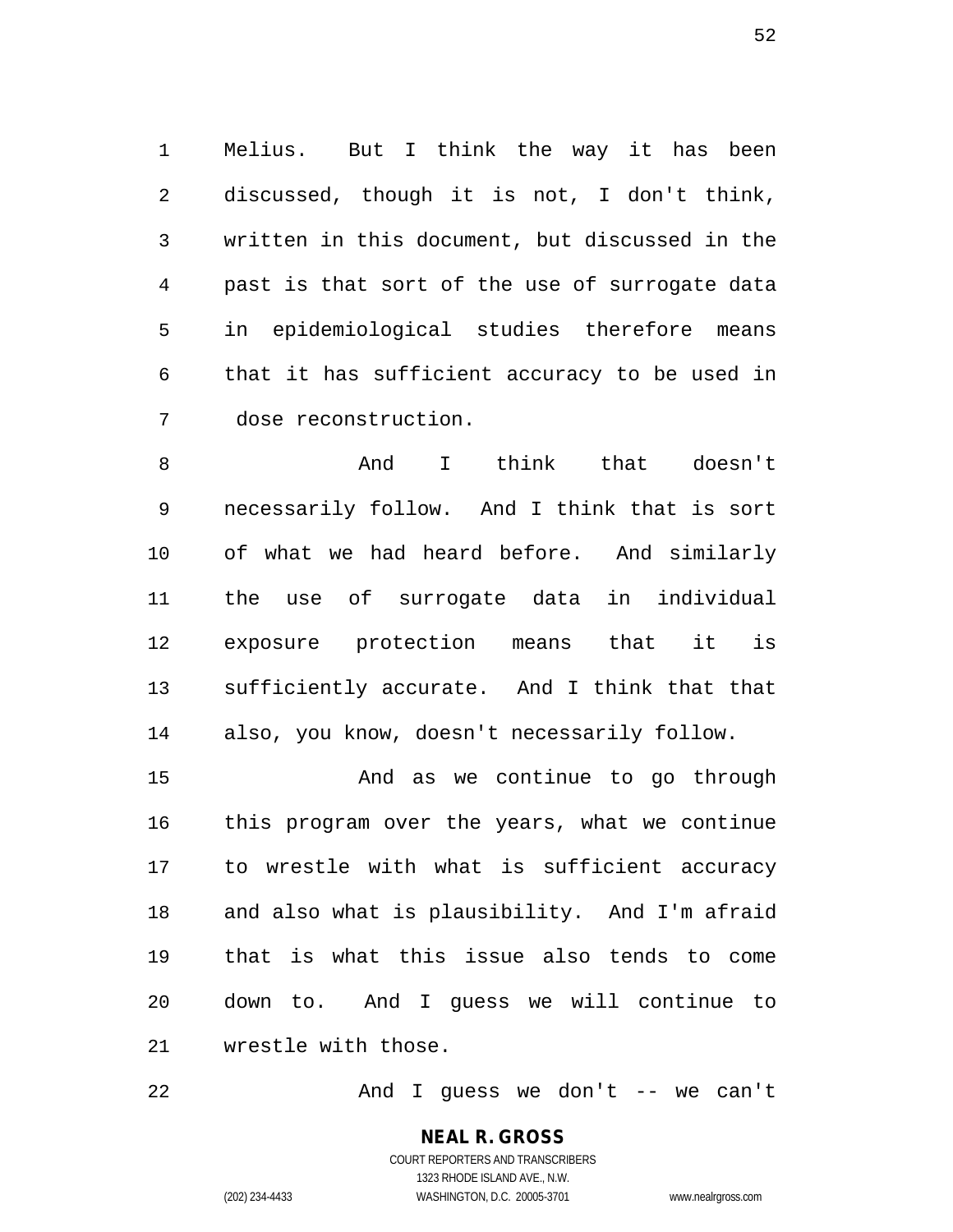rely on outside uses of surrogate data or anything else, the applications as a way around having to wrestle ourselves with what is sufficient accuracy and what is plausibility.

 Anybody else have any comments on that?

(No response.)

 CHAIRMAN MELIUS: Okay. In the interest of the third -- if you are referring to the Executive Summary that -- SC&A's report which starts on page four and goes through -- number one is the legal issue -- regulatory issue. I'm not going to -- I'm going to ignore that.

 Secondly was the precedent, the discussion we just had.

 The third issue that is raised is the issue of -- which I think NIOSH agrees with, if I understand correctly, that basically -- and what John stated earlier -- is that the -- that while the criteria that

#### **NEAL R. GROSS** COURT REPORTERS AND TRANSCRIBERS

1323 RHODE ISLAND AVE., N.W. (202) 234-4433 WASHINGTON, D.C. 20005-3701 www.nealrgross.com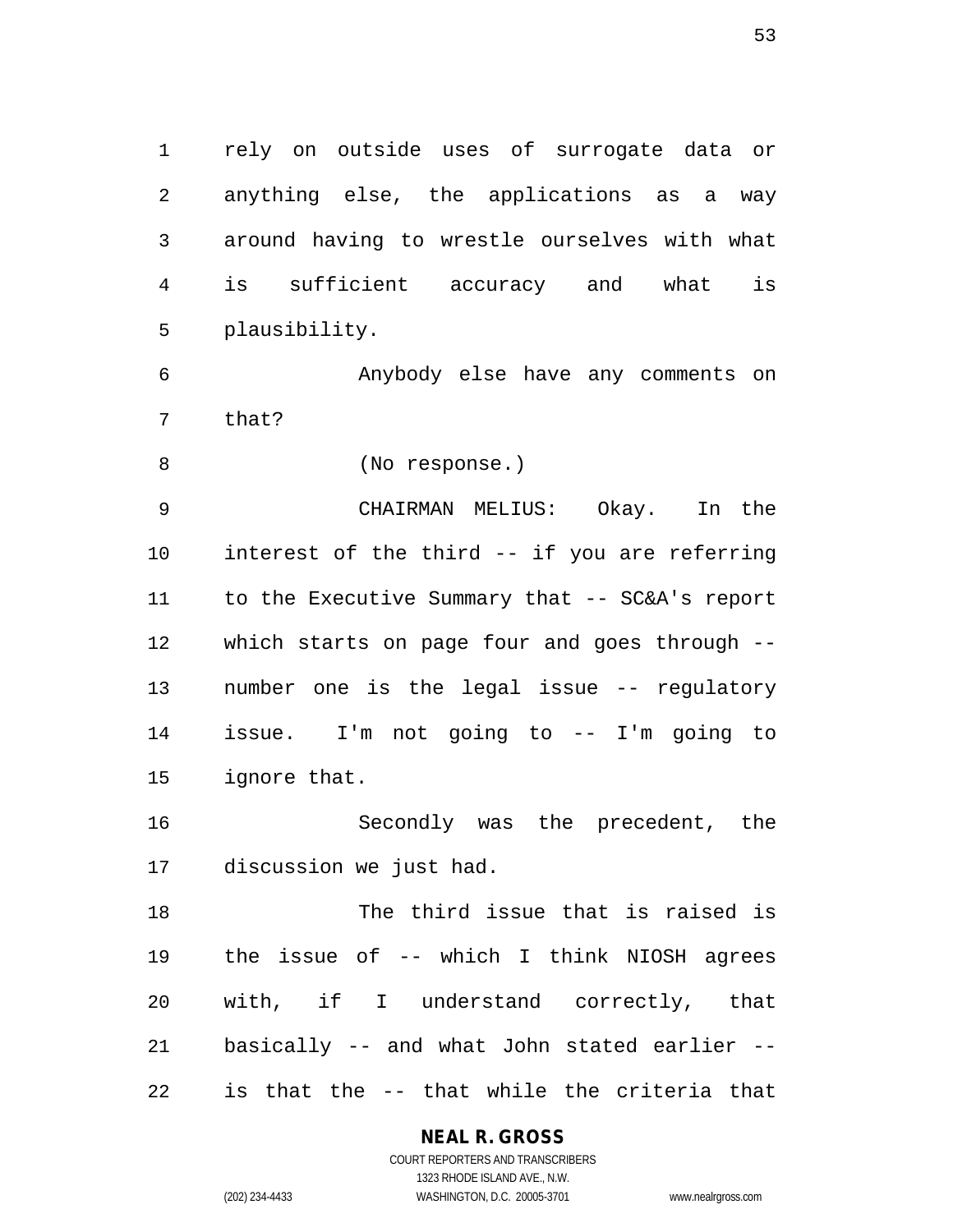are laid out in 004 may be sound, I mean the real issue is the application. And if I understand NIOSH's response to the SC&A comments is basically NIOSH agrees. It's sort of a question of application.

 DR. NETON: Yes, that's right. I mean we don't disagree that there may be some difficulties in countering the application of the data -- or surrogate data. But, you know, the proof is in the -- we believe that it is incumbent upon us when we do use it to demonstrate through the application of these tests that they are, indeed, scientifically sound. So it will be -- the proof is in the pudding, I guess.

 CHAIRMAN MELIUS: I think we've been using biscuit analogies.

18 DR. NETON: Okay.

 CHAIRMAN MELIUS: The proof is in the biscuit dough.

 DR. NETON: Yes. And there may be some applications where, you know, we run up

# **NEAL R. GROSS**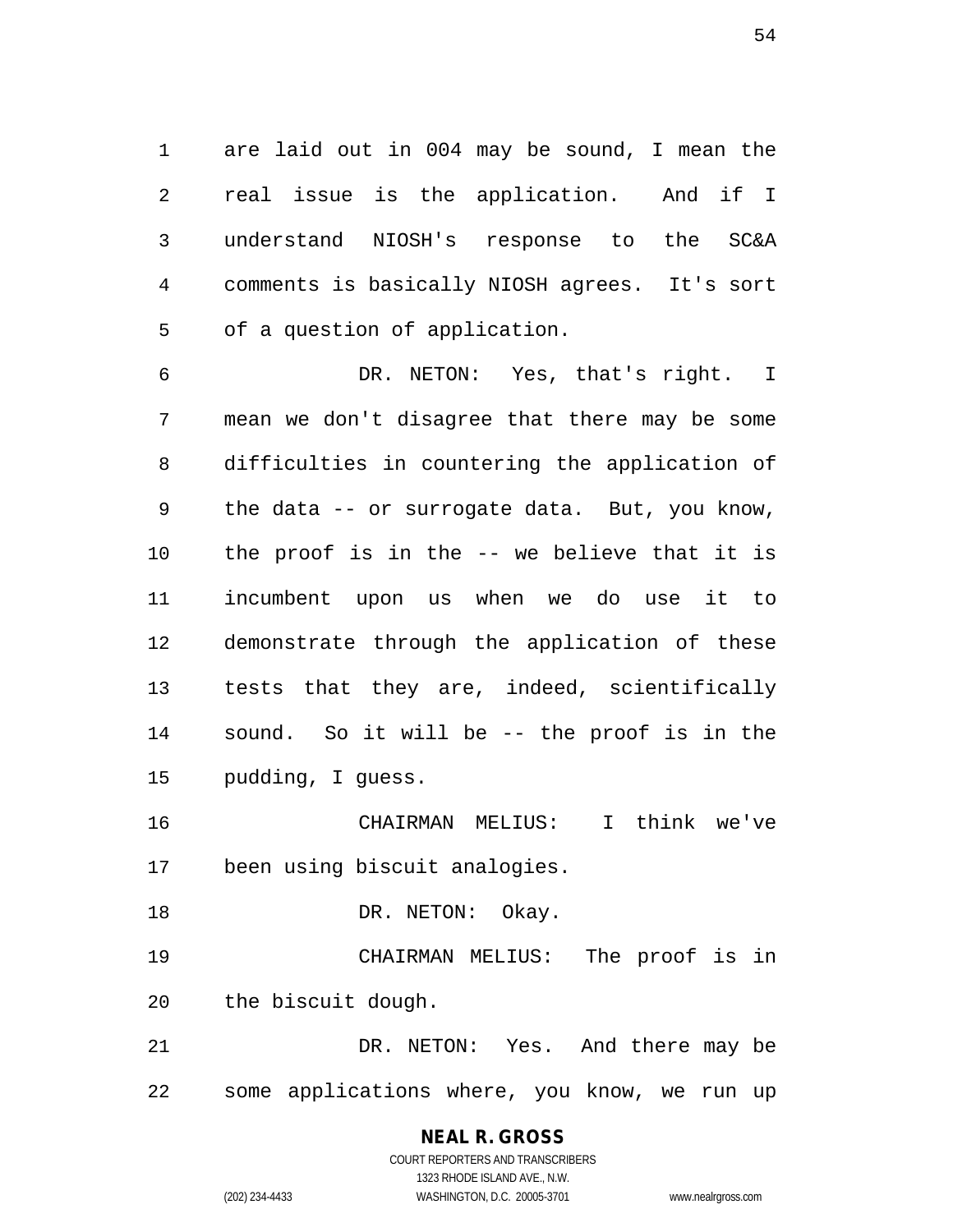against the wall and say yes, we can't use it in this particular situation. That remains to be seen.

 CHAIRMAN MELIUS: Well, I think Blockson is an example, right?

 DR. NETON: Well, Blockson, I was going to mention that previously -- well, there's two issues with Blockson.

 One is the radon issue, which I don't really believe is a Type 1 surrogate data application. That is a model, a probabilistic model that was based on essentially first principles of air turnovers and such. So it did not -- I'm speaking of the second generation radon level.

 CHAIRMAN MELIUS: Oh, okay. I was talking about the first generation.

 DR. NETON: The first generation model, I would agree --

CHAIRMAN MELIUS: Yes, okay.

21 DR. NETON: -- withdrew that because it didn't pass the test in our paper.

> **NEAL R. GROSS** COURT REPORTERS AND TRANSCRIBERS

> > 1323 RHODE ISLAND AVE., N.W.

(202) 234-4433 WASHINGTON, D.C. 20005-3701 www.nealrgross.com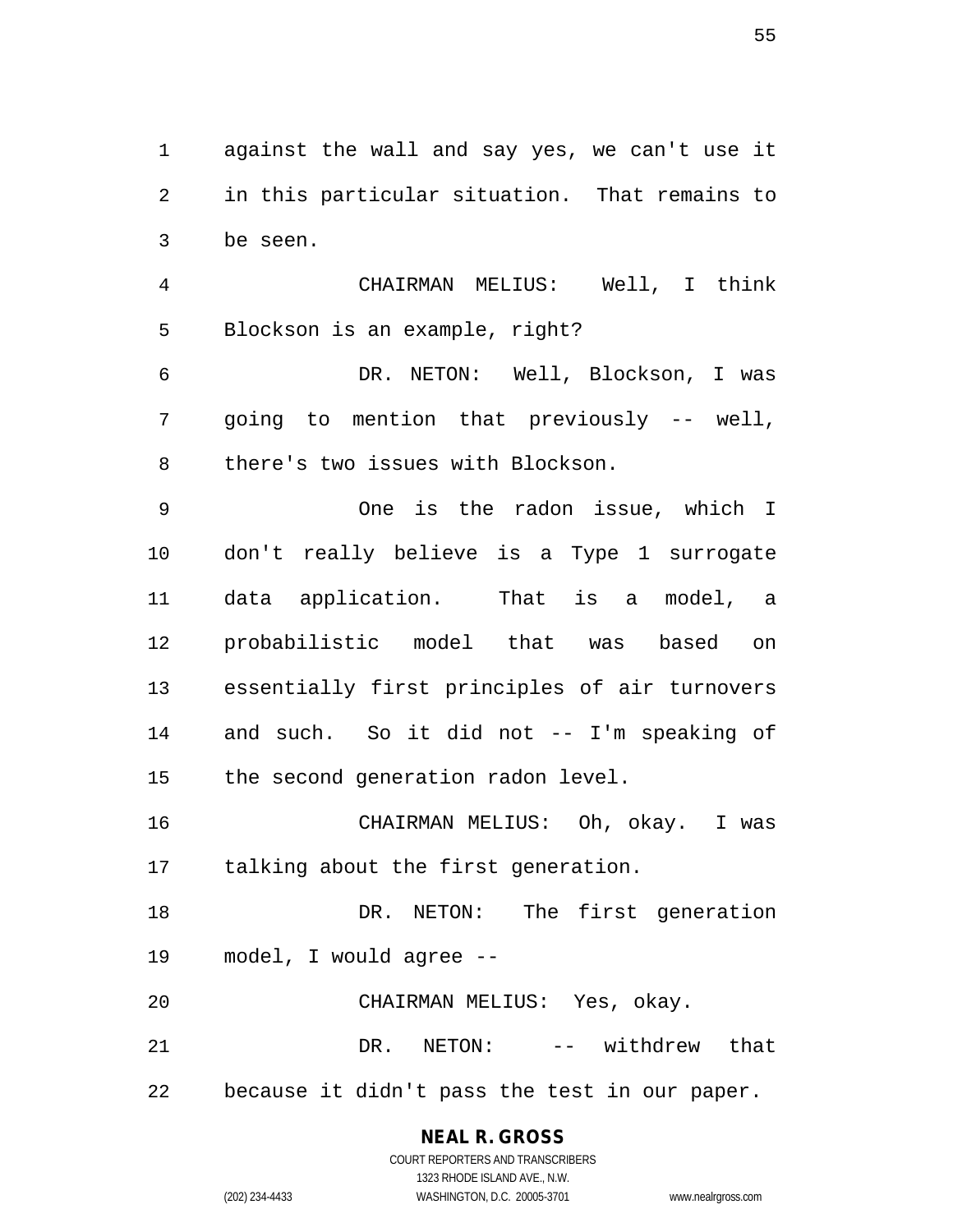CHAIRMAN MELIUS: Yes. DR. NETON: Okay, if we're talking about the first model, I would agree with you. CHAIRMAN MELIUS: Yes, okay. DR. NETON: At least for that particular facility. CHAIRMAN MELIUS: Yes. 8 MEMBER ZIEMER: Dr. Melius? CHAIRMAN MELIUS: Yes? MEMBER ZIEMER: Ziemer here. We're still on the third item in the -- 12 CHAIRMAN MELIUS: Yes, we are. MEMBER ZIEMER: Yes, it looked to me like -- is the focus on this the time period issue? Or maybe I should ask SC&A that. It basically ends saying such use would be in conflict with the draft criteria, which restricts the use of surrogate data to the same time period. DR. MAURO: This is John. To answer your question, it's both. Item number three is a broad sweep. It identifies the

> **NEAL R. GROSS** COURT REPORTERS AND TRANSCRIBERS

1323 RHODE ISLAND AVE., N.W. (202) 234-4433 WASHINGTON, D.C. 20005-3701 www.nealrgross.com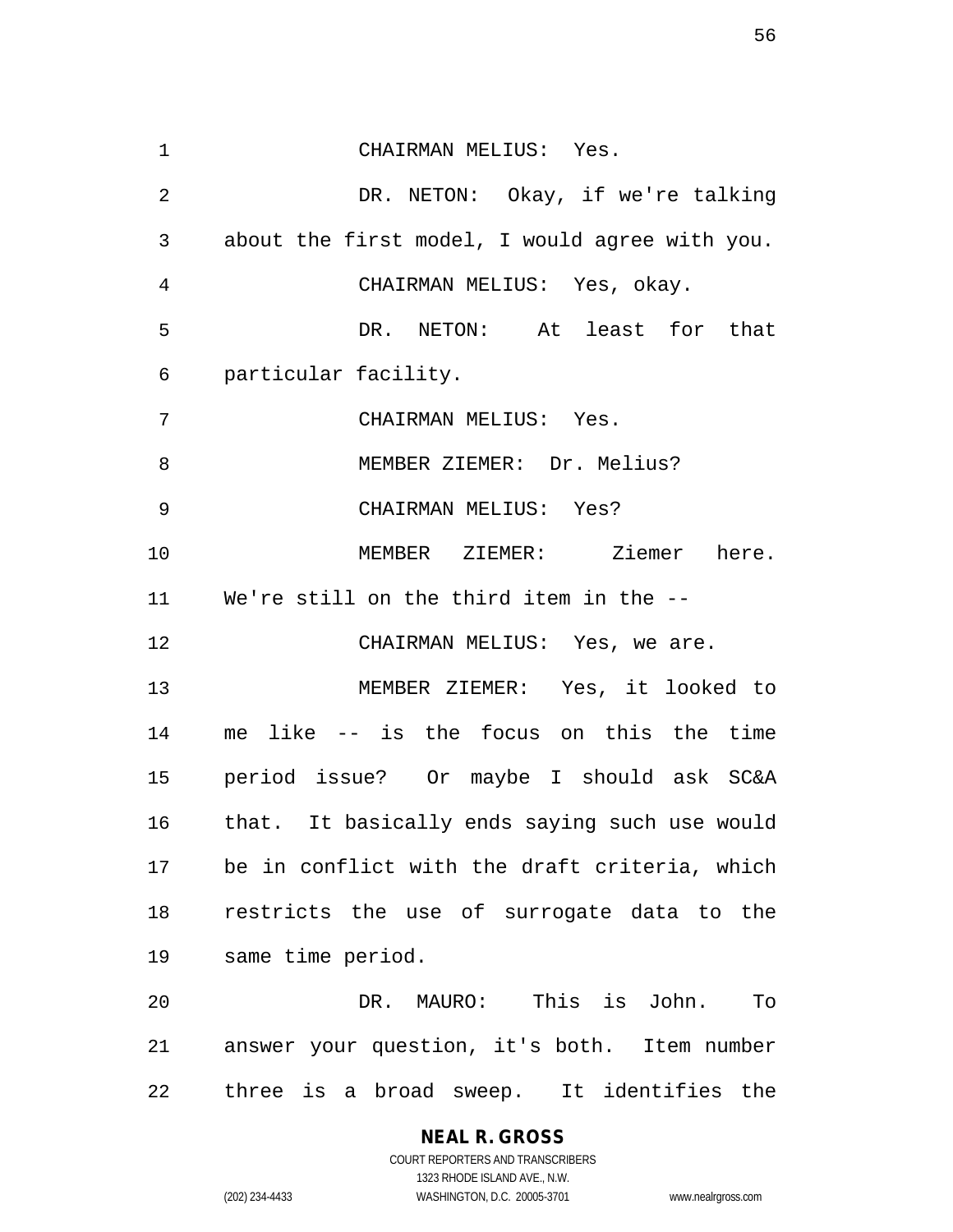different parameters that you have to be careful about when you are applying surrogate data. And it talks about lots of things. MEMBER ZIEMER: Yes. 5 DR. MAURO: But one -- and we brought up in this particular finding under number three specifically, that we do have a difference between the draft Work Group criteria and the OCAS-004. 10 MEMBER ZIEMER: Yes. DR. MAURO: That has to do with time. So yes, I think we do have an issue here that needs to be dealt with. 14 MEMBER ZIEMER: Yes. DR. MAURO: That is right now I think that, you know, the NIOSH position is notwithstanding the fact that they may be from different time periods, you still can use it if you are careful. MEMBER ZIEMER: Yes. Well, my comment on that was -- and I had a comment in

the draft comments that we made -- I'm getting

#### **NEAL R. GROSS** COURT REPORTERS AND TRANSCRIBERS

1323 RHODE ISLAND AVE., N.W. (202) 234-4433 WASHINGTON, D.C. 20005-3701 www.nealrgross.com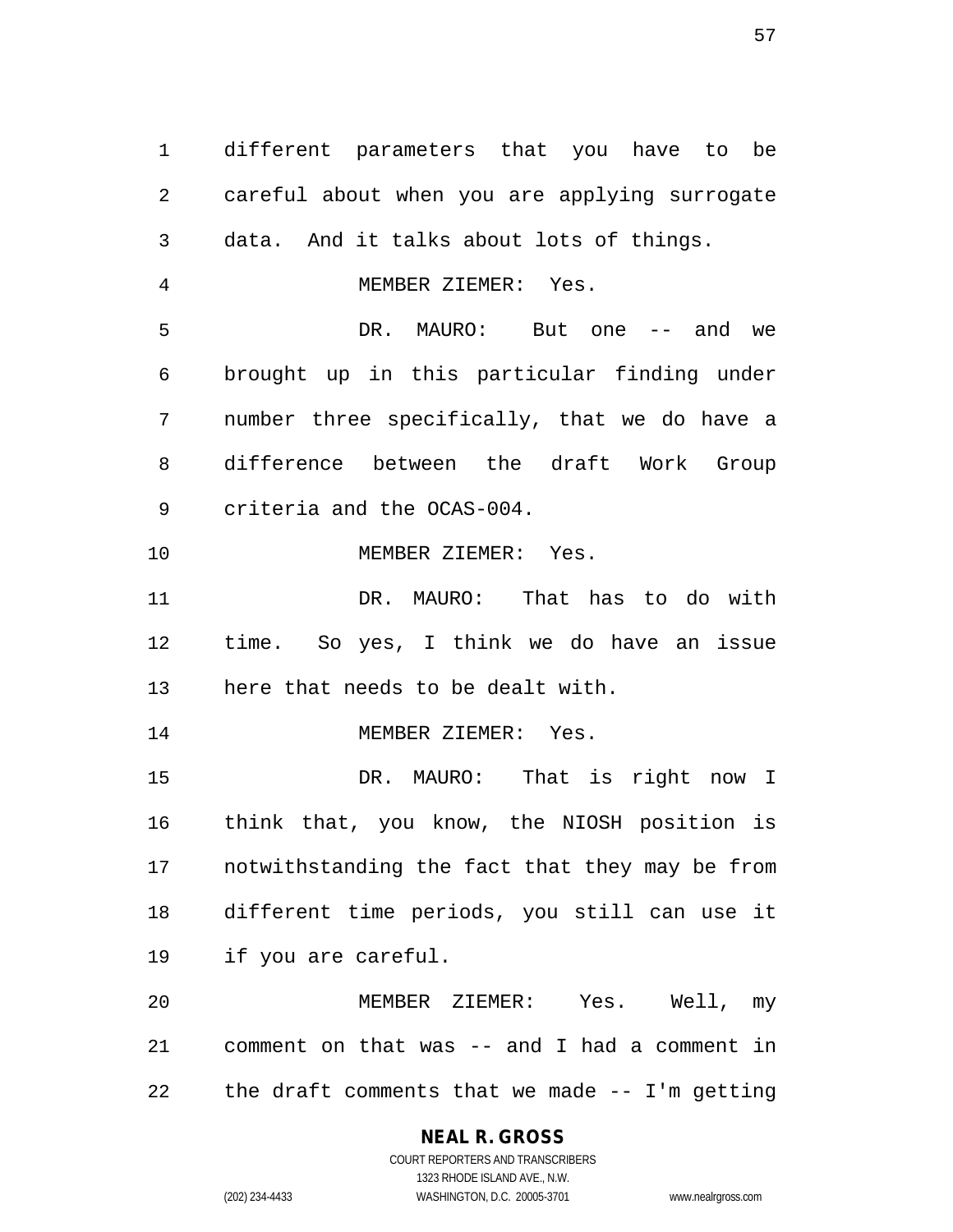a lot of noise here. Is that just my phone? CHAIRMAN MELIUS: No. MEMBER ZIEMER: In any event, about a year ago, I forget the exact date, I made some comments which were distributed to the Work Group on our draft. And on that particular one, I made a note that said we need it to be clarified the meaning of the same general time period in terms of what that means.

 Now the time period might be the time where the technology is the same or different, where the legal requirements are the same or different, the work practices were the same or different. A time period might be less than a year or it might be a decade, depending on what the particular parameters are.

 So it seems to me that in any event under temporal, we would have to clarify -- and I think the intent here on time period is that you have to compare situations where

#### **NEAL R. GROSS** COURT REPORTERS AND TRANSCRIBERS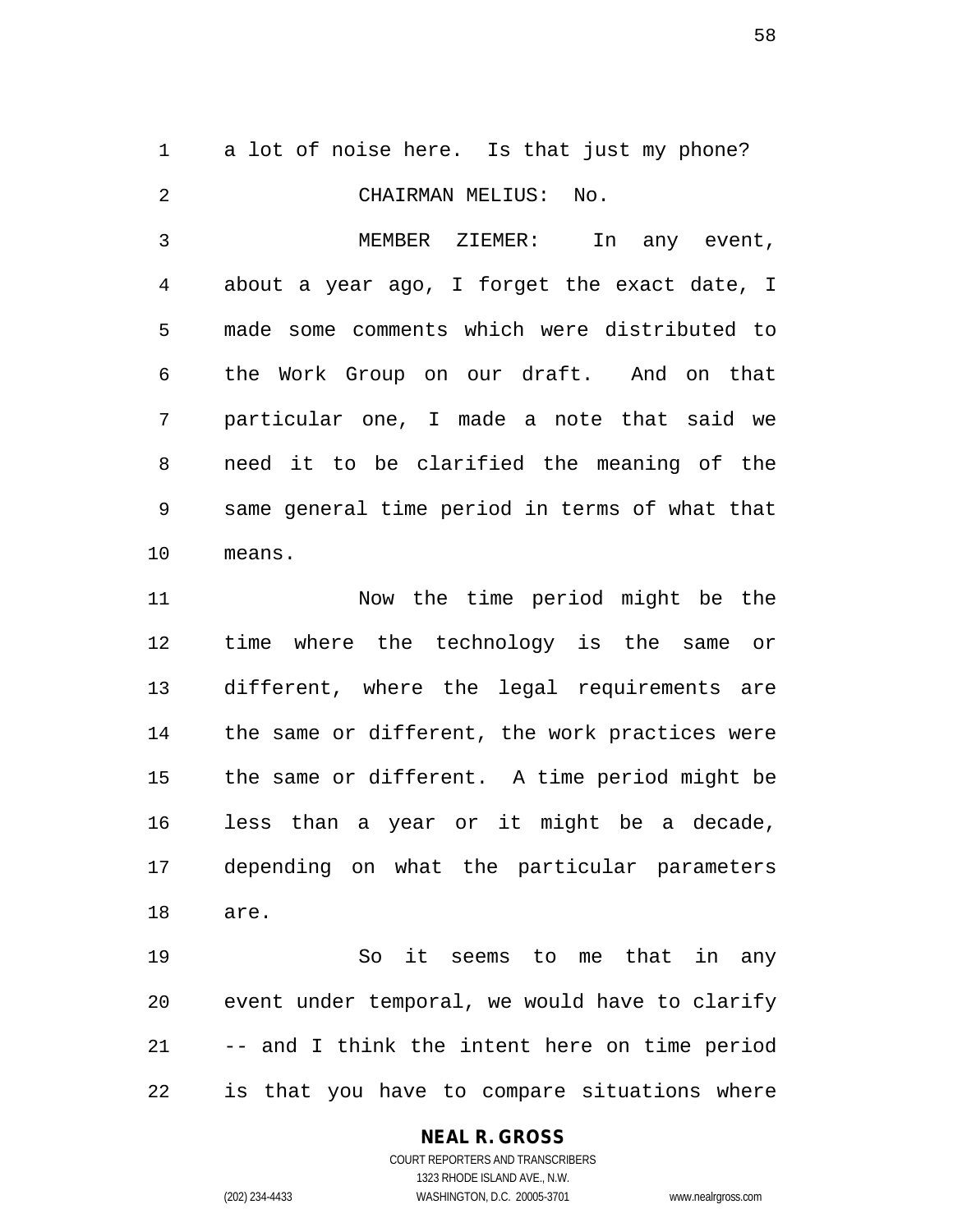the working conditions and processes and monitoring methods were the same or similar. And, in some cases, even the legal requirements because people are working where there are different dose constraints.

 But -- so what is the intent, I think, of the time period issue, as I would understand it, is that you can't compare a period where there are completely different work practices, safety measures, and all of those things, and make a valid case for using that as surrogate data.

 CHAIRMAN MELIUS: Any comments on that? I think that would be the intent. I actually have your document in front of me, Dr. Ziemer, your comments on the document.

 DR. MAKHIJANI: Jim, this is Arjun.

CHAIRMAN MELIUS: Yes?

DR. MAKHIJANI: Sorry.

 MEMBER ZIEMER: Yes. And at some point, I even have some wording to propose for

# **NEAL R. GROSS**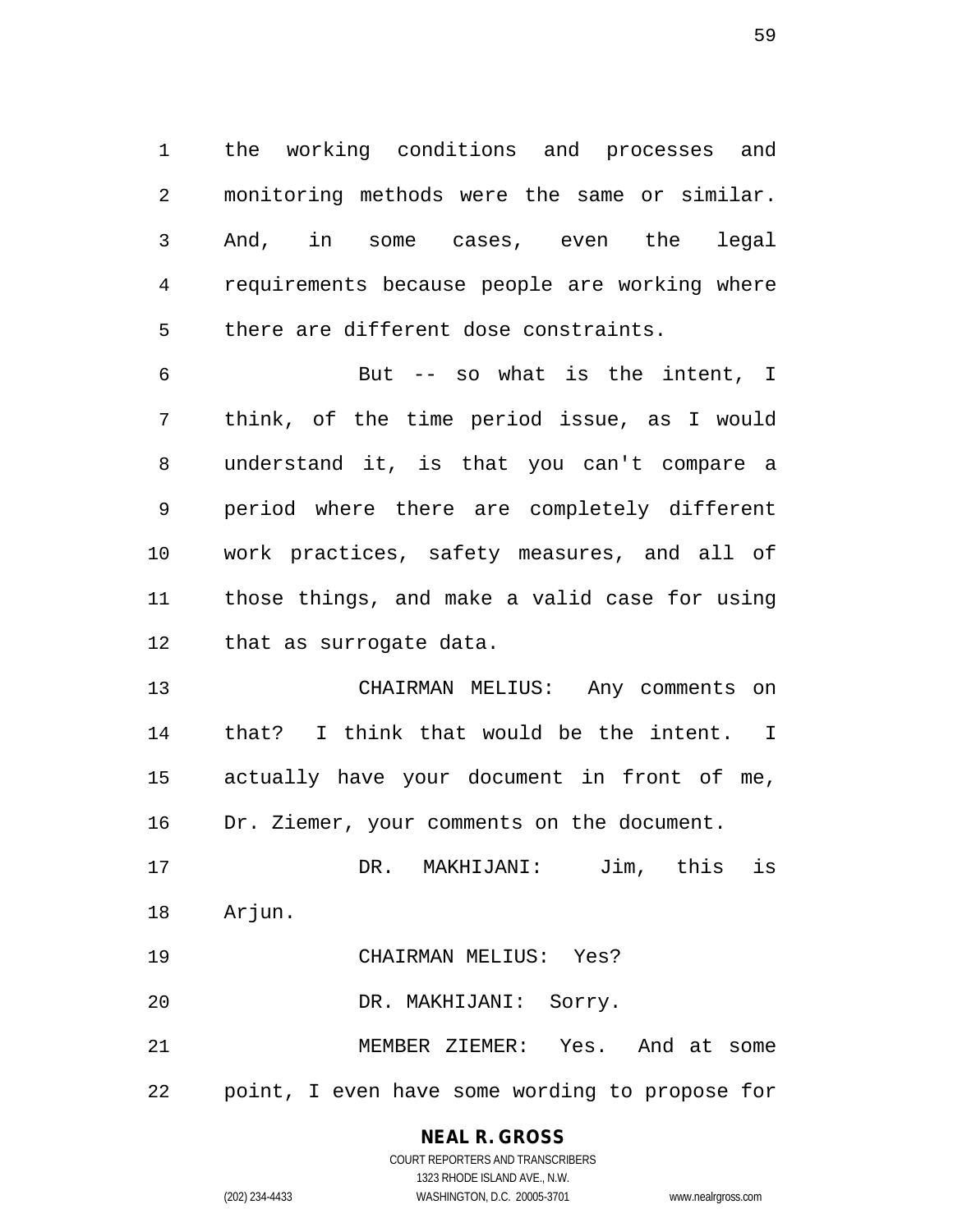that. But that will come at an appropriate time.

CHAIRMAN MELIUS: Okay.

 DR. MAKHIJANI: Jim, this is Arjun. One of the things to consider is, you know, as John was saying, the surrogate data we're seeing as applied from one -- data taken from one site and applied to another site.

 But we have also considered this an issue of data within a site, you know, when you take data from one period and try to apply it to another period. This has turned out to be a problem type of, you know, use of data, even within the site. And we're not calling it surrogate data but I think to some extent, at least, it is the same issue.

 DR. MAURO: That is exactly what happened at Blockson where there were radon measurements collected in the `80s and we all agreed that listen -- well, I don't know if we all agreed but there was a general consensus that it is very difficult to use the radon

## **NEAL R. GROSS**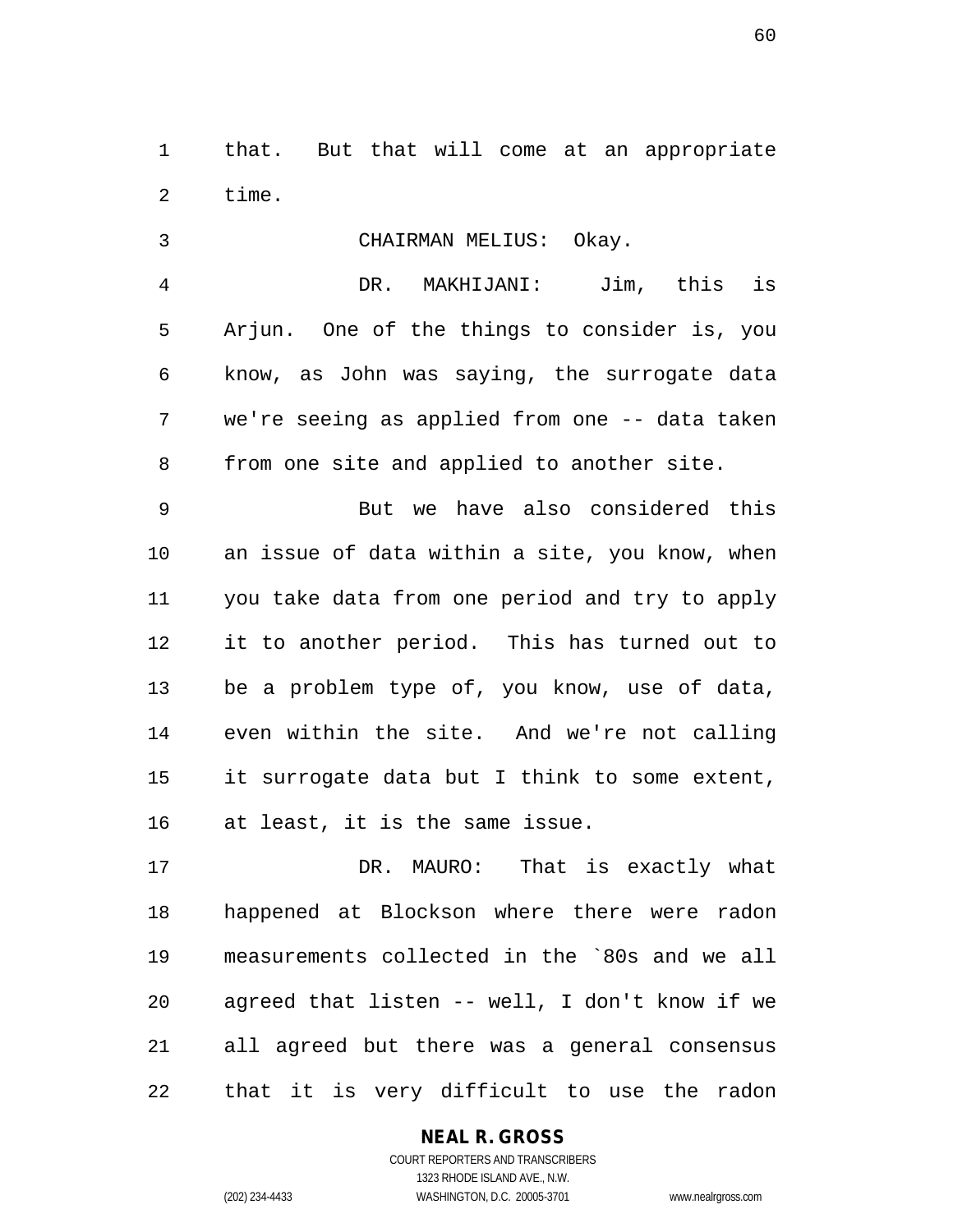data measured in the 1980s to dose reconstructions that occurred before the 1950s. So that's, I would say, a good example.

 DR. NETON: This is Jim. I would agree with what has been said.

 But I would also go back to what Dr. Ziemer suggested which is the intent really is the similarity of operations. And I think to just make a blanket statement that it has to be exactly the same time period is problematic for us.

 I mean there are situations where forward in time might be more appropriate where they use exactly the same grinding machine for 15 years and the example I can think of is the grinding operation and there were process samples taken that were right there at the generation of the aerosol at the same machine.

 It really doesn't make a lot of difference about the general area patterns of

### **NEAL R. GROSS** COURT REPORTERS AND TRANSCRIBERS 1323 RHODE ISLAND AVE., N.W. (202) 234-4433 WASHINGTON, D.C. 20005-3701 www.nealrgross.com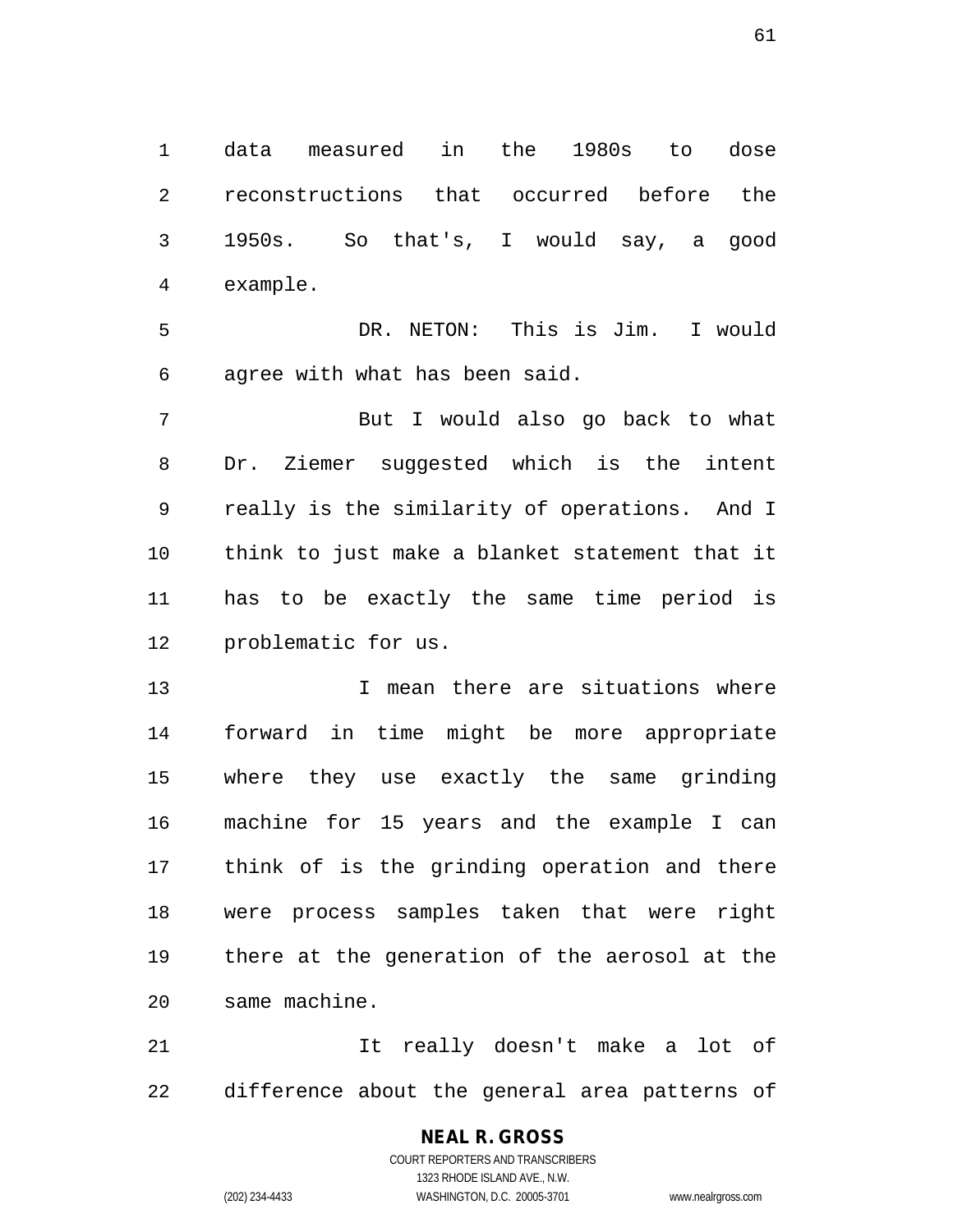air ventilation and such under those unique situations what we would be able to take advantage of. That's somewhat what I had in mind here when we drafted that section.

 CHAIRMAN MELIUS: Any other comments on that?

 DR. MAKHIJANI: Well, Jim, the 8 only other comment I would have is, you know, in partial agreement with what Jim Neton just said, is that data from one building to another building or one facility to another facility within the same site has also been the same kind of issue.

 So I think broadly yes, the environmental and dosimetric comparison needs to be established. And I think how that is to be elaborated is kind of complicated.

 CHAIRMAN MELIUS: Yes, no, I agree with you Arjun that we're looking at -- we focused on sort of one specific type of surrogate data or data that is being, you know, where we're either extrapolating time

### **NEAL R. GROSS**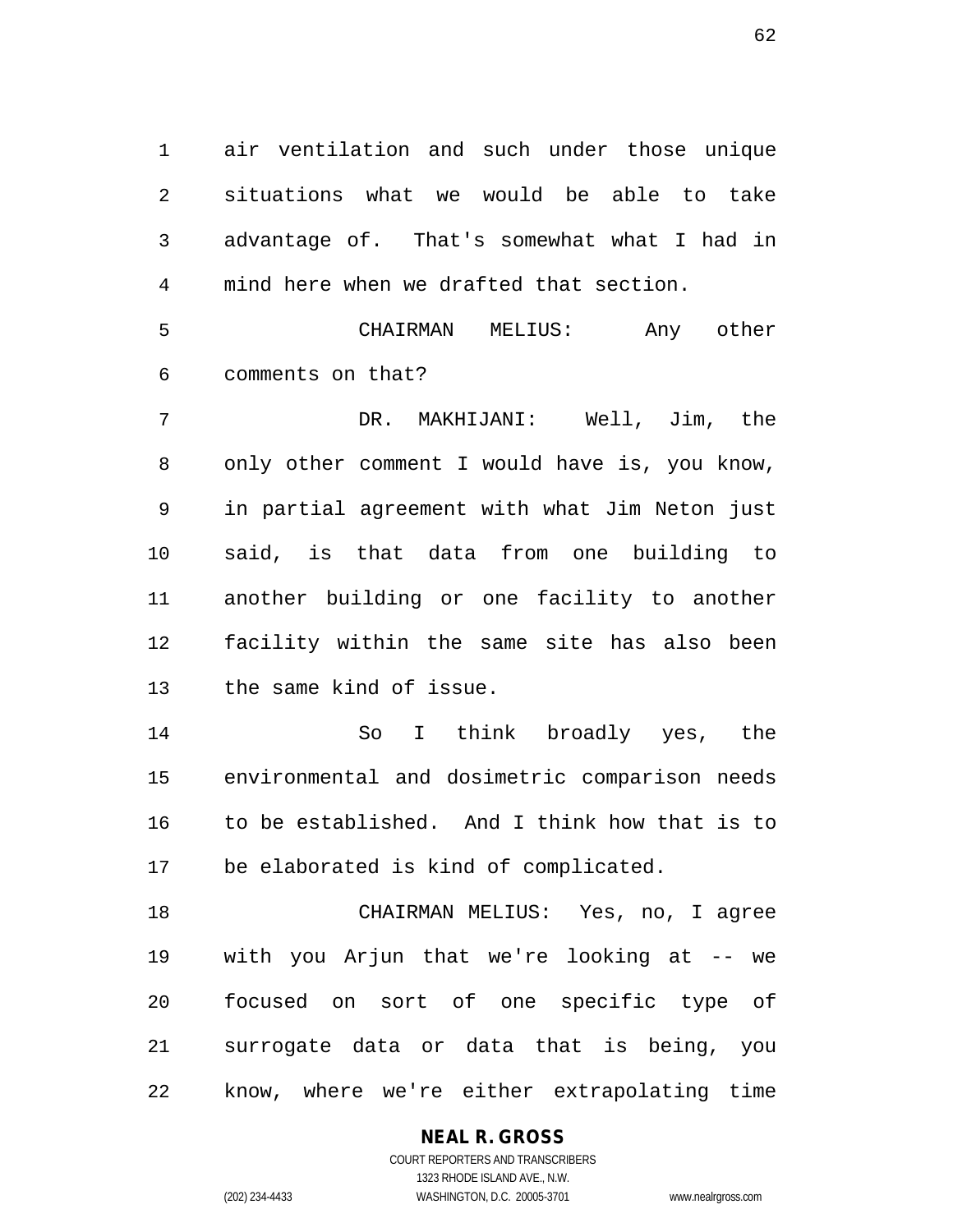periods or locations. And this is, you know, where we're taking something outside of an area but outside of the facility.

 But that is sort of an artificial distinction. And the same kinds of considerations would apply to the area that you mentioned, really the two, one building to another, one part of a facility to another, or one time period to another.

 And we have often found those kinds of application of information to be problematic for some of the same reasons that are set out in either the NIOSH criteria or the staff criteria that the Work Group had originally developed.

 MEMBER MUNN: This is Wanda. There are commonsense considerations that certainly override any of our concerns with respect to definitions of terms, especially with respect to bounding issues. If one knows that only a certain type of material is handled and it is handled consistently and it

### **NEAL R. GROSS**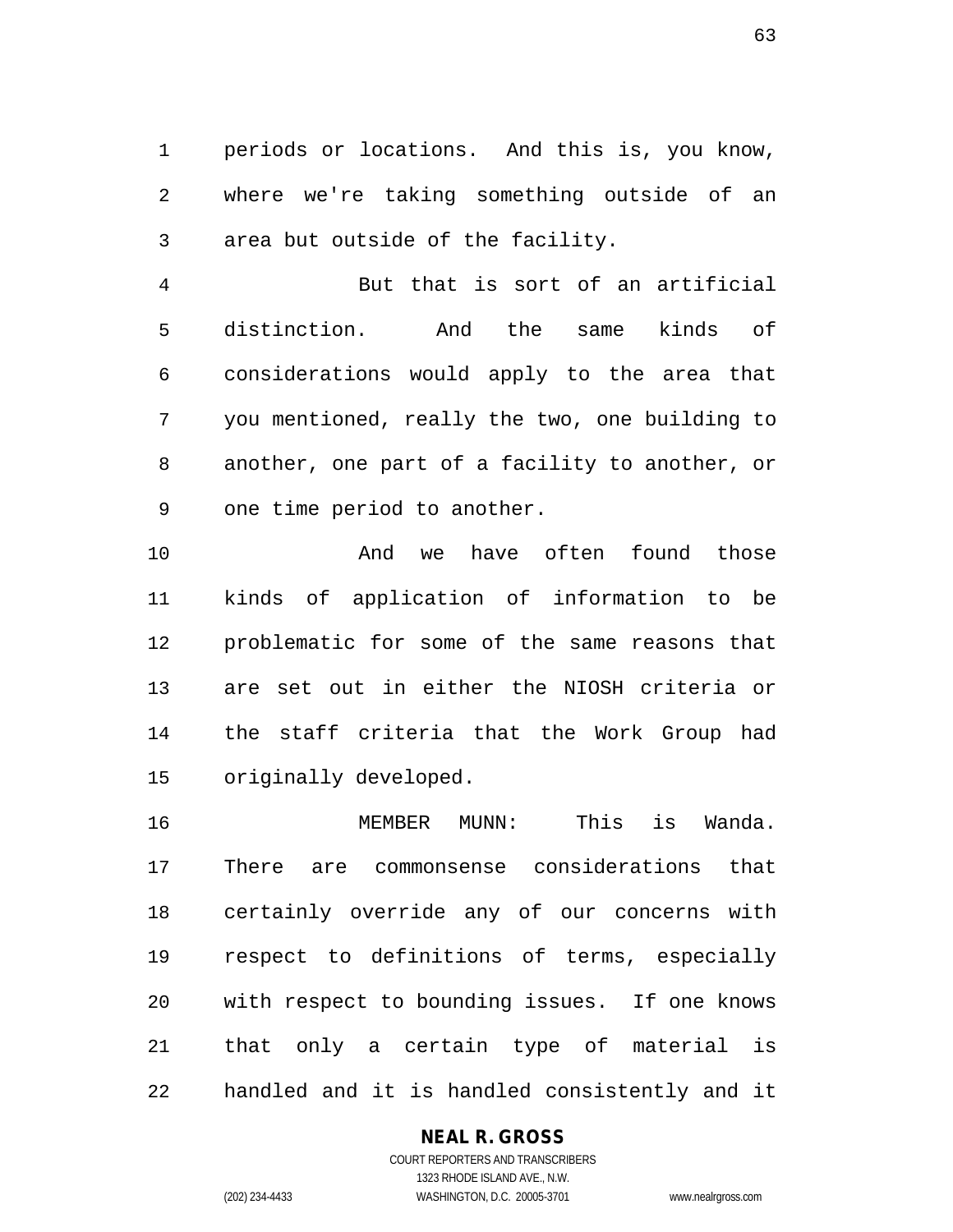is handled over a long period of time, common sense tells us that the highest measurements that one gets, no matter what period of time is involved, is the highest measurement one gets.

 And it -- to lean upon a statement that is involved in a general definition as being a reason to disregard good basic information that you have is not a reasonable thing to do. And we have had considerable discussion about reasonableness and plausibility.

 CHAIRMAN MELIUS: Yes, I don't disagree with some of that. But we also don't have certainly criteria for plausibility. It's something that when we get into difficulty, we disagree on and wrestle with. And similarly with sufficient accuracy.

 And I think that as a general statement of either moving from one facility to another or moving from one time period to another, the farther one gets, the more

# **NEAL R. GROSS**

COURT REPORTERS AND TRANSCRIBERS 1323 RHODE ISLAND AVE., N.W. (202) 234-4433 WASHINGTON, D.C. 20005-3701 www.nealrgross.com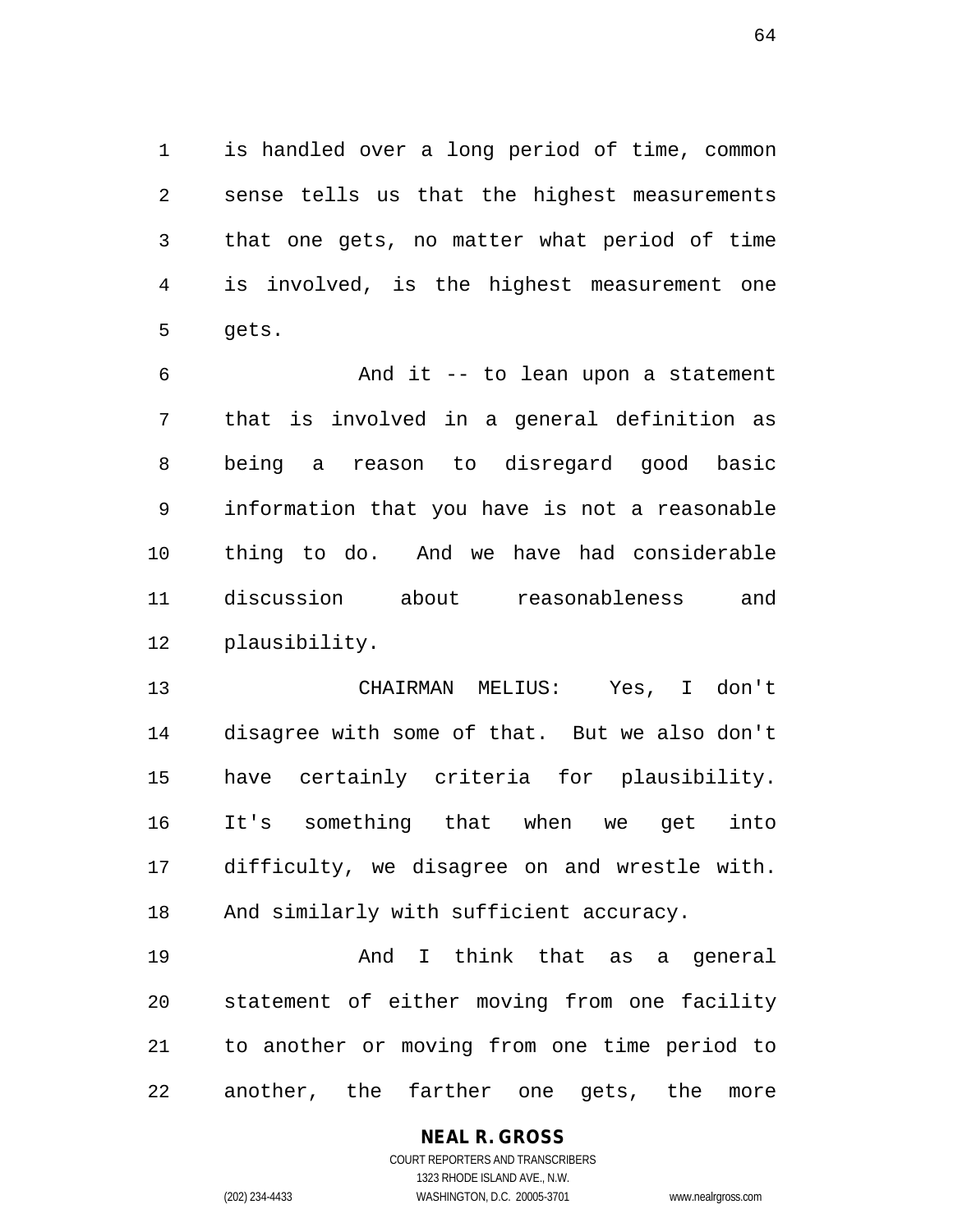differences that are unknown because of the lack of documentation, you know, different parts of the site or time periods of the site, or because of limitations on monitoring methods in the past and so forth, so I think we've run across a lot of situations where we just don't know enough about it.

 So not having sufficient, you know, a building or operation or other factors like that, make the extrapolation or use of surrogate data more difficult.

 MEMBER ZIEMER: Jim, this is Ziemer. I agree with that. And I think it would be helpful at some point, and I know you intend to do this, would be to actually deal with the plausibility issue. I think we can discuss it as we have some of the other parameters.

 And say what does it mean for something to be plausible. And what are, you know, at what -- we can't necessarily define when something becomes implausible. But we

### **NEAL R. GROSS** COURT REPORTERS AND TRANSCRIBERS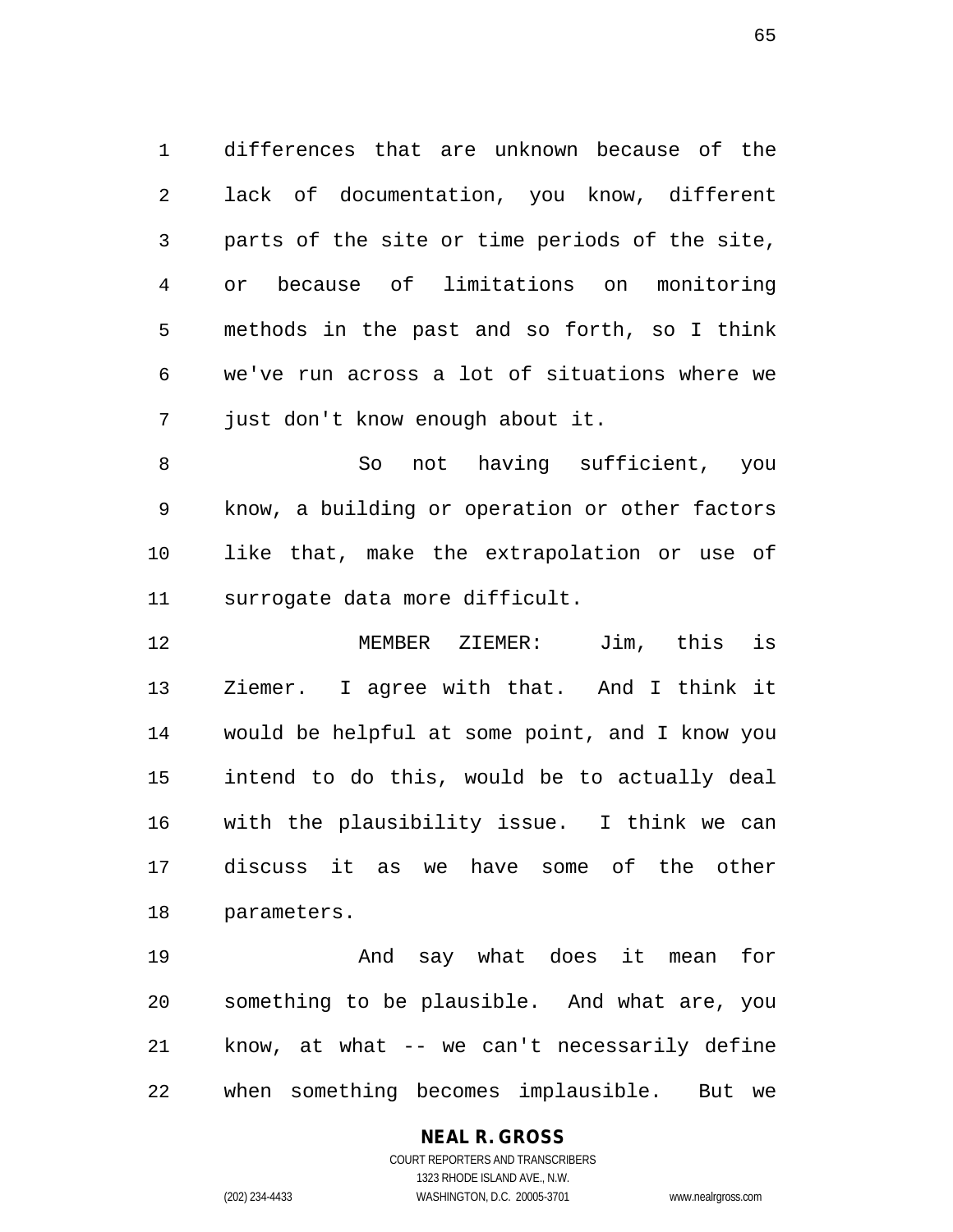could at least put some parameters down or some approaches to how you establish plausibility.

 And it seems to me you can talk about plausibility in terms of workplace, for example how well do things match up or maybe the grinding machine, you got workplace plausibility issues.

 I think you have scientific plausibility issues with regard to like bioassay models, radon models, those kinds of things. There are different kinds of plausibility that would have to come together in a way that would give people confidence in use of surrogate data.

 Or if it doesn't come together, you don't do it. But it seems to me we do need to grapple a bit with what constitutes or how we would go about establishing plausibility.

 MR. KATZ: I'm sorry to interrupt. This is Ted.

> **NEAL R. GROSS** COURT REPORTERS AND TRANSCRIBERS 1323 RHODE ISLAND AVE., N.W. (202) 234-4433 WASHINGTON, D.C. 20005-3701 www.nealrgross.com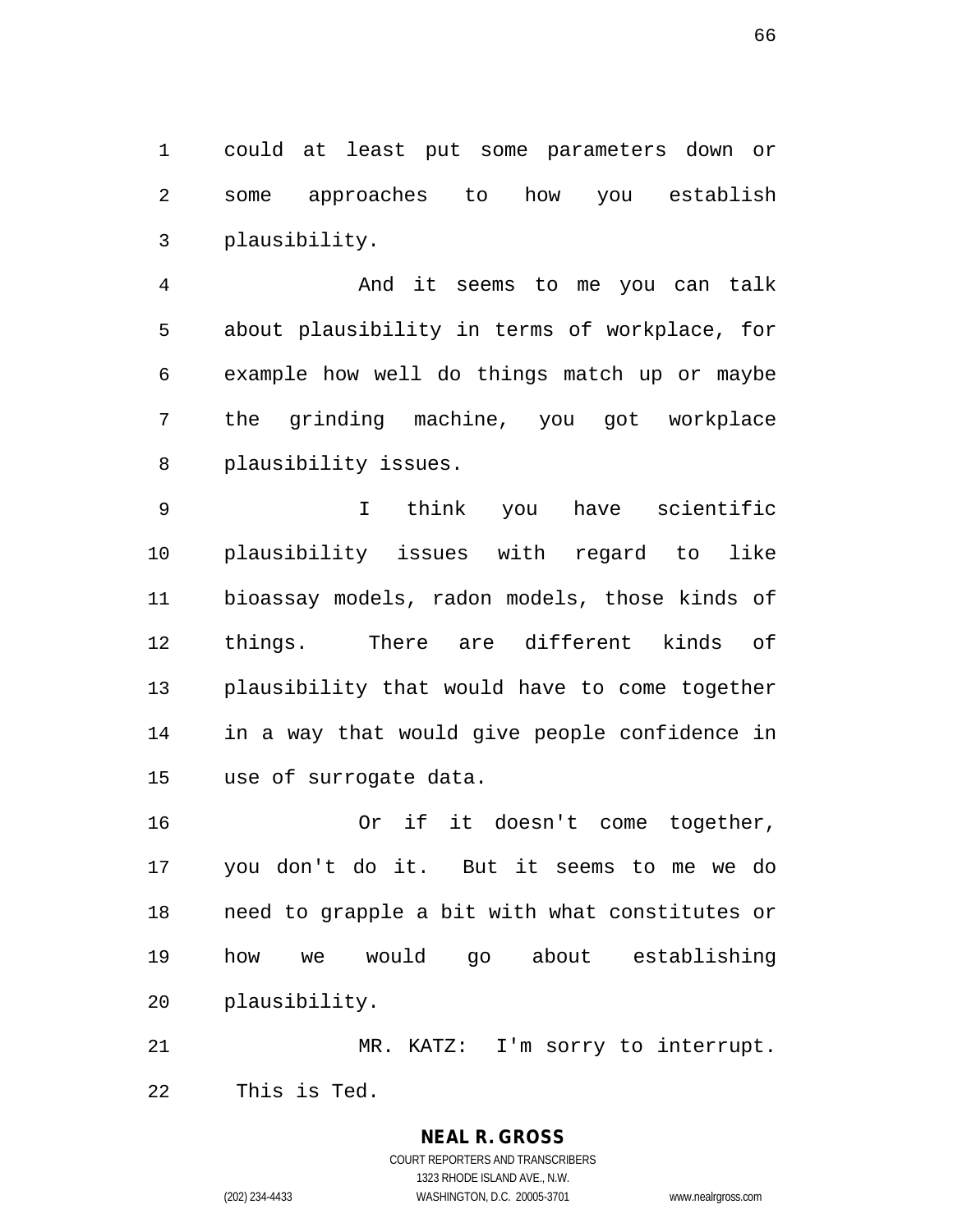1 Jim, let me just make another attempt. Maybe there are some people on the phone who were not on the front end of the call. Everybody on the call who is not participating, please mute your phones. It is very hard to hear with all the background noise.

 And even if you don't have a mute button, there is a \* and a 6. You can press \*6 together and that will mute your phone and make it much easier for the participants to hear each other as well as the court reporter who has to transcribe all of this. Thank you. MEMBER LOCKEY: Paul, Jim Lockey. Were you talking about their plausibility in relationship to how two work sites meet criteria that is plausible that they were similar? Is that what you were referring to? MEMBER ZIEMER: What I was referring to? MEMBER LOCKEY: Yes. Are you

talking about work site plausibility?

**NEAL R. GROSS** COURT REPORTERS AND TRANSCRIBERS

1323 RHODE ISLAND AVE., N.W.

(202) 234-4433 WASHINGTON, D.C. 20005-3701 www.nealrgross.com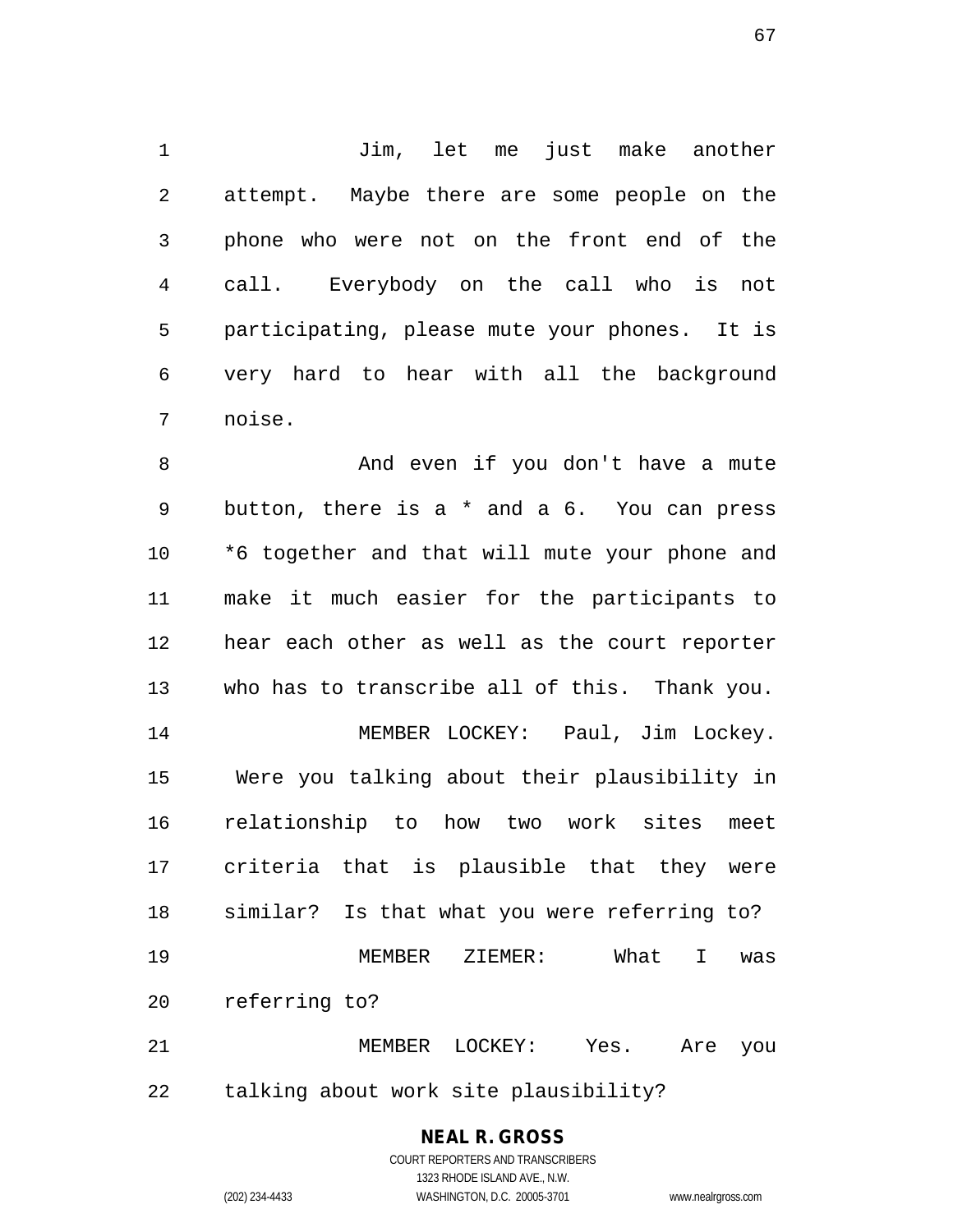MEMBER ZIEMER: Well, I was talking about the overall concept of plausibility as some component. One is how well the workplaces compare. Another is the scientific parts. I mean -- MEMBER LOCKEY: But in relationship to -- MEMBER ZIEMER: -- you have to use models that are scientifically plausible -- 10 MEMBER LOCKEY: Right. 11 MEMBER ZIEMER: -- as well as -- and we've had these kinds of discussions in other venues for other Work Groups where we talk about what is scientifically plausible in certain cases. But I was thinking in terms of our criteria document, that we need some discussion on how one goes about establishing plausibility. It is more than a gut feeling. I think -- MEMBER LOCKEY: I think so, too. I think -- but I hear you talk about workplace

### **NEAL R. GROSS**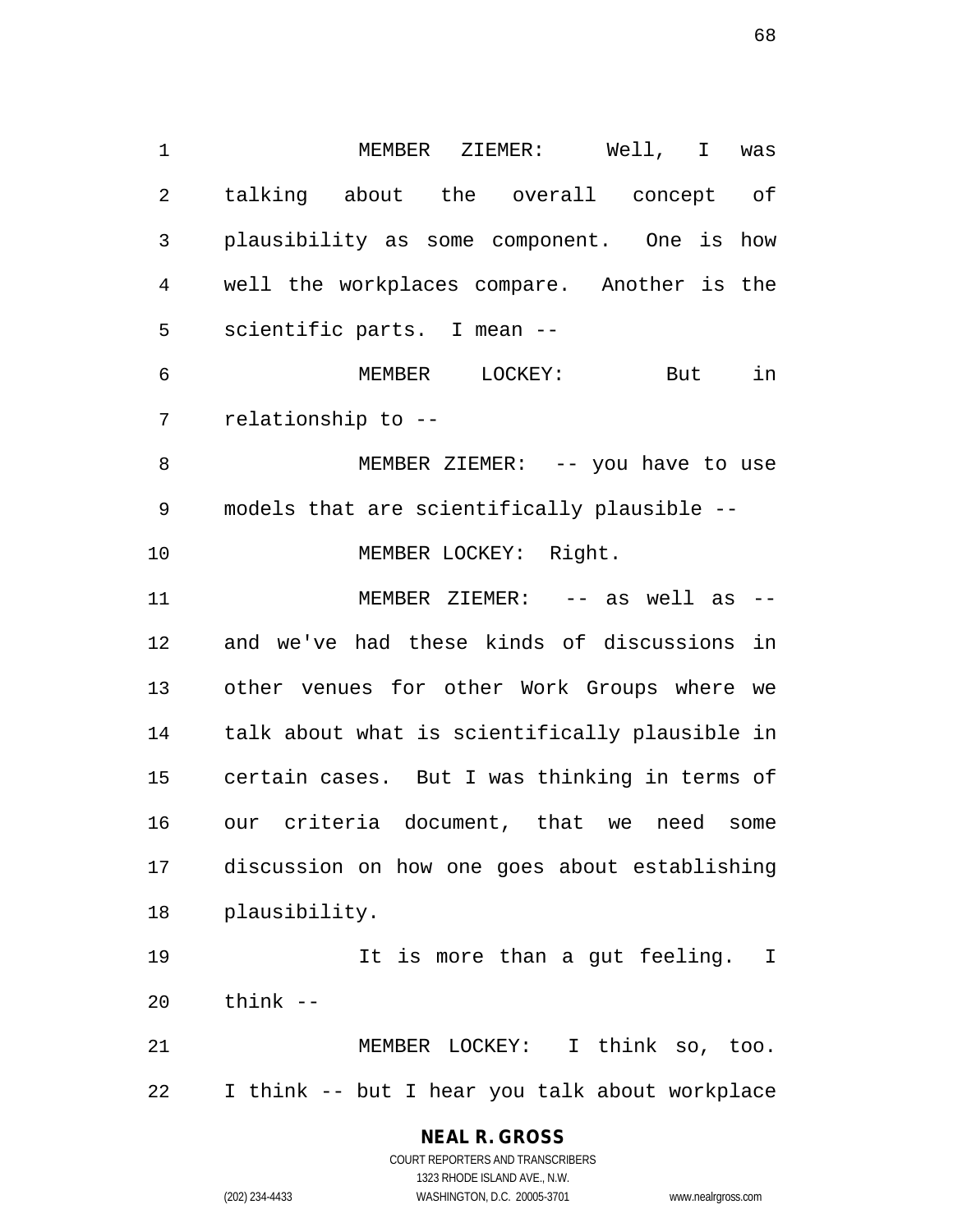situations where it is plausible that Work Site A is similar to Work Site B even though ten years separate them in time.

 MEMBER ZIEMER: Well, I don't even know at this point, I'm just thinking conceptually that if it is not plausible that the workplace in question is well represented by some other workplace who is the surrogate, then, you know, how do you decide that? MEMBER LOCKEY: Yes. I think -- I

 agree with both of you, I think there should be work site plausibility criteria. You know why are they similar? It's based on these following blah things.

 MEMBER ZIEMER: Or if they are not, what would allow the data to be used.

 MEMBER LOCKEY: That's correct. I agree.

 MEMBER ZIEMER: And there may be - - I just thought of workplace and scientific, both of those things. There may be some other issues but --

### **NEAL R. GROSS**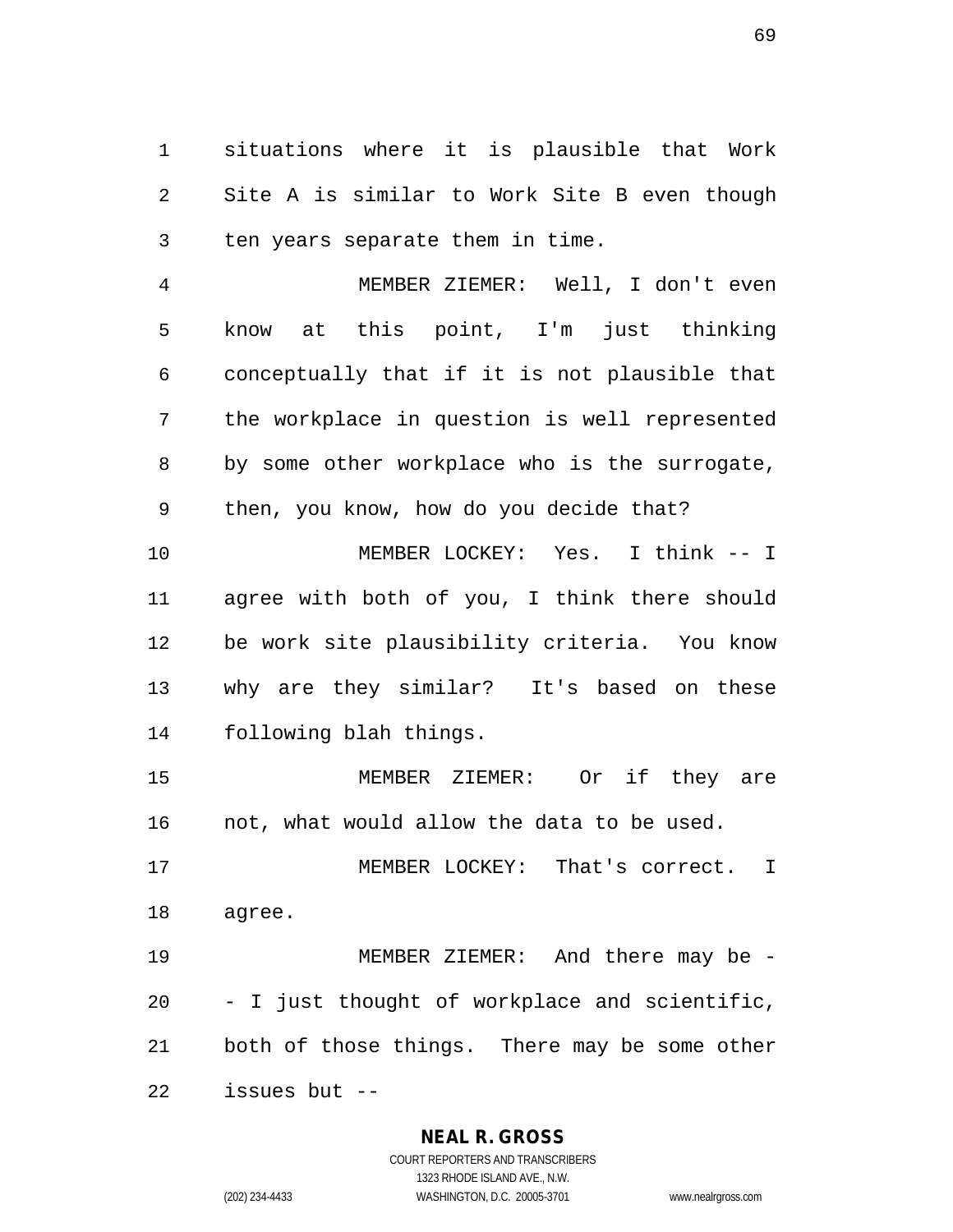1 MEMBER LOCKEY: Yes.

 MEMBER ZIEMER: I mean by workplace, I'm talking not only about the physical facilities but the working procedures, maybe even the types of personnel present and probably even some legal issues in terms of what safety processes were mandated or required under certain time periods and so on.

 MEMBER LOCKEY: No, I think that's a good point. And I agree with that. And that's what we do when we do dose reconstructions.

 DR. MAURO: Yes, Paul, this is John. I often, when I'm looking at these dose reconstructions and the construction of coworker models and, of course, the use of surrogate data and the issue of plausibility emerges in my mind. It usually is not the issue of plausibility. It's implausibility.

 MEMBER ZIEMER: All right. Well, and that may be a good way to look at it.

**NEAL R. GROSS**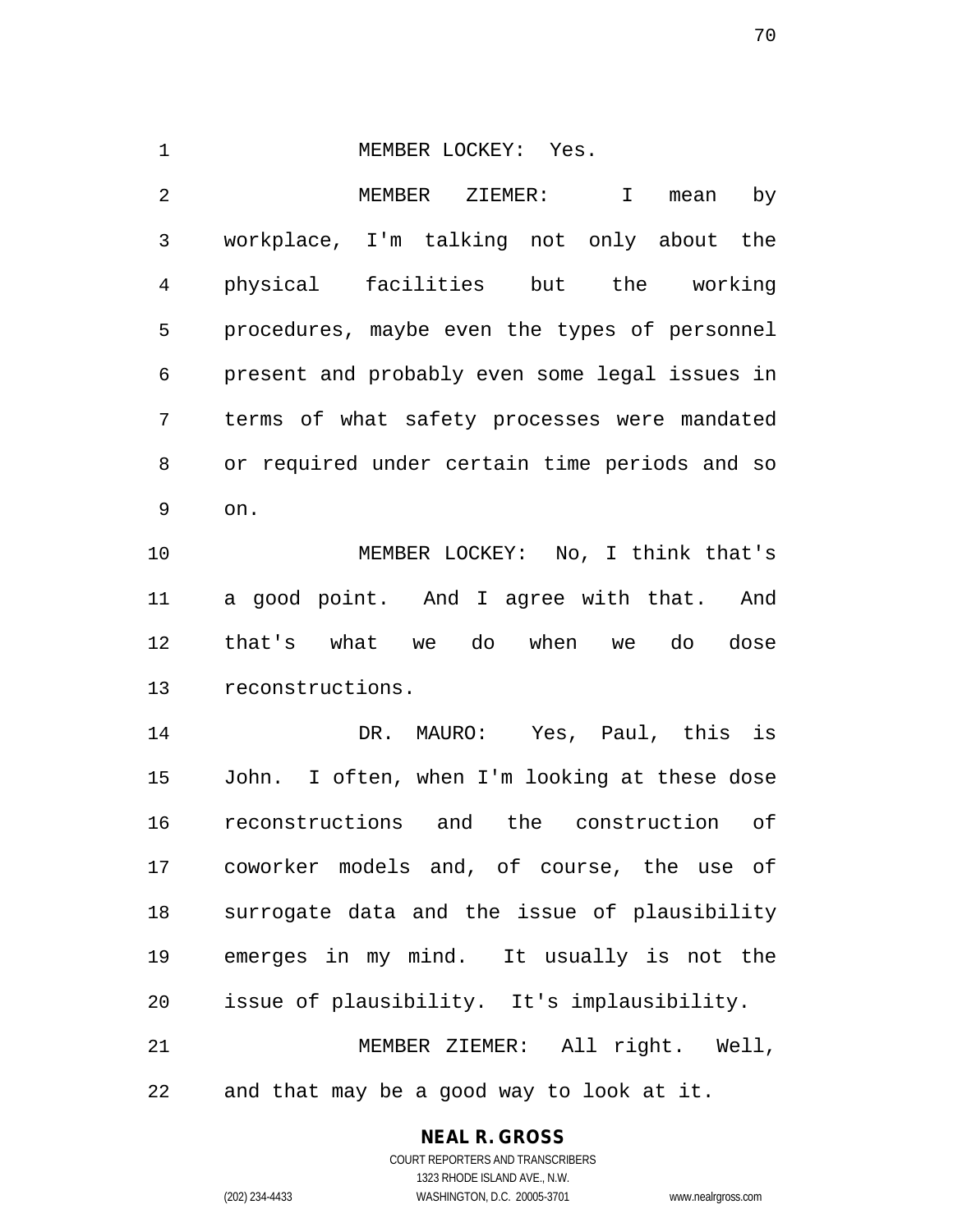1 DR. MAURO: Yes, because -- yes, I have another example. You know in addition to, for example, if you are about to use a model or use data from one site to another, or make certain assumptions from one location in the building to another location in the building, I very often ask myself well, we find ourselves often in a situation where the exposures that you are going to assign to an individual in your coworker model are of such a nature that very often I'll say that doesn't sound plausible. 13 And the reason I would say -- that comes to mind often is if that were to occur - - well, an example would be the person couldn't stay in the room and continue to breathe the air. Or -- MEMBER ZIEMER: Yes. 19 DR. MAURO: -- the dose the person would experience would result in acute radiation syndrome, you know local damage to

the respiratory tract.

# **NEAL R. GROSS**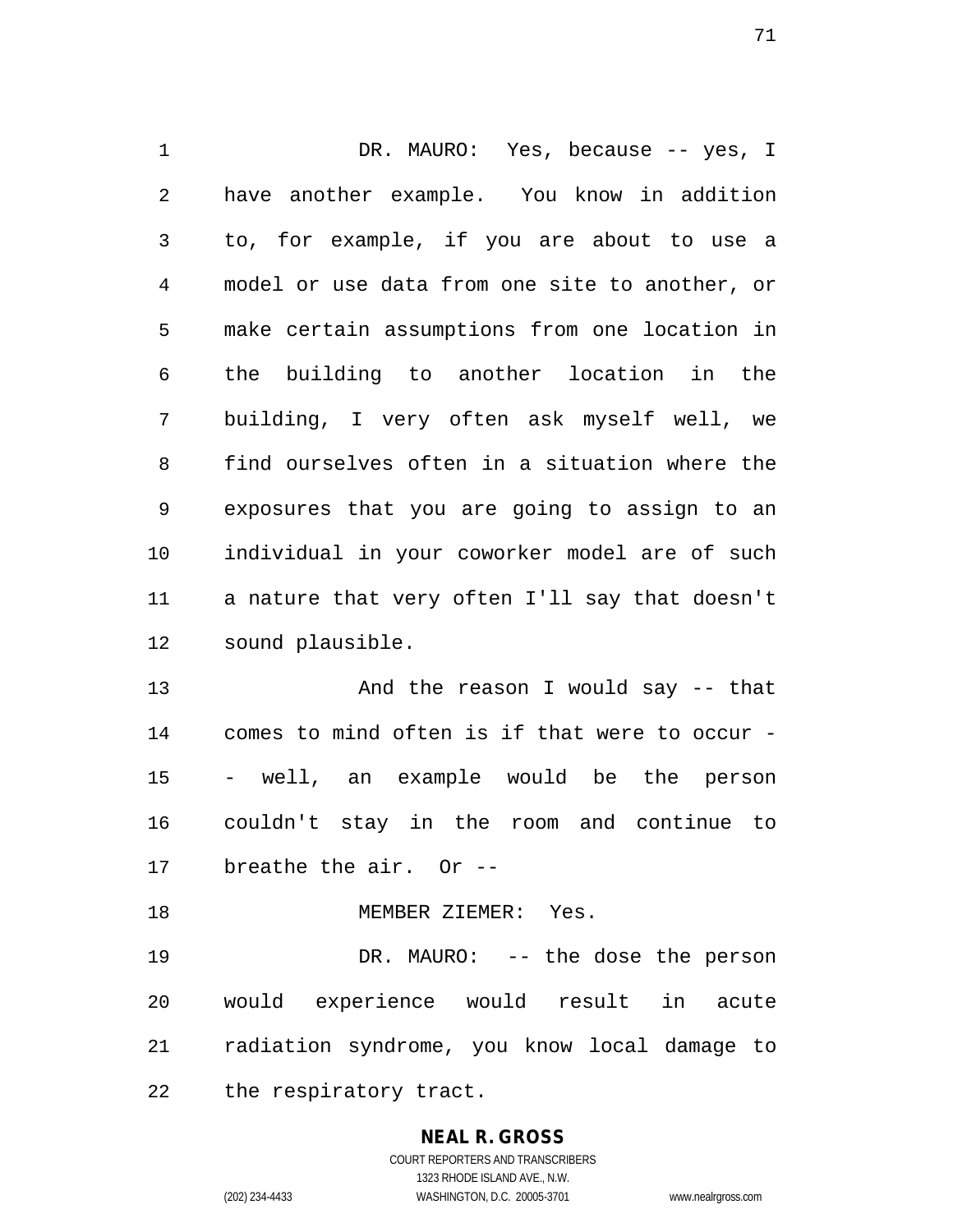1 1 In other words, though, very often the test I put it to, in addition to the types that you have been discussing by way of facility operations, it is not within the range of what would have been the operating parameters of a given facility, I also sometimes think in terms of just -- almost like biological endpoints.

 They've got a person actually working in an environment like that without there being some record of there being some acute radiation effects at such levels. I've run into circumstances where we find ourselves in that realm. And then I start to ask myself plausibility questions.

 DR. NETON: Jim, that's exactly Section 3.6 says in the IG-004.

 CHAIRMAN MELIUS: Yes, I was going to point that out. It's on the bottom of page eight into page nine on that. But I mean I guess I find that sort of lacking -- not to fault NIOSH but it sort of addresses the

### **NEAL R. GROSS**

COURT REPORTERS AND TRANSCRIBERS 1323 RHODE ISLAND AVE., N.W. (202) 234-4433 WASHINGTON, D.C. 20005-3701 www.nealrgross.com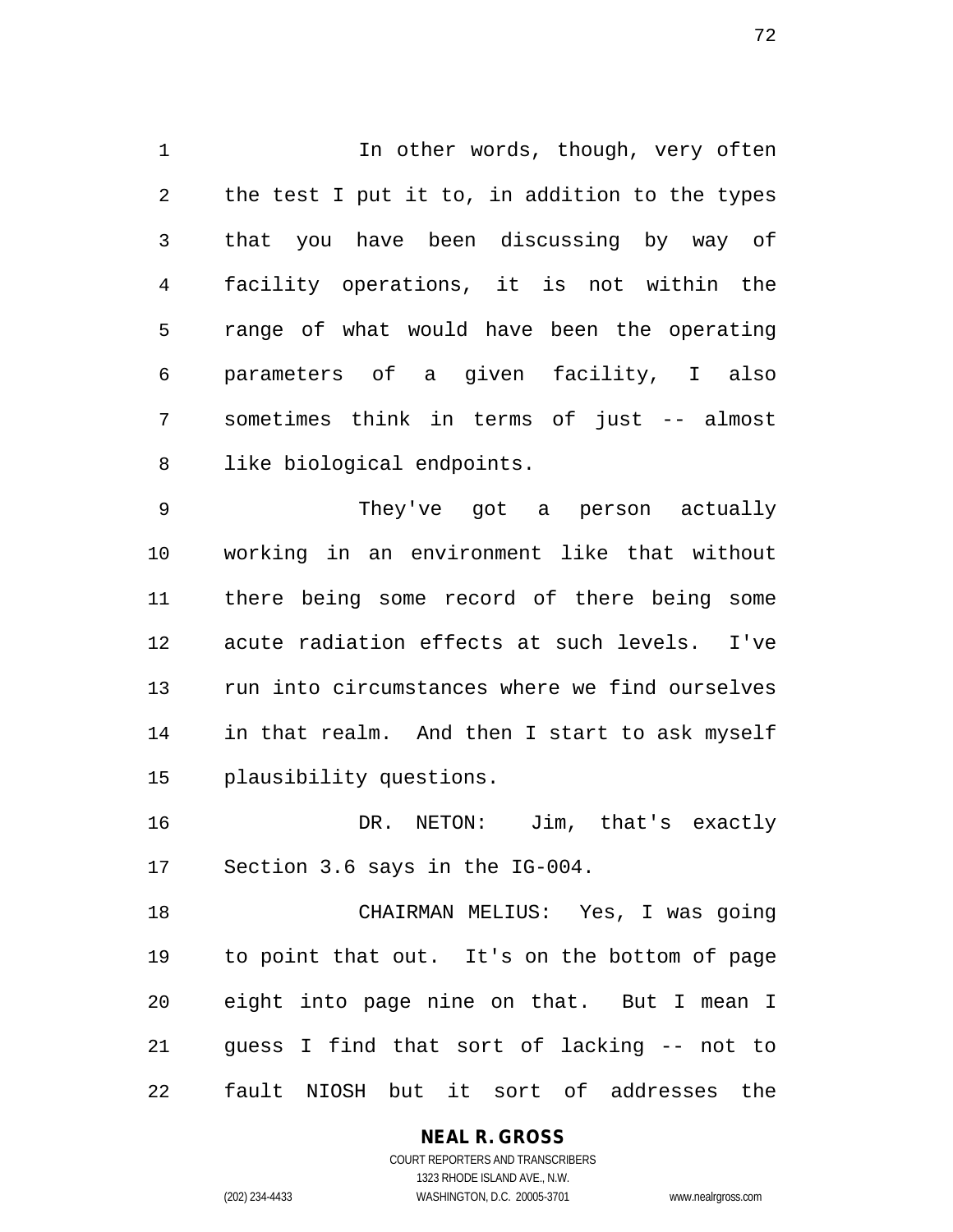obvious issues. It doesn't address -- I think a lot of times we're tying plausibility to sufficient accuracy. And so the question may be -- and I think in other factors. And I think it would behoove us to I think give more thought to what we mean by plausibility and how we would consider it separate from these other factors.

 At first I was resistant to adding it as a criteria because I think it is hard to define. And secondly, to some extent, it is taken care of by the other criteria. It may be an overriding factor that, you know, would override. Yes, you're not going to come up with something that is so high that, you know, people wouldn't be able to breathe or whatever.

18 But I think that usually the situation we're having trouble with, it is more complicated than that. But it is hard to get at aside from an example. But we continue to wrestle with it in lots of different

> **NEAL R. GROSS** COURT REPORTERS AND TRANSCRIBERS 1323 RHODE ISLAND AVE., N.W. (202) 234-4433 WASHINGTON, D.C. 20005-3701 www.nealrgross.com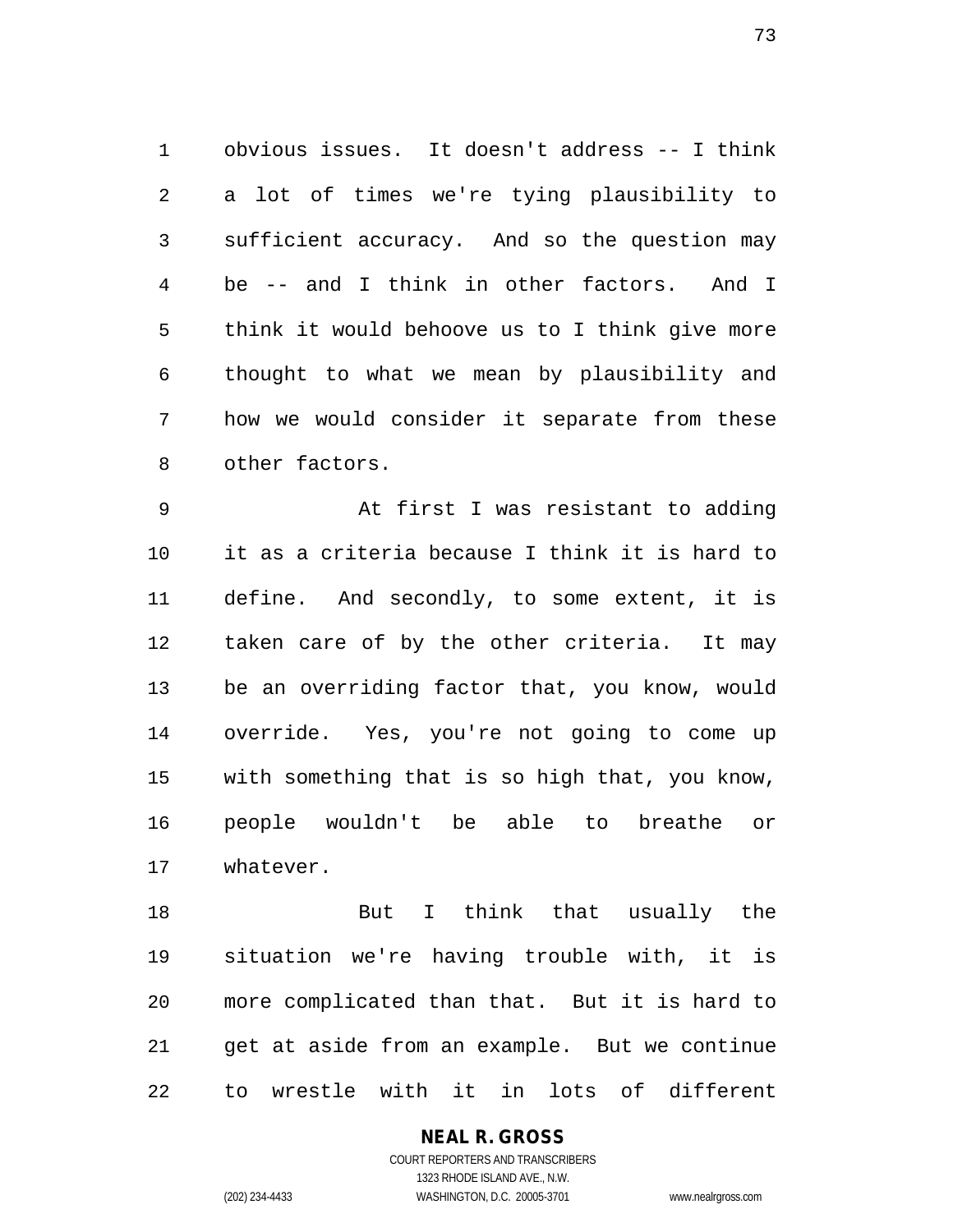situations as we're doing now with the Blockson model, too.

 MEMBER ZIEMER: Jim, this is Ziemer. I think you may be right that in a sense, you handle the first four criteria, that kind of overall kind of deals with plausibility issues perhaps although I'm not sure that we have dealt with -- specifically with scientific plausibility in those. Maybe indirectly we have.

 CHAIRMAN MELIUS: Yes, as I say, in some ways it is overriding. It is one of the factors you are considering when you deal with temporal situations.

 MEMBER ZIEMER: Yes, right. You would say it is not plausible because temporally this has occurred.

 CHAIRMAN MELIUS: Yes. MEMBER ZIEMER: Or it is not plausible because these processes are under Criteria Two, the slider processes are sufficiently similar or something like that.

### **NEAL R. GROSS**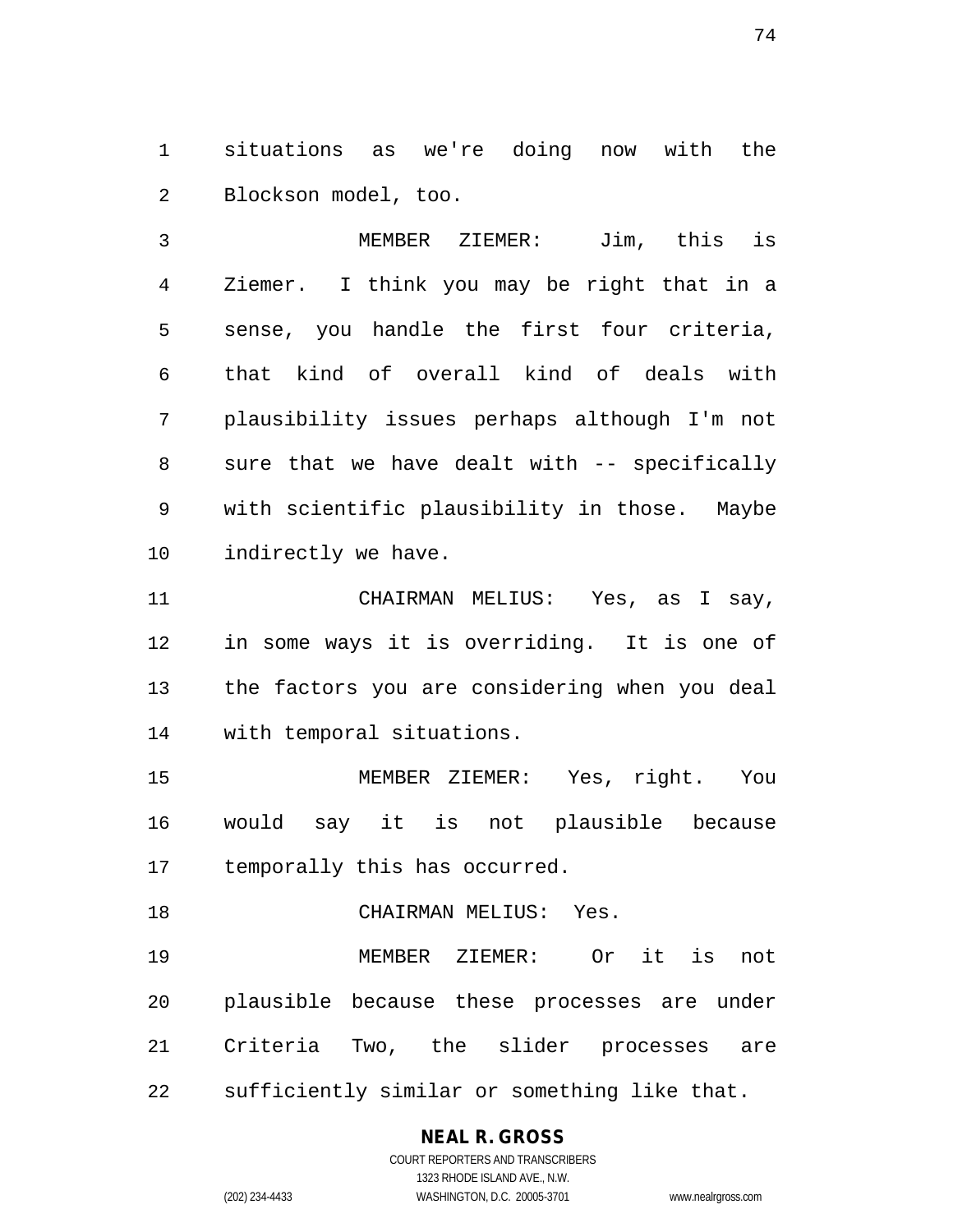CHAIRMAN MELIUS: Yes. MEMBER ZIEMER: Yes. So maybe it gets inherently covered in the other criteria. CHAIRMAN MELIUS: Yes, I mean I think if you sort of take the absurd example that we had a facility we knew nothing about. You know it was a unique operation, a unique type of exposure. I don't think we would consider it plausible for NIOSH to just sort of pluck the number out of the air and say that's the upper bound.

 DR. NETON: Yes, this is Jim. I think the idea here was that when we do these -- when we apply surrogate data and port it from one facility to another, there are typically uncertainties involved. And more often than not, we would end up using the 95th percentile of some empirically-derived distribution from that other facility.

 And the idea was that if the uncertainty was so great -- the GSD was so large that the 95th percentile got you into

## **NEAL R. GROSS**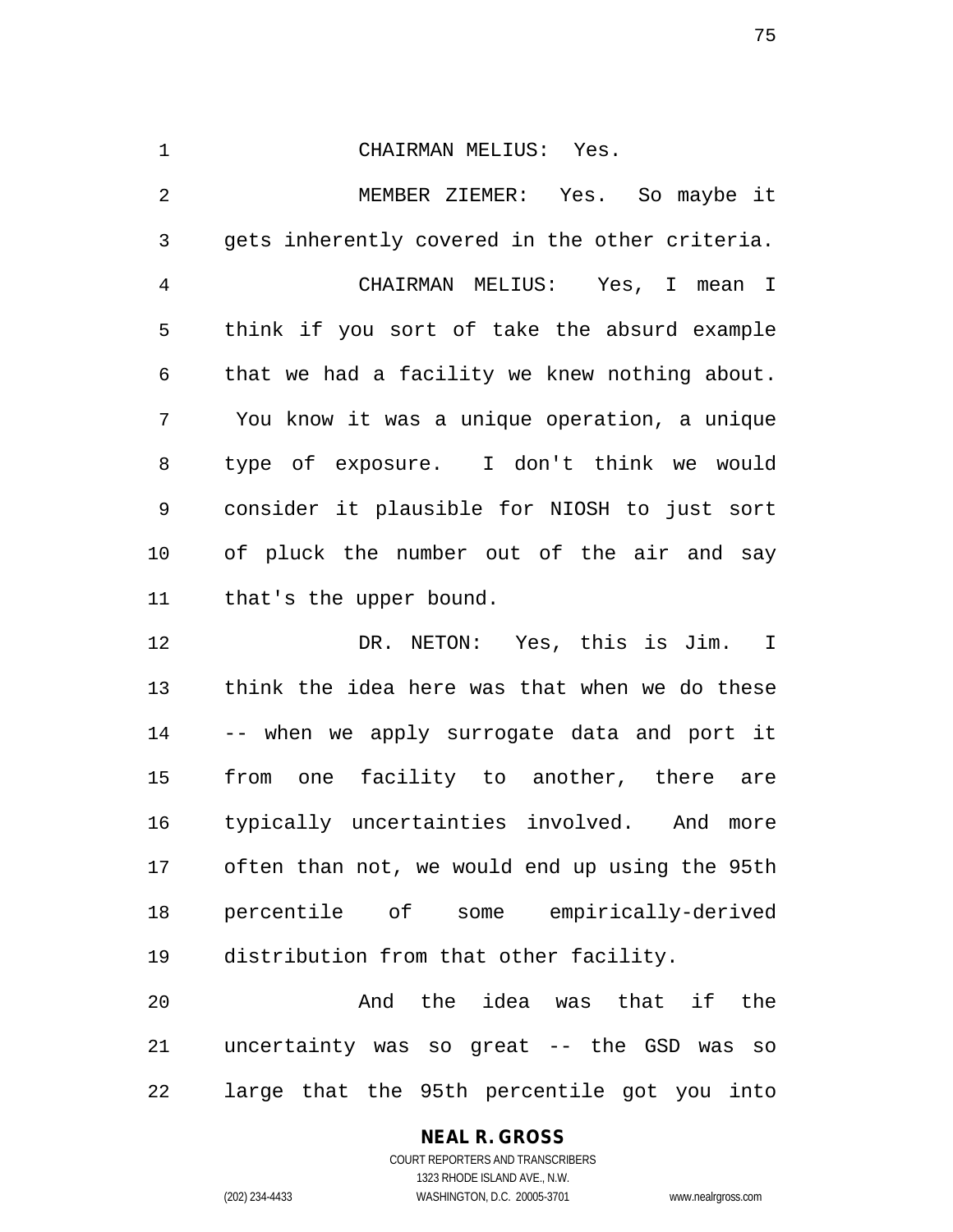one of those situations where, you know, it was just physically impossible to occur, then, you know, we certainly wouldn't want to use that. So I think it is sort of tied up in the uncertainty of the model more than anything.

CHAIRMAN MELIUS: Yes.

 MEMBER MUNN: But that's no longer a plausibility issue. That's a possibility issue. When it continues reaching the impossible, then that is outside of plausibility.

 DR. NETON: Right. And another -- the next paragraph under 3.6 I believe talks about a situation such as we had at I believe it was the Iowa Army Ammunition Plant where we had developed a model time period that was monitored for external that ended up being so large that when you compared it to the previous year, it was an order of magnitude higher. And it certainly didn't pass the plausibility test in that situation. So that's, again, what we had in mind in this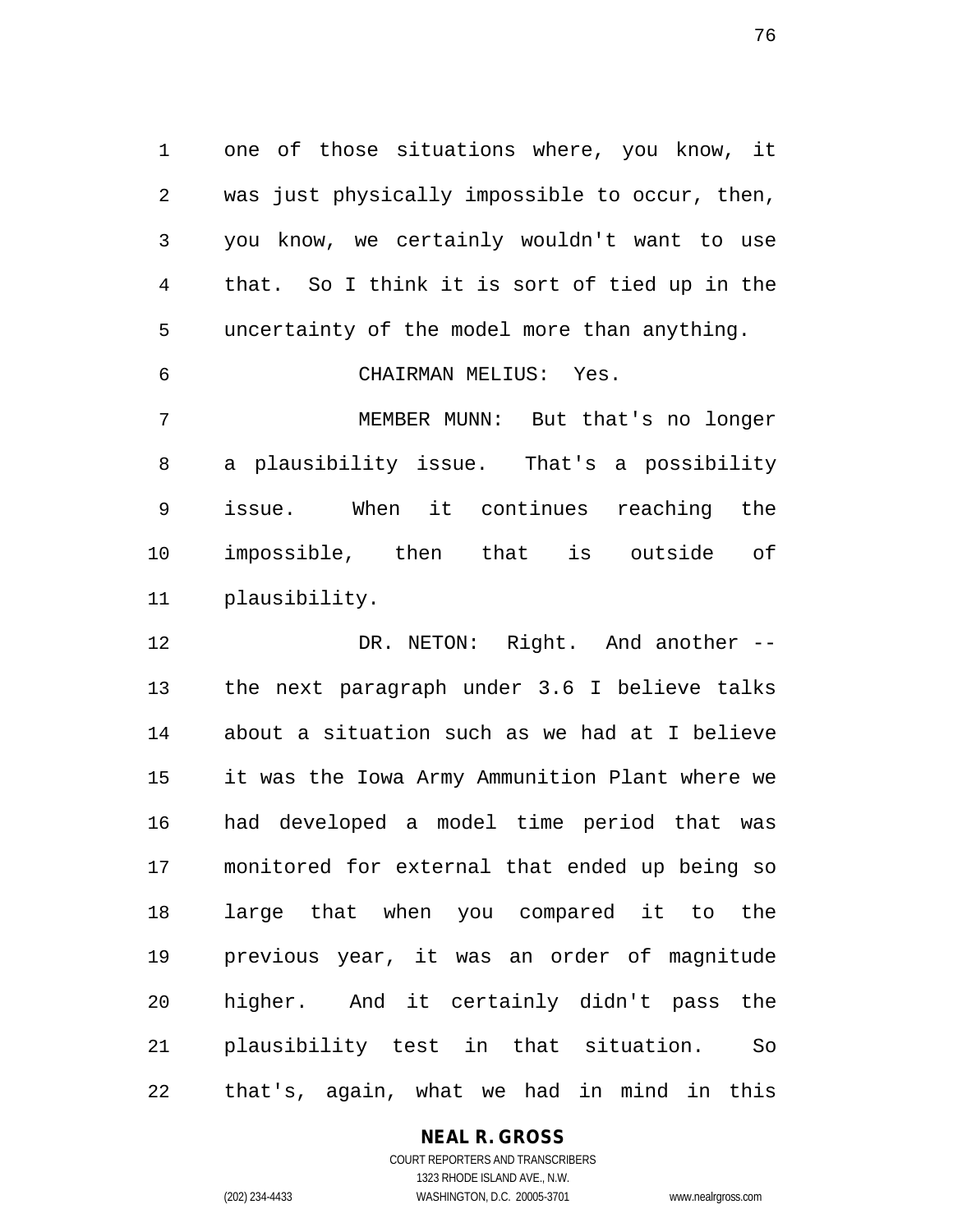section.

2 DR. BEHLING: This is Hans Behling. I just want to make a comment regarding the issue of plausibility and using extreme high end numbers. And what I'm looking at here is under the regulation paragraph 82.10(k). There is obviously a limitation when you use such extreme numbers because under the regulations, those values can never be compensated.

11 And I can read you the specific section where it talks about worst case assumptions can never be used to compensate a claim but only to deny a claim if the PoC under the worst case assumption still doesn't match the 50th percentile value. So --

 DR. NETON: Well, I think that is a slight misinterpretation of that section. That section was for worst case assumptions without conducting additional research.

 In other words, NIOSH would have stopped short their research and used a worst

### **NEAL R. GROSS**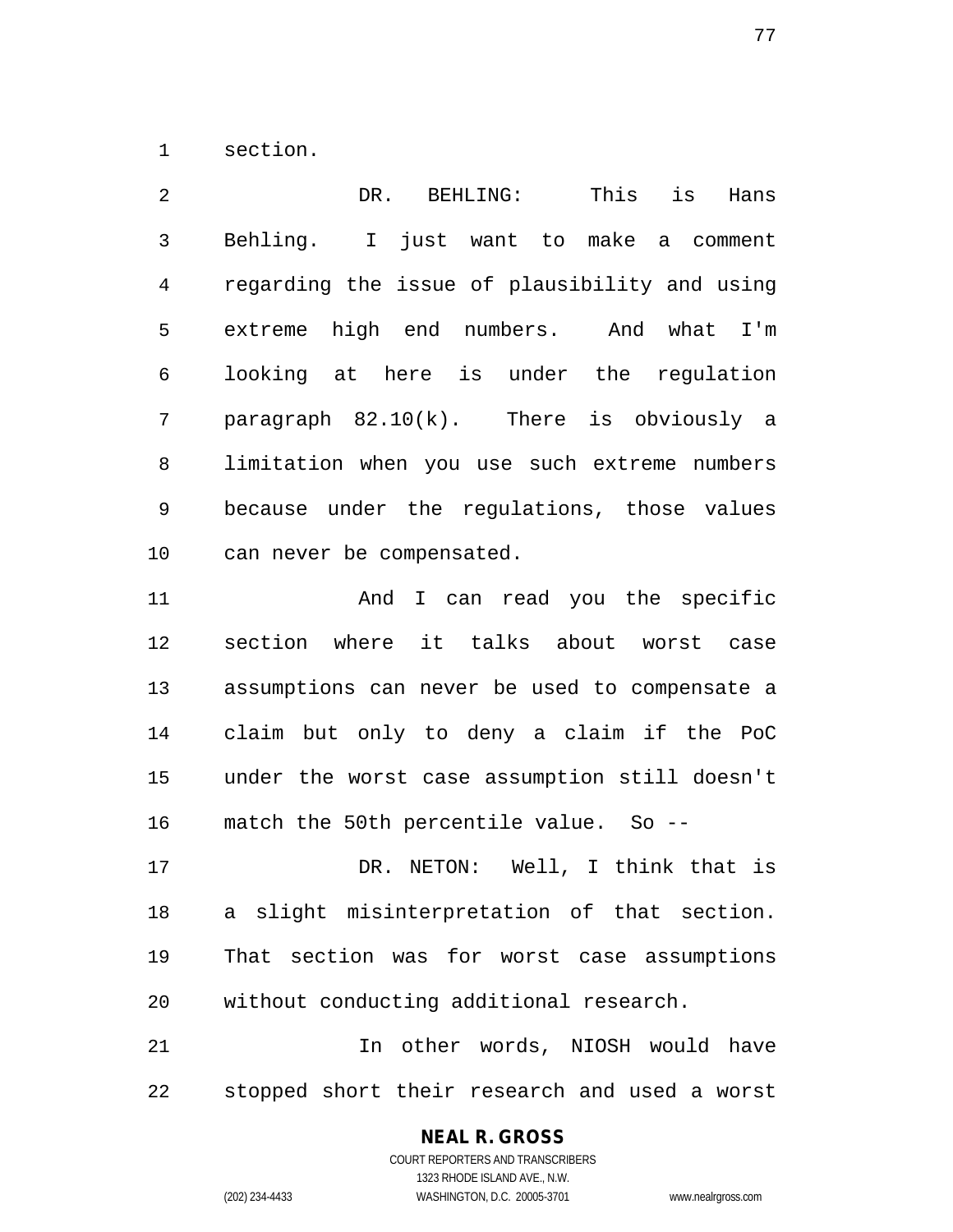case assumption and decided that the case was still under 50 percent. You can't use that to start compensating people. I would agree with that.

 But if, at the end of the day, all your worst case assumptions end up being your best estimate and it is plausible, I would suggest that it could be used.

 DR. BEHLING: Okay. It is a very fine definition and I just wanted to bring that up because sometimes we tend to get reckless in assigning a worst case assumption, realizing however that it is still going to end up with a PoC of less than 50 percent when, in fact, if we were to realize that it was greater than 50 percent under those conditions, we would be in violation of the regulations.

 DR. NETON: Right. I agree. And I think there was one episode in the past where that occurred. But I think that was an isolated incident. And that's the only one

> COURT REPORTERS AND TRANSCRIBERS 1323 RHODE ISLAND AVE., N.W. (202) 234-4433 WASHINGTON, D.C. 20005-3701 www.nealrgross.com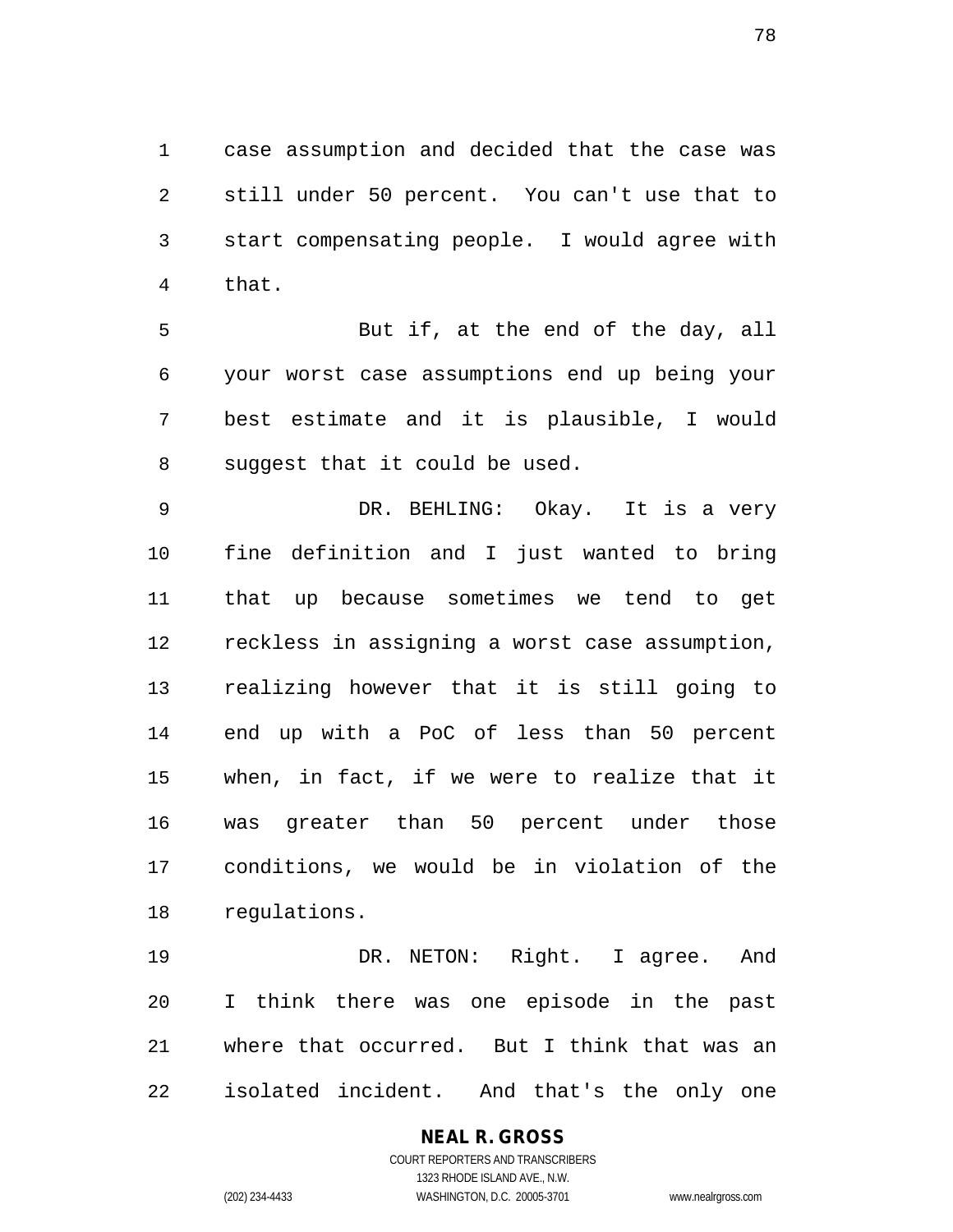that I can think of.

 CHAIRMAN MELIUS: What was that? What was that -- this is Jim Melius -- that determined? DR. NETON: Well, I think at one point, there were a few dose reconstructions where we actually -- they ended up going out the door using worst case assumptions. CHAIRMAN MELIUS: Oh, okay. 10 DR. NETON: And, you know, we certainly reversed our thinking on that. CHAIRMAN MELIUS: Yes, okay. 13 DR. NETON: And to my knowledge, nothing like that has been done since. CHAIRMAN MELIUS: Okay, no, I recall that. I was trying to think if it was something I missed. 18 DR. MAURO: Interestingly enough - - this is John -- when we encountered those circumstances, it was during our dose reconstructions audits where a bounding assumption that was written up into a

**NEAL R. GROSS**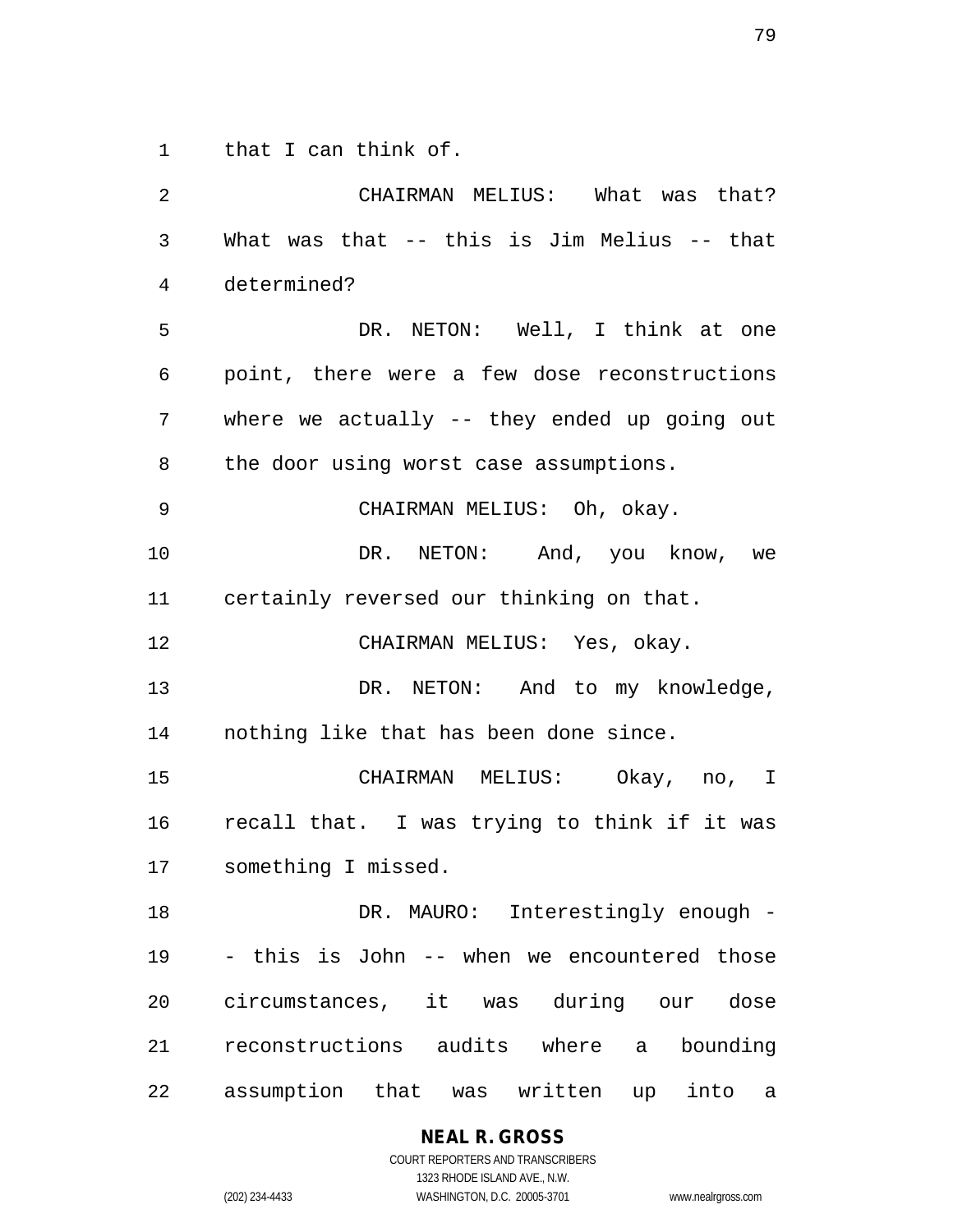procedure was developed mainly for the purpose of efficiency -- oh, let's just assign this -- which, of course, is, you know, off-the-charts conservative, and it was still not compensating.

 But we really never encountered this situation when we were reviewing in an SEC or site profile perspective when, for example, let's say NIOSH was building a coworker model and they were collecting data and making running models and making assumptions in order to build a coworker model.

 In the end, that's what we're talking about, whether we're using a site- specific data to build the coworker model or data from one site to apply to another site. Ultimately, what we're talking about is building a coworker model. And we're talking about that aspect of building a coworker model where NIOSH may need to draw upon data from another site.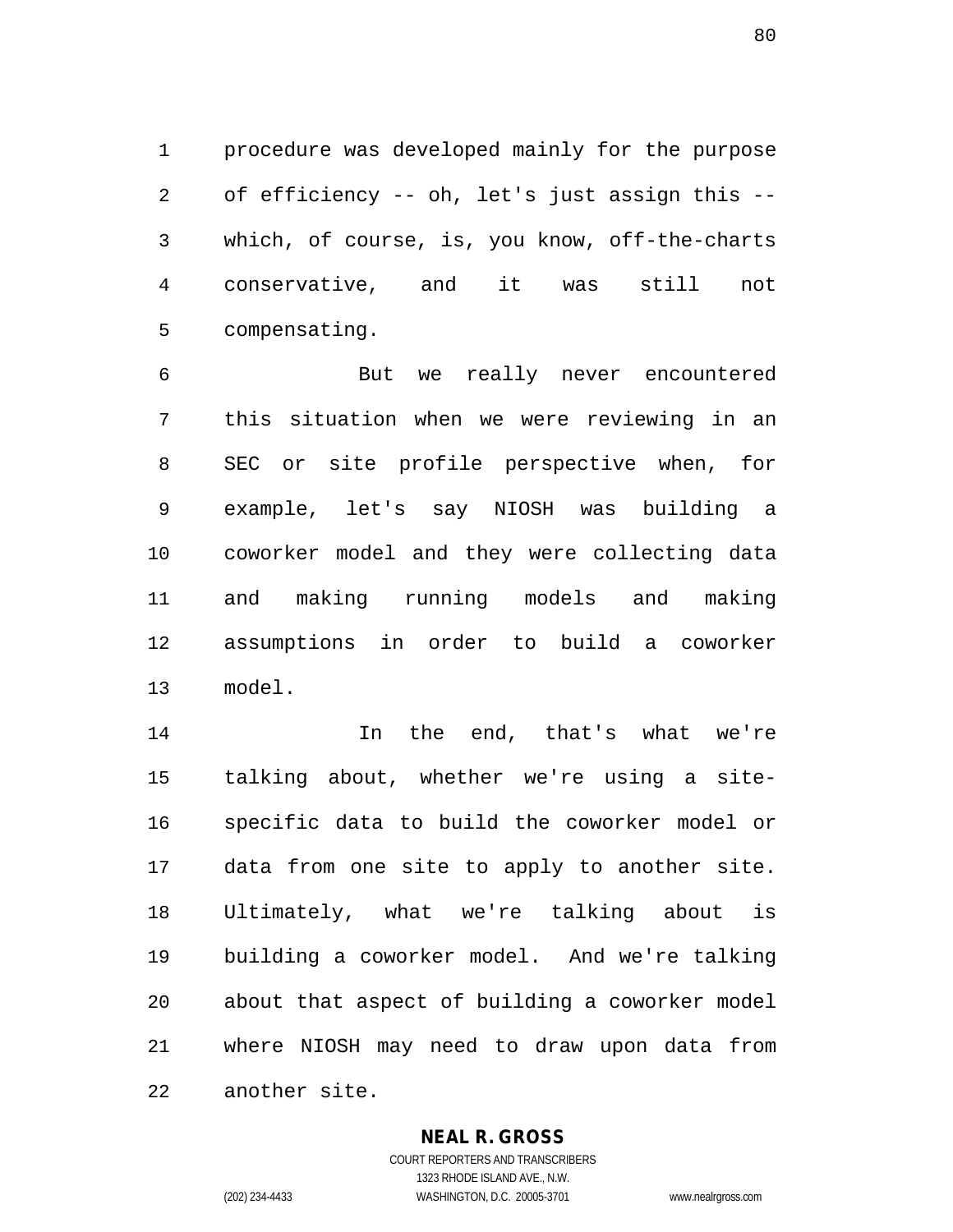And within that, we are talking about, you know, at what point does the data from one site, as applied to another site, become implausible? In other words, just not plausible -- it could not apply to that site? And, therefore, you wouldn't need the plausibility.

 And it is almost just like you would know it when you see it. But to talk about it in generalities, is difficult to say when would we be at a point that, you know, you really can't use that data, that situation. It just wouldn't make sense.

14 But it is so hard to define that. I mean there may be a way to explain it. It sounds like there is some language in the write up. I don't have your write up near but, Jim, so you have some language that sort of set the framework of plausibility? I just don't have it in front of me.

 DR. NETON: Are you talking to me, John?

> COURT REPORTERS AND TRANSCRIBERS 1323 RHODE ISLAND AVE., N.W. (202) 234-4433 WASHINGTON, D.C. 20005-3701 www.nealrgross.com

**NEAL R. GROSS**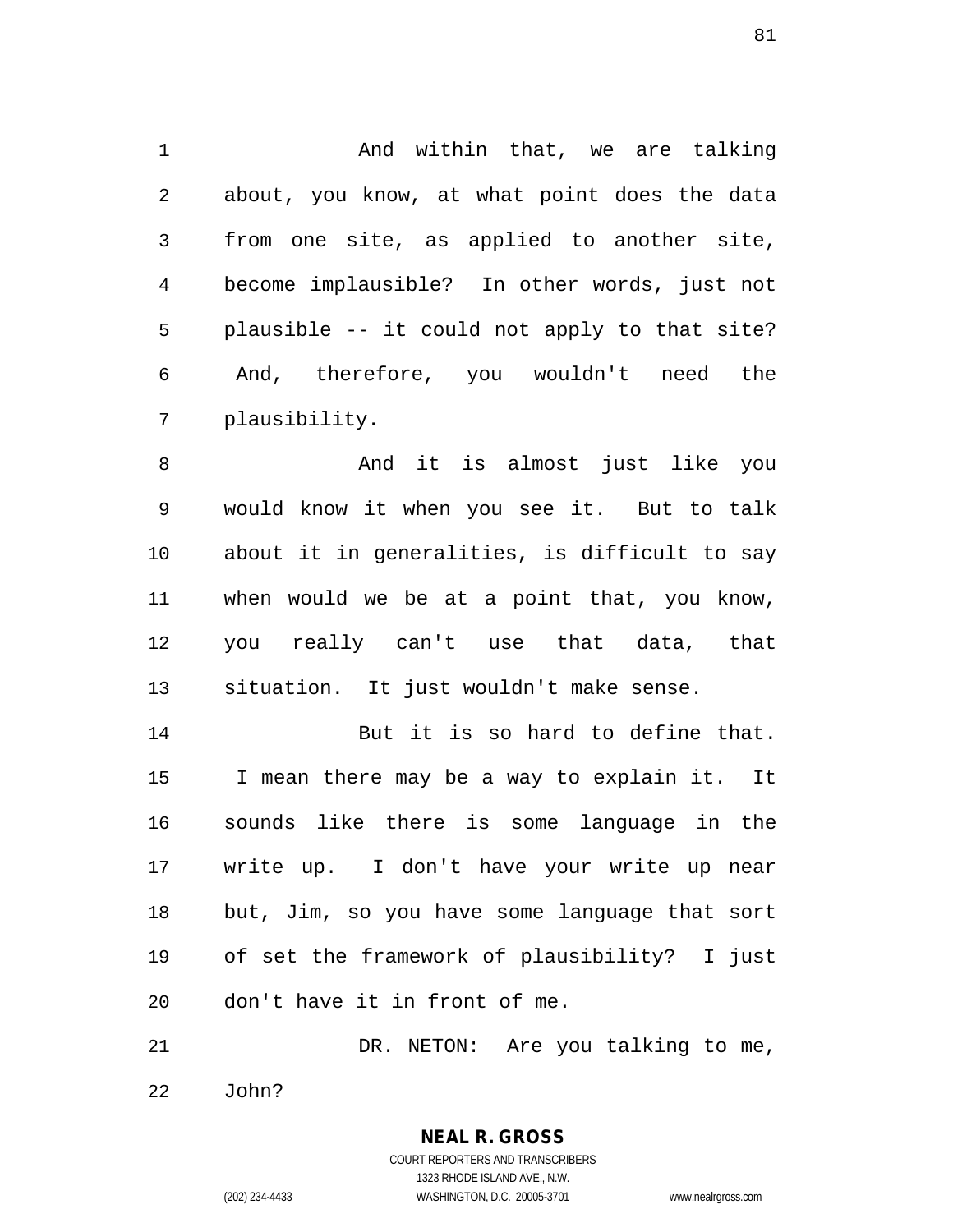DR. MAURO: Yes. I guess -- DR. NETON: Yes, there is a very brief section 3.6 in IG-004 that tries to set the stage plausibility although Dr. Melius is right, it's short on specifics although it is that way by nature because we couldn't come up with some very specific guidance other than these generalized tests. We're certainly open to hearing suggestions as to how to make that better. CHAIRMAN MELIUS: Somehow a criteria of we'll know it when we see it, would be helpful to -- but you said it, not me, Jim. 15 Any other comments on that? (No response.) CHAIRMAN MELIUS: Any other comments in general on surrogate data? (No response.) CHAIRMAN MELIUS: Then I have a suggestion for how to move forward. (No response.)

## **NEAL R. GROSS**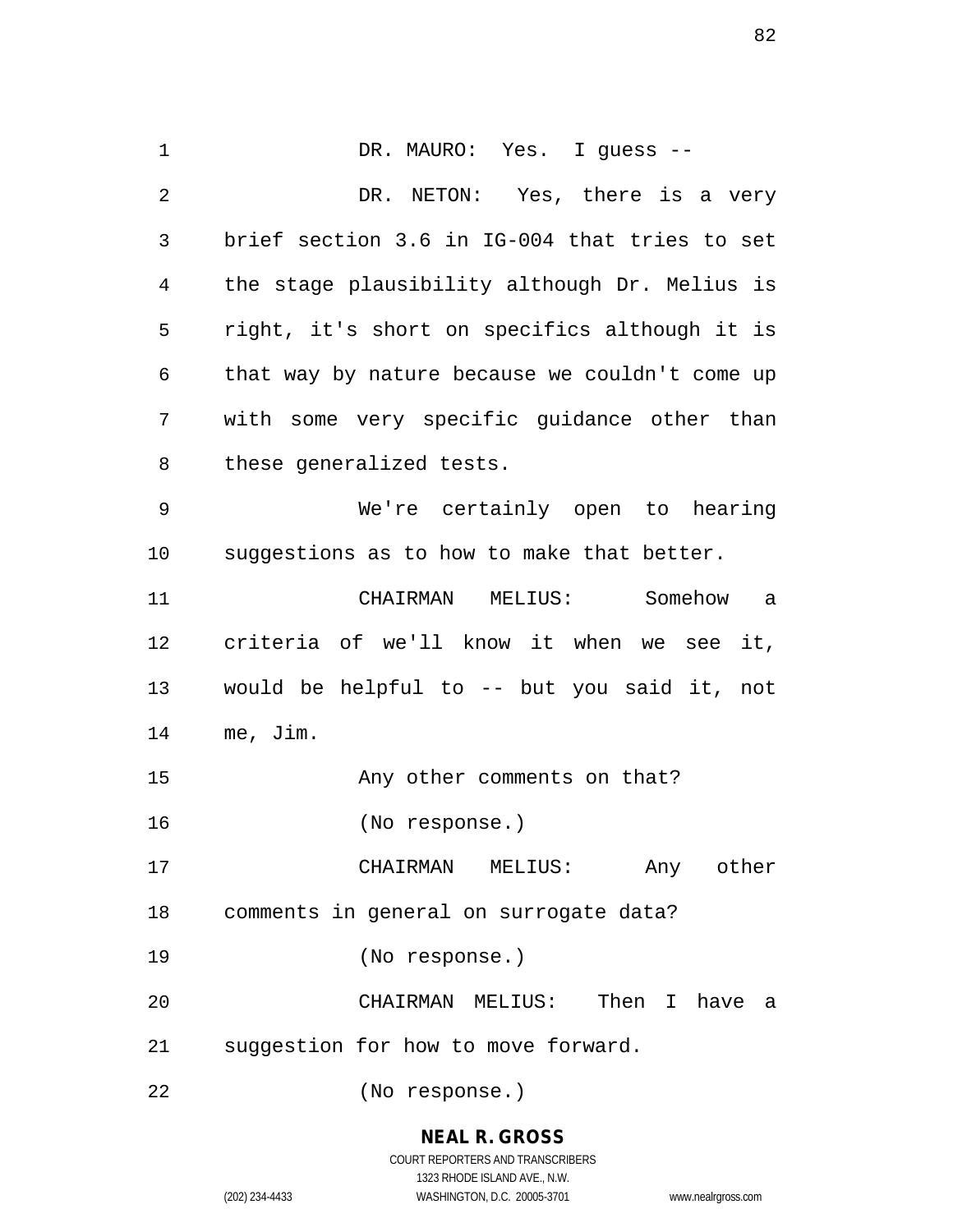CHAIRMAN MELIUS: No comments? MEMBER MUNN: We're breathlessly waiting. CHAIRMAN MELIUS: Oh, okay. I thought Dr. Ziemer had something he wanted to bring up. That's why -- MEMBER ZIEMER: Oh, well, no, I thought if we were going to discuss the

 criteria documents, I would propose some things. Otherwise not. I have some words on the temporal consideration thing for that document.

 But if you'd like, I could just -- CHAIRMAN MELIUS: Oh, okay. Well, actually what I was going to propose was that -- to update the -- our criteria document and include a section on plausibility, and circulate that to the Work Group between now and our meeting in February. And then we would have a discussion at the Board meeting. But I'd like to get input,

particularly on plausibility beforehand as

## **NEAL R. GROSS**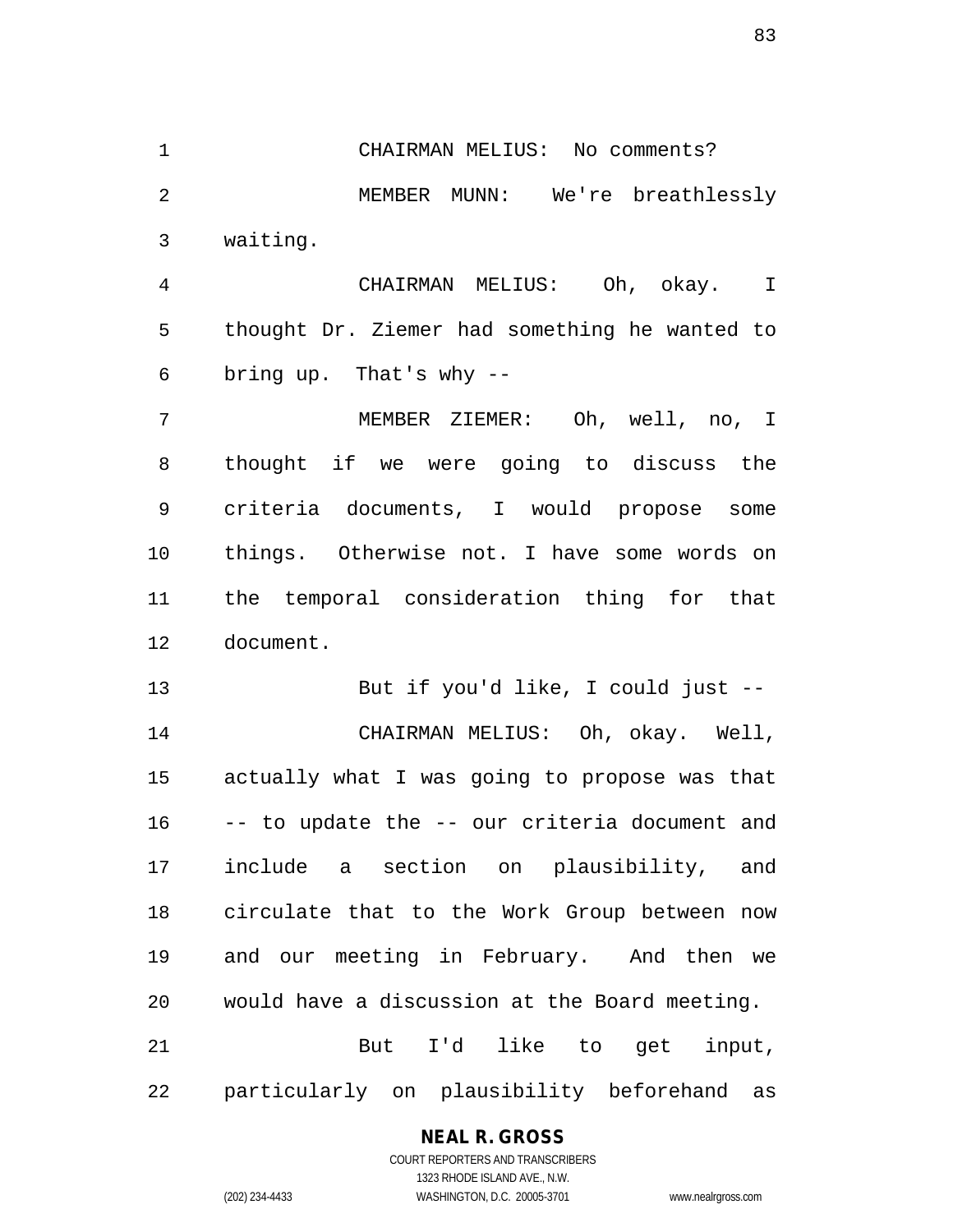well as anything else that people want to comment on.

 MEMBER ZIEMER: Well, I'll be glad to share some words both on temporal and I had already, on my own document here at home, put in some words on plausibility. And I can provide that as a straw man so that --

8 CHAIRMAN MELIUS: Okay.

 MEMBER ZIEMER: -- that can at least get some people thinking. I'd be glad to have these things shot down completely. We can grapple with them. We might decide on plausibility that the other four criteria inherently cover it if you meet those.

 But I agree, Jim, I think it makes sense at least to grapple with it. There may be something that emerges that is sort of outside the other criteria that we would need to consider. I don't know at this point.

 But I'll be glad to offer up some words to at least people think about. And I don't ascribe to them any level of

# **NEAL R. GROSS**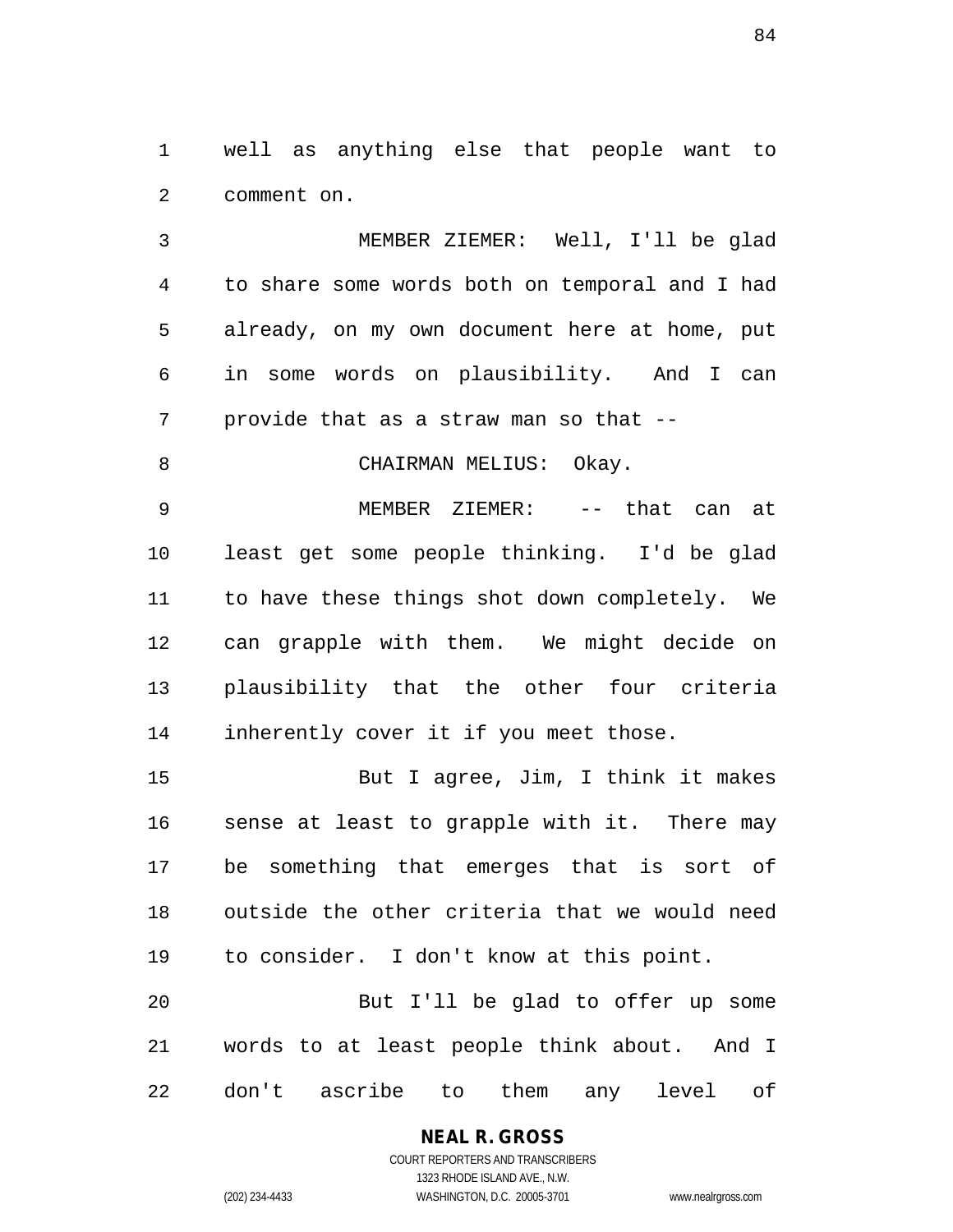profoundness. But sometimes it helps to have something to take a shot at.

 CHAIRMAN MELIUS: Yes. I think that the examples offered by NIOSH are part of plausibility so that they're -- but I think it's -- how we think beyond that is -- I mean and I'll try something independently then maybe merge it with what you write, Paul.

 MEMBER ZIEMER: Yes. I think that would be good. And probably other Work Group members, too.

CHAIRMAN MELIUS: Yes. Do that.

 MEMBER MUNN: Well, you would assume that this would be, if I understood you correctly, in addition to our current document with regard to what constitutes surrogate data?

 CHAIRMAN MELIUS: It would be part of our current document, correct.

 MEMBER MUNN: Right. Thank you. CHAIRMAN MELIUS: This Work Group's current document. I guess the other

## **NEAL R. GROSS**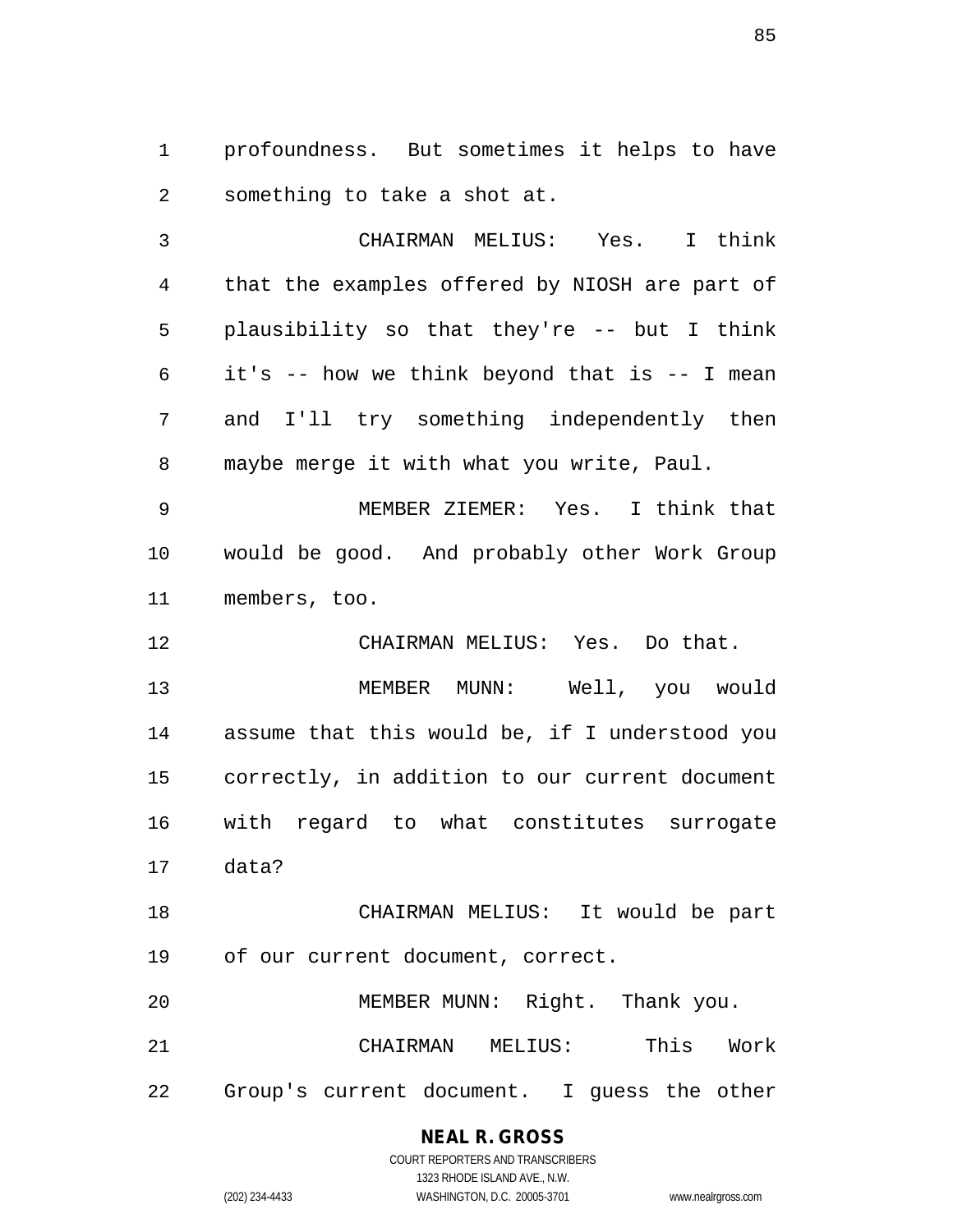issue I have is sort of -- well, I think in terms of the Procedures Work Group, I think we're okay. I just don't know how this ties in with the TBD-6000 Work Group and where that Work Group is.

 MEMBER ZIEMER: Well, two things on TBD-6000 Work Group, we're dealing with the main document. And then we're dealing with some of the appendices.

10 The big focus, of course, now is on the Appendix A, which is General Steel Industries. But then we have a couple of others that have emerged after our last meeting. So there are some other sites. One is a 6001 site. And there is another 6000 site. So there are some site-specific things we're dealing with.

 But I think it's either -- and, of course, I think that the Texas City case was more of a surrogate. General Steel Industries, we're dealing with GSI's own data and its usability and some related issues.

> **NEAL R. GROSS** COURT REPORTERS AND TRANSCRIBERS 1323 RHODE ISLAND AVE., N.W.

(202) 234-4433 WASHINGTON, D.C. 20005-3701 www.nealrgross.com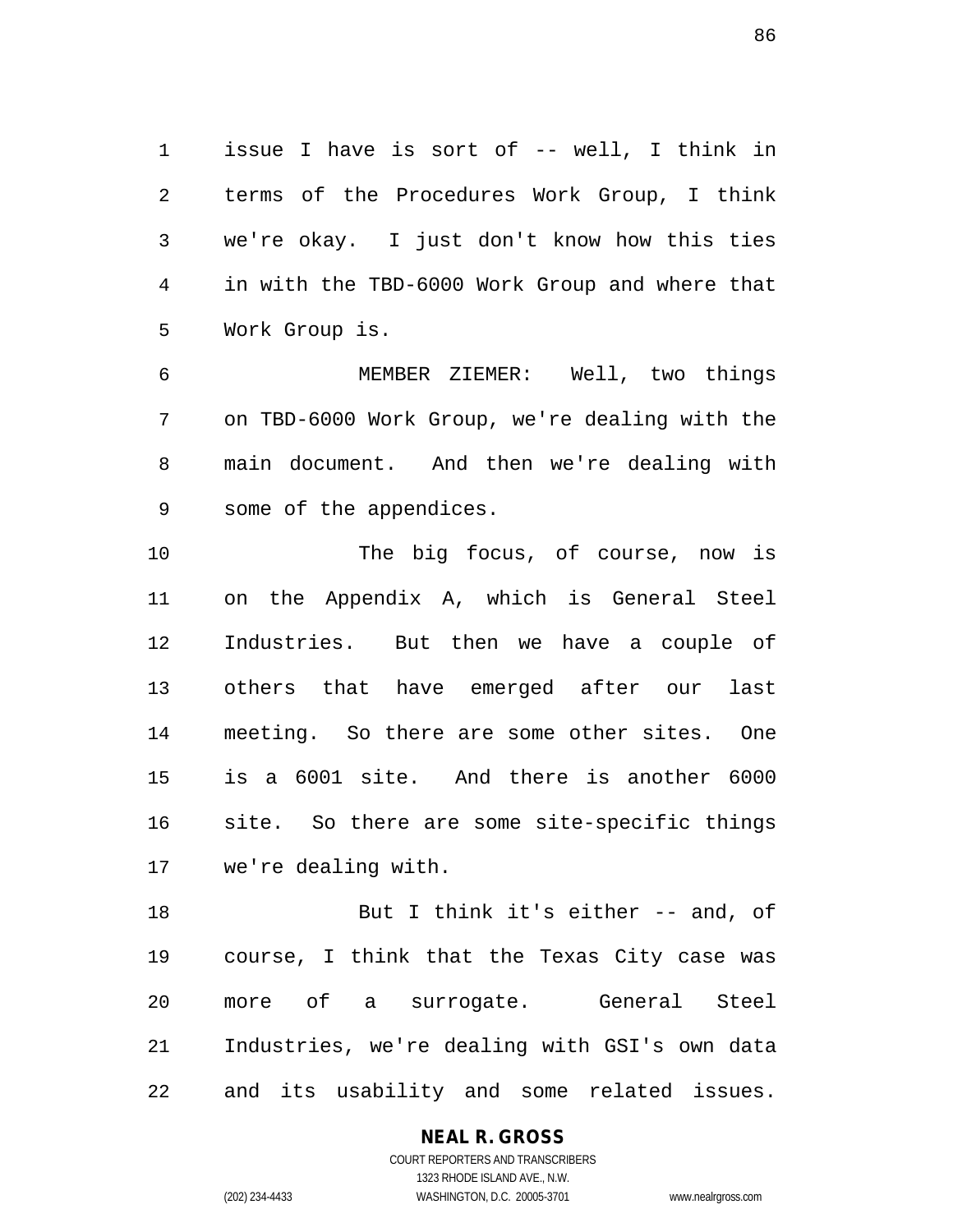But I think Texas City came to the Surrogate Data Work Group because it is more clearly a surrogate data issue.

 DR. MAURO: This is John. When we look at TBD-6000 without the appendices for a moment, one of the most important things we were doing is to make sure that the different -- it is basically a look-up table for different types of work activities that a person may be engaged in. For example, at a metal-working facility.

 And there is a range of airborne dust loadings of a grain. And the main thing we looked at are the categories that were created and the range of concentrations of the dust loadings assigned and default values. Do we believe that they represent or properly capture the range of operating experience that is out there? And there's lots and lots of experience.

 So we really looked at it from the point of view of when you are saying that a

#### **NEAL R. GROSS** COURT REPORTERS AND TRANSCRIBERS

1323 RHODE ISLAND AVE., N.W. (202) 234-4433 WASHINGTON, D.C. 20005-3701 www.nealrgross.com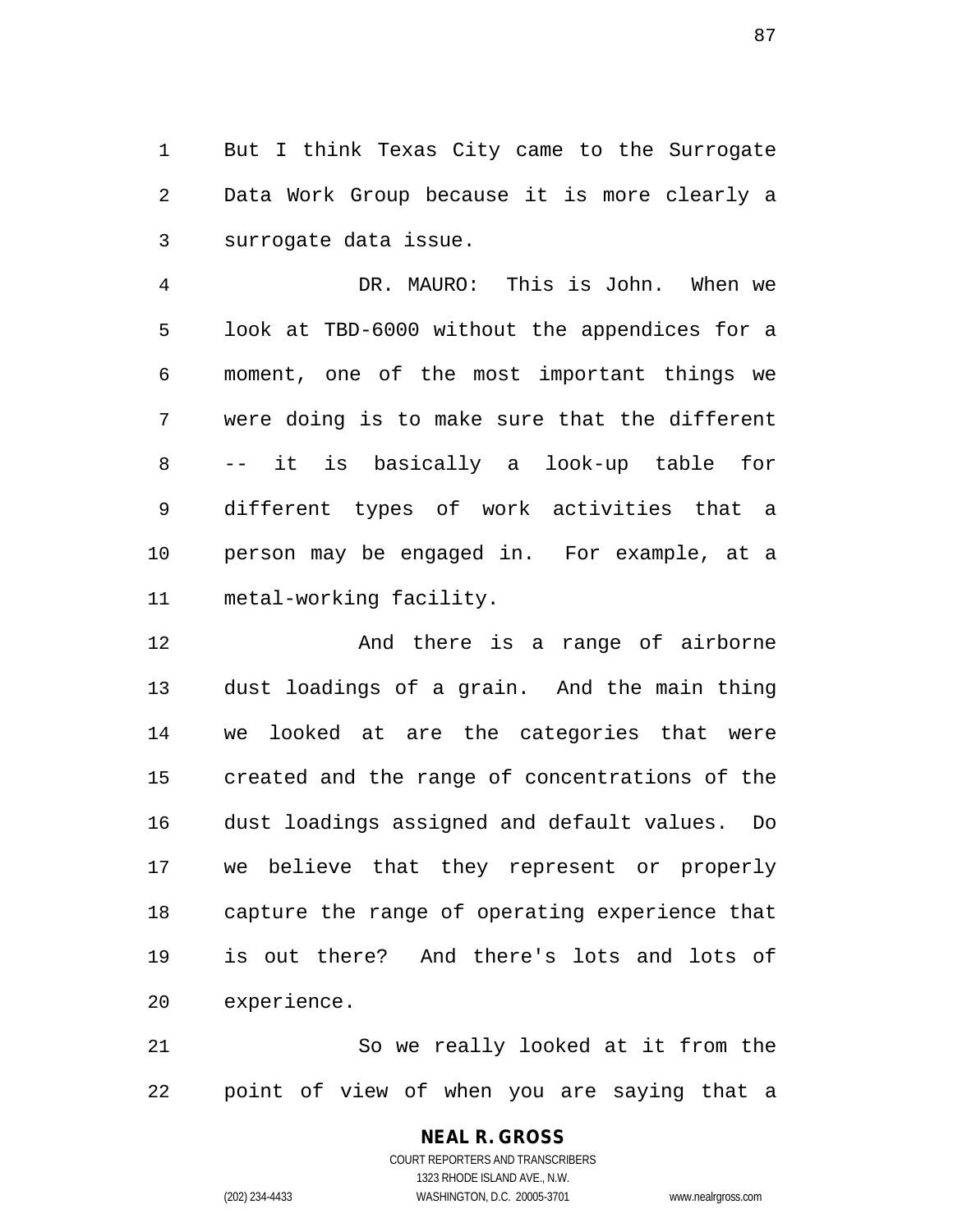machinist working at a metal-working facility will be assigned this concentration distribution in terms of dpm per cubic meter dust loading let's say of uranium, is that distribution a good distribution? Does it reflect the real experience that has occurred in the past?

8 So we really, when we looked at it, we just looked at it from the point of view of did it capture everything. That's a very different question than whether you think it is appropriate to apply that distribution to a given case. So I think it is important to make a distinction between -- TBD-6000 is a document that, in a claimant-favorable way, captures the range of exposures people might have experienced doing different kinds of jobs.

 And then the big question always is okay, given that you get to the point where you agree, yes, this is a very good representation of the range of exposures, then

### **NEAL R. GROSS**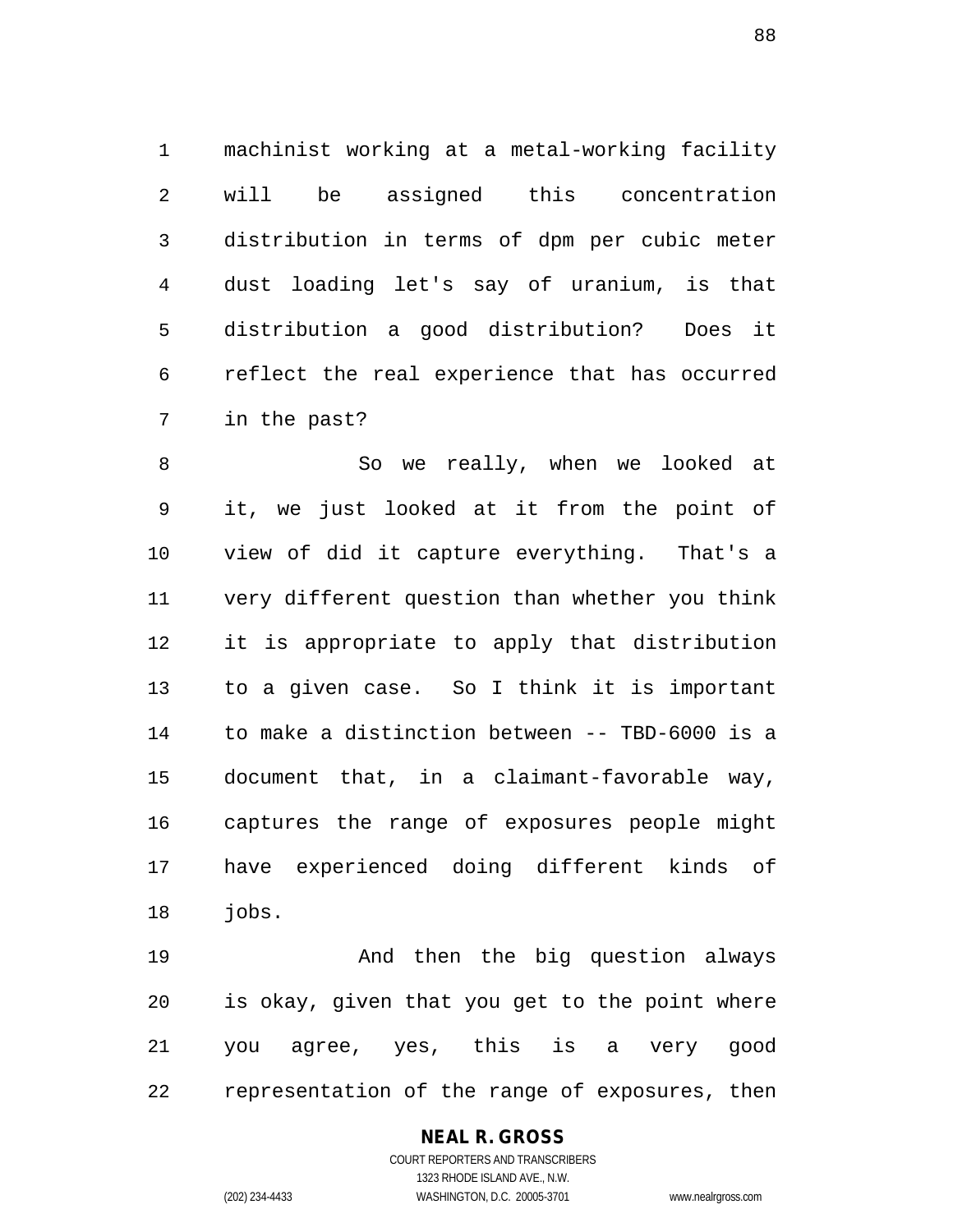it becomes a matter of okay, you know, under what circumstances can you use this and use it in a way that you feel is plausible and claimant favorable.

 I have to say that our experience is that when TBD-6000 is used, they usually draw upon the categories that are, by far, the most claimant favorable. In other words, if you had a real site and you are trying to assign some dust loading, they would go into TBD-6000 and usually pick that case, that job category that is the worst one, not giving any other information.

 So we have gone a long way, I believe, in coming to closure on a lot of TBD- 6000 issues. What is the issue that really is in play is okay, how do you apply it? And how do you know you are applying it in a claimant- favorable and plausible manner? And I think we are yet to engage that issue.

 MEMBER ZIEMER: John, this is Ziemer. I agree with what you said because

### **NEAL R. GROSS**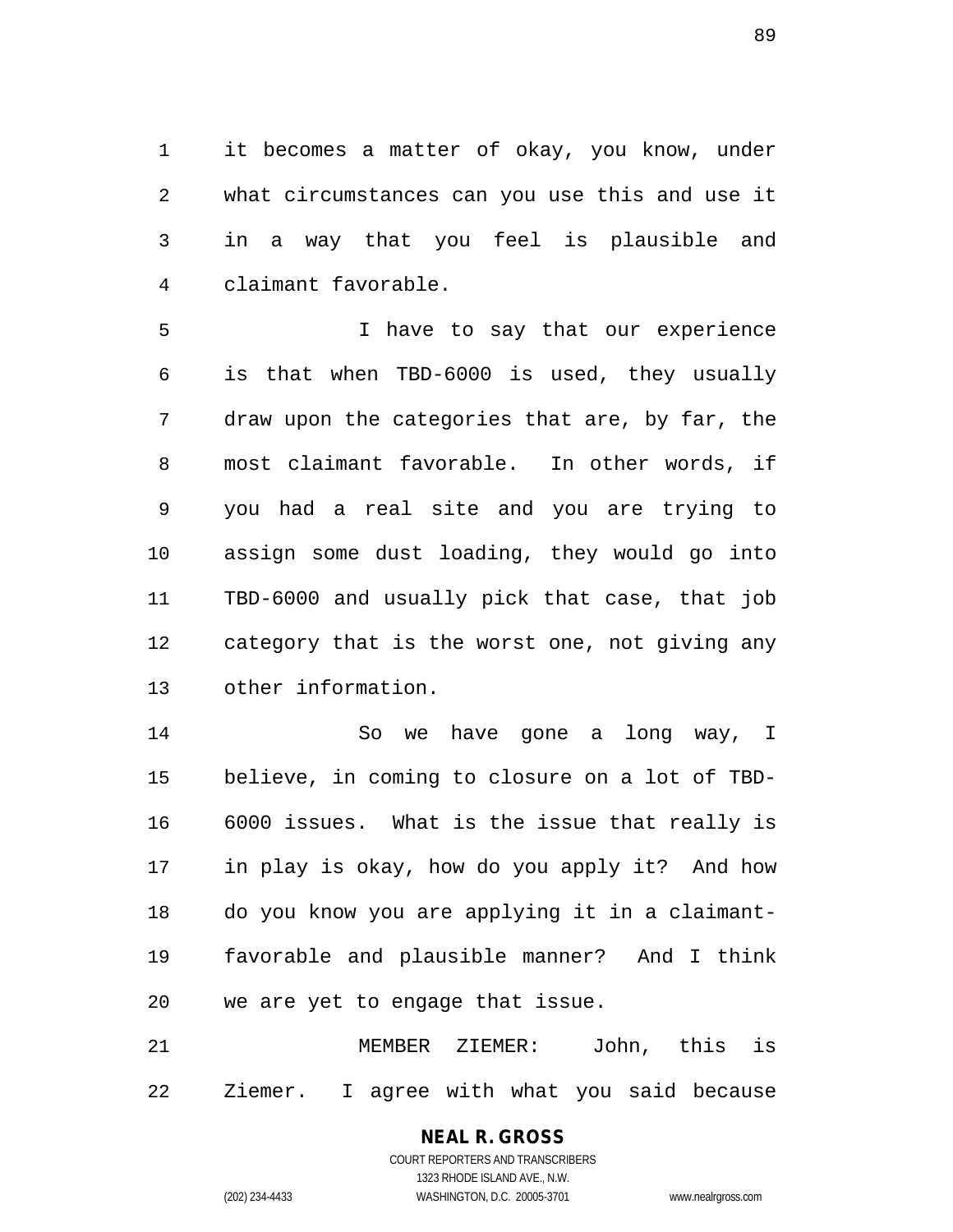that is, in a sense, a generic document. And you still have to show in a specific case that the parameters in there are applicable in terms of, you know, is there something about a particular site, either in terms of process -- well, all of the things we talked about -- that would take it outside of those parameters or that somehow it wouldn't apply.

 So I think in principle, we still need the surrogate data criteria if you want to say yes, we're using TBD-6000. But do we still have a facility that matches up?

13 DR. MAURO: Yes, in fact, more than ever.

 MEMBER ZIEMER: It's got be done on a case-by-case basis. You always have to make the case that it applies.

 DR. MAURO: Yes. I would argue that the surrogate data criteria that eventually emerge from the process we're in is going to be extremely helpful when we are confronted with the use of TBD-6000.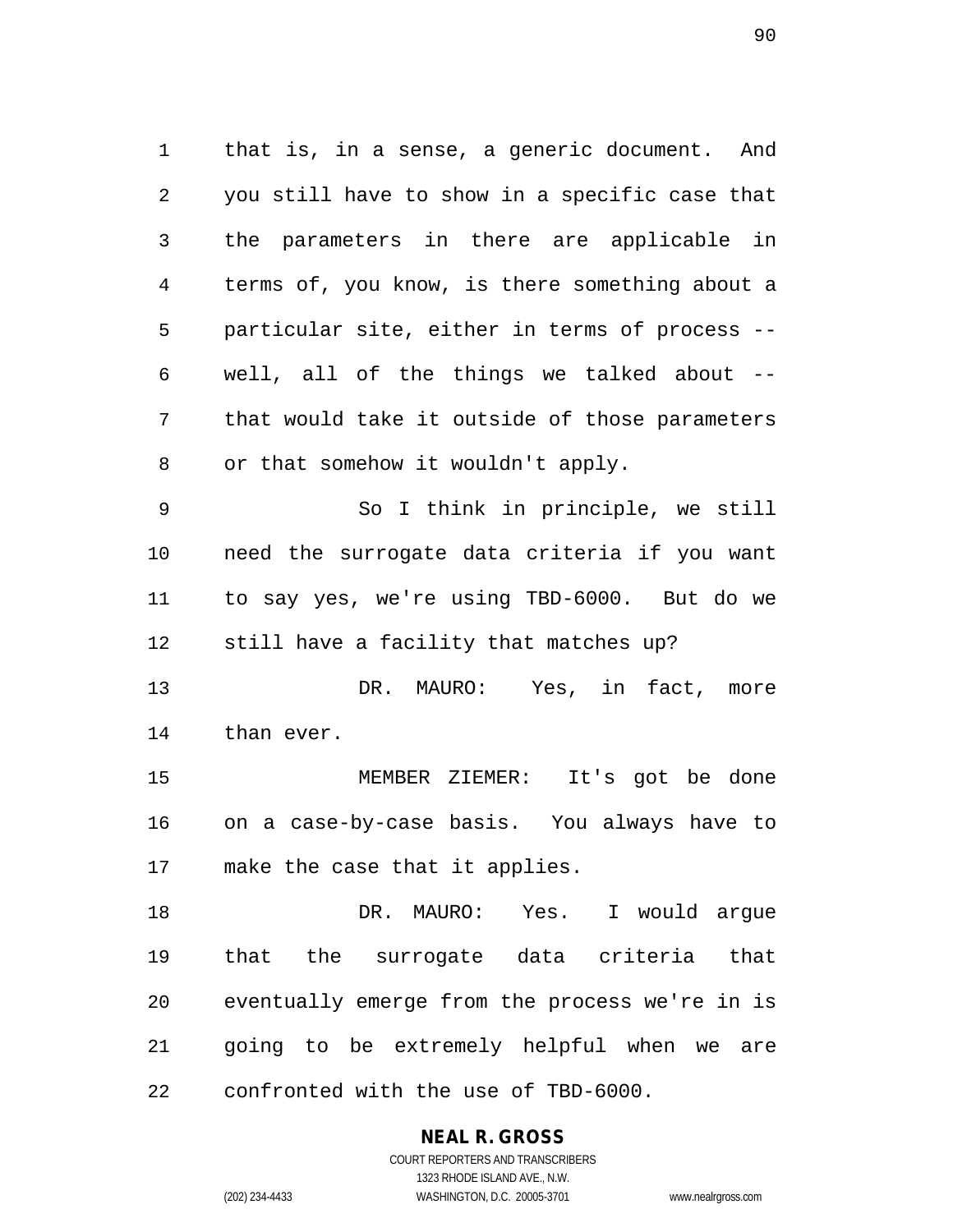|  |  | MEMBER ZIEMER: | Exactly |
|--|--|----------------|---------|
|--|--|----------------|---------|

DR. MAURO: Yes.

 CHAIRMAN MELIUS: But I would just add that I think that is the plausibility issue that we wrestle with the most is that balance between -- so sufficient accuracy on one hand, claimant friendliness on the other, and then are what we're doing, you know, is it plausible? And I think it is where we need to have some -- or at least attempt to develop some criteria as to how to address that. 12 Any other comments? (No response.) CHAIRMAN MELIUS: I will -- today is Monday -- try to circulate something by the end of next week at the latest so that there is time for input from the Work Group. MEMBER ZIEMER: Okay. So you want something this week probably? CHAIRMAN MELIUS: Yes, this week, yes. Or early next week.

MEMBER ZIEMER: Good.